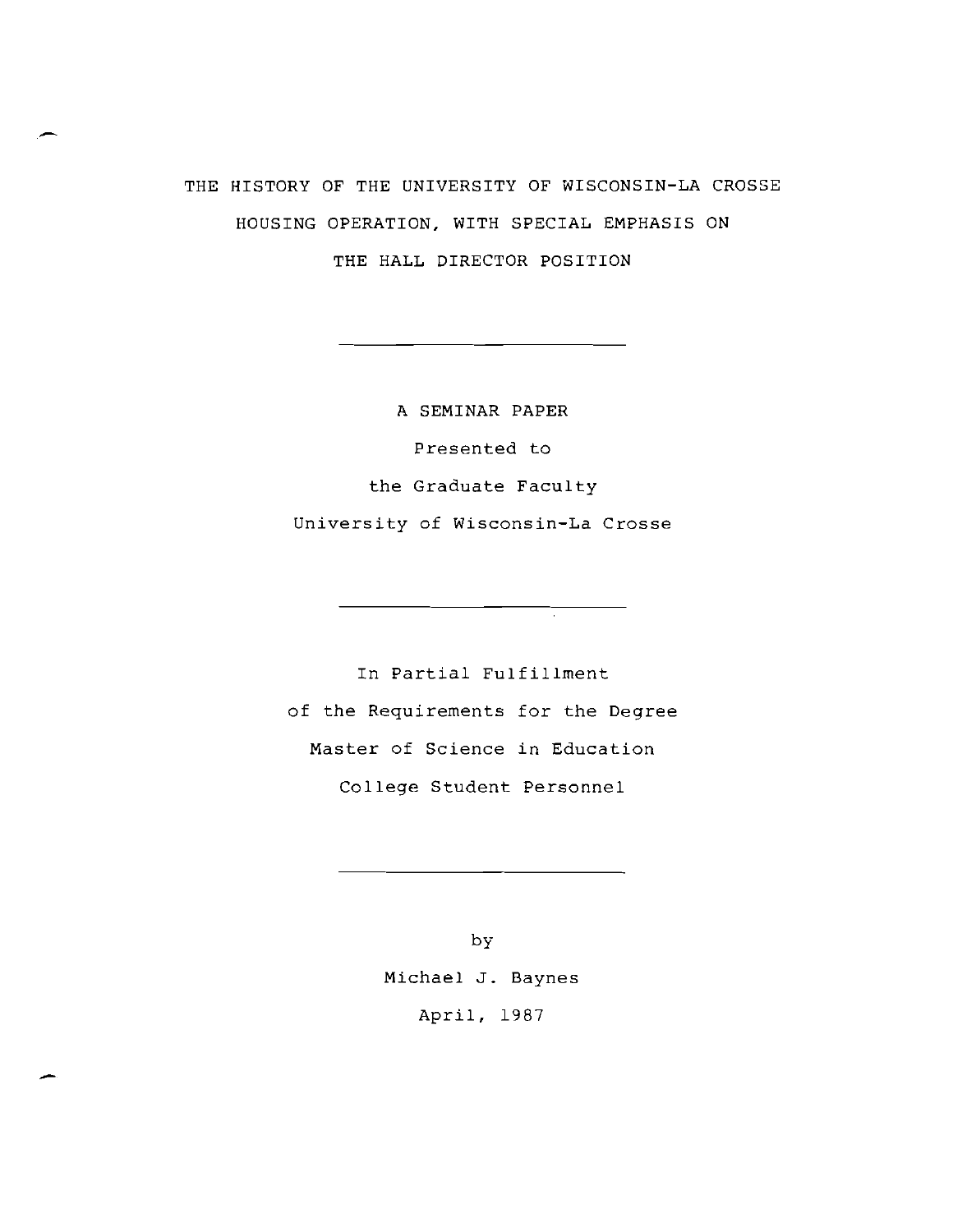### UNIVERSITY OF WISCONSIN-LA CROSSE

#### COLLEGE OF EDUCATION

Candidate: \_\_\_\_\_\_\_\_\_\_ Michael J. Baynes

I recommend acceptance of this seminar paper in partial fulfillment of this candidate's requirements for the degree MASTER OF SCIENCE IN EDUCATION-COLLEGE STUDENT PERSONNEL

Paper Seminar Adviso Date ,." .... ,." This seminar paper is approved for the College of Education

Dean, Graduate Studi

.

may 5, 1987  $\frac{1}{\text{Date}}$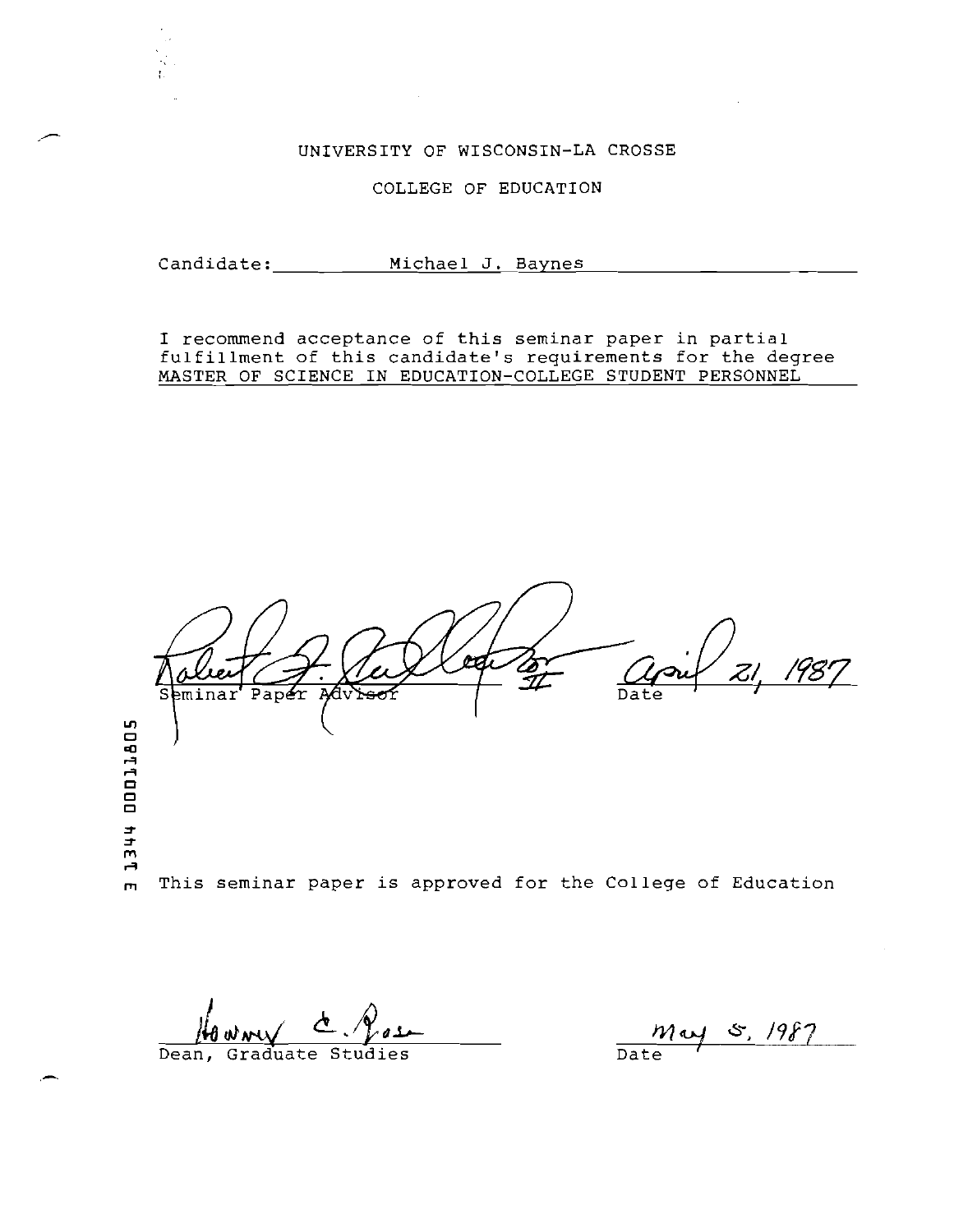#### ABSTRACT

Baynes, Michael J. The History of the University of Wisconsin-La Crosse Housing Operation with Special Emphasis on the Hall Director Position

The purpose of this research was to provide a historical account of the housing operation at the University of Wisconsin-La Crosse. Furthermore it was the writer's intent to document and highlight those individuals who have served in the housemother/head resident/hall director capacity at the University through the years. Compilation of such data was deemed necessary primarily because it had not been done to date.

Although the paper does cover the early years of the housing operation at the University, the emphasis was placed on the years following the evolution of on campus housing in 1952. Thanks to the efforts of Dean Edith Cartwright and many dedicated others, campus living facilities flourished in the late 1950's and the 1960's. With the construction of dormitories came the need for individuals to manage them. Thus the housemother, typically a middle-aged woman, became an integral part of the housing operation. As the years passed younger, better educated individuals began to replace the housemothers as they retired. The title was then changed to head resident and eventually to hall director.

The research largely consisted of interviews with housing professionals, past and present. Much of the information was also obtained in the Archives in Murphy Library.

**iii**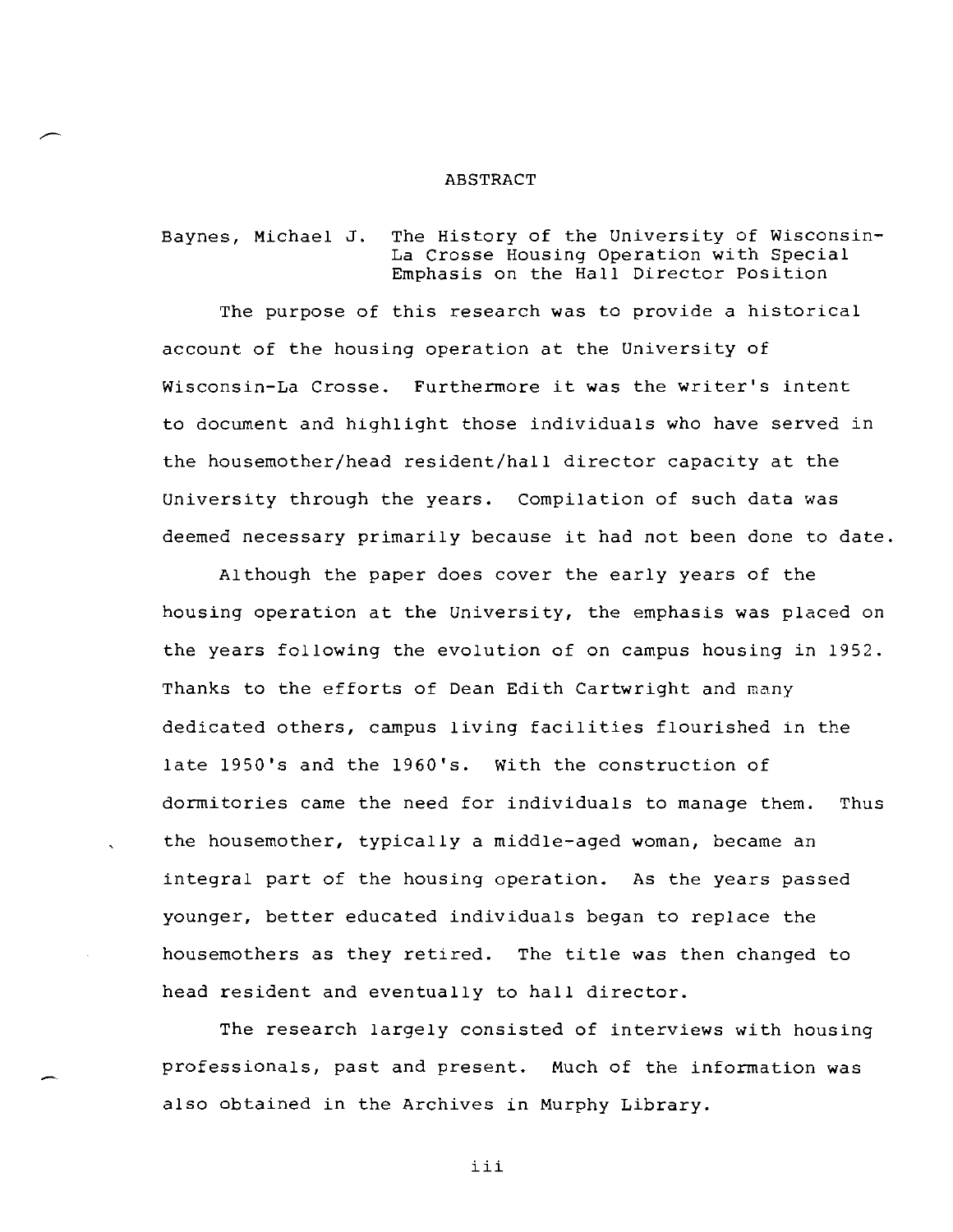#### ACKNOWLEDGEMENT

It was truly an honor to have the opportunity to compile a historical account of the housing operation at the University of Wisconsin-La Crosse. However I would not have been able to do so without the gracious assistance of so many wonderful individuals.

I would first like to thank my advisor, Dr. Robert CUlbertson for all of his support and encouragement during this project. At the same time I would like to recognize the entire central housing staff for their willingness to lend me a hand when needed.

I would also like to convey my appreciation to the many former employees of the University that I had the chance to interview. I particularly want to acknowledge Doris Baures, a former housemother. In my surmise she is the epitomy of what a hall director should be. She inspired me in many ways during our many conversations.

Finally, I wish to dedicate this paper to my parents Thomas and Joan Baynes. They have always been supportive of whatever I have done and this has truly been no exception. I can only hope that I will be as benevolent and successful as they are someday! Thanks Mom and Dad!

iv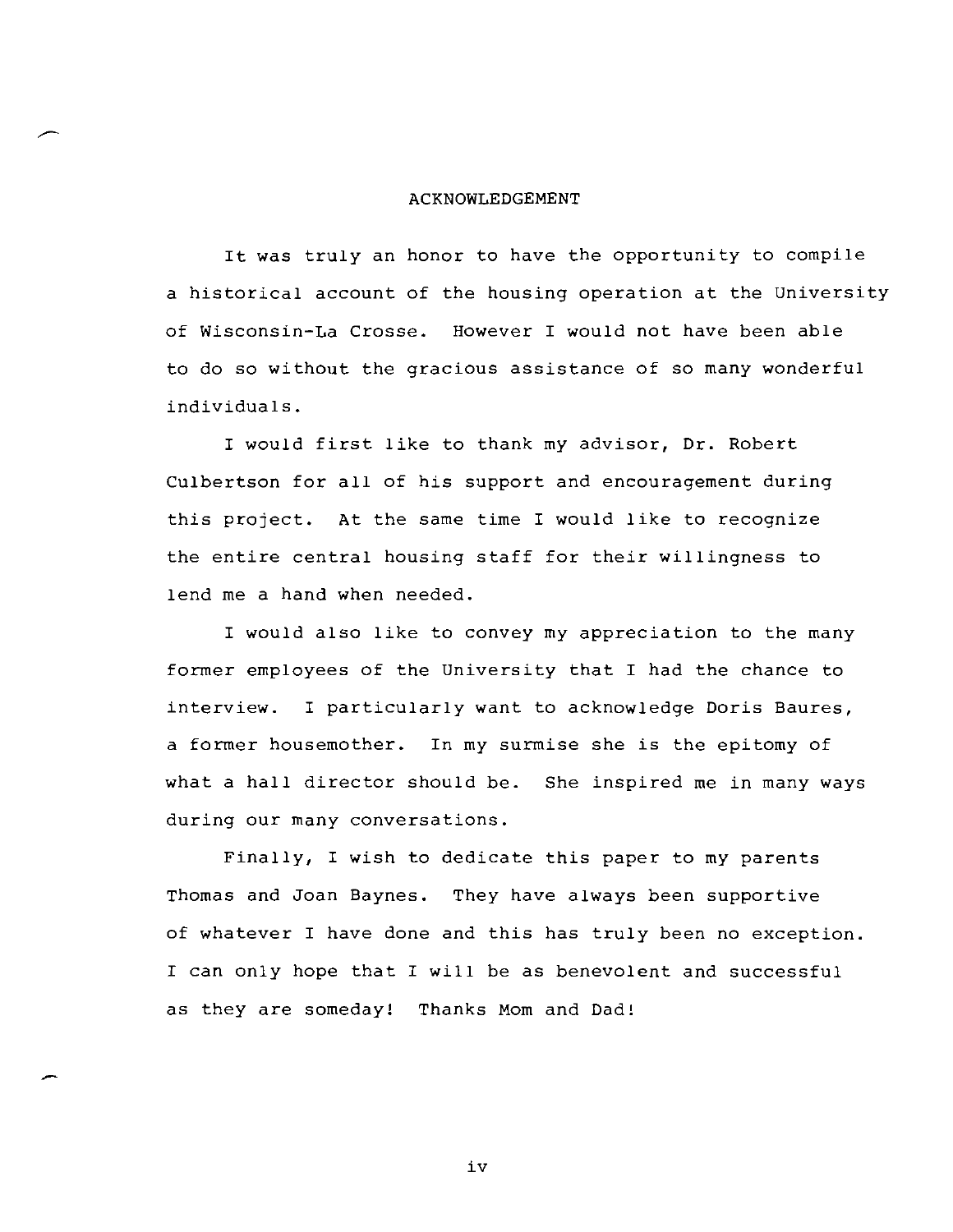#### TABLE OF CONTENTS

 $\sim 10^7$ 

| Chapter        |                                                                                                      | Page                                   |
|----------------|------------------------------------------------------------------------------------------------------|----------------------------------------|
| $\mathbf{I}$ . | Introduction                                                                                         | 1                                      |
|                | Statement of the Problem<br>Significance of the Study.<br>Limitations.<br>Definition of Terms.       | 4<br>$\boldsymbol{4}$<br>$\frac{5}{5}$ |
| II.            | The University of Wisconsin-La Crosse<br>Housing Operation Past and Present $\cdots$                 | 8                                      |
|                | III. The Transition From<br>Housemother to Hall Director                                             | 13                                     |
|                | IV. A Synopsis of the University of<br>Wisconsin-La Crosse Halls and<br>Those Who Have Directed Them | 17                                     |
| $V_{\star}$    | Summary and Conclusions.                                                                             | 36                                     |
|                | References.                                                                                          | 38                                     |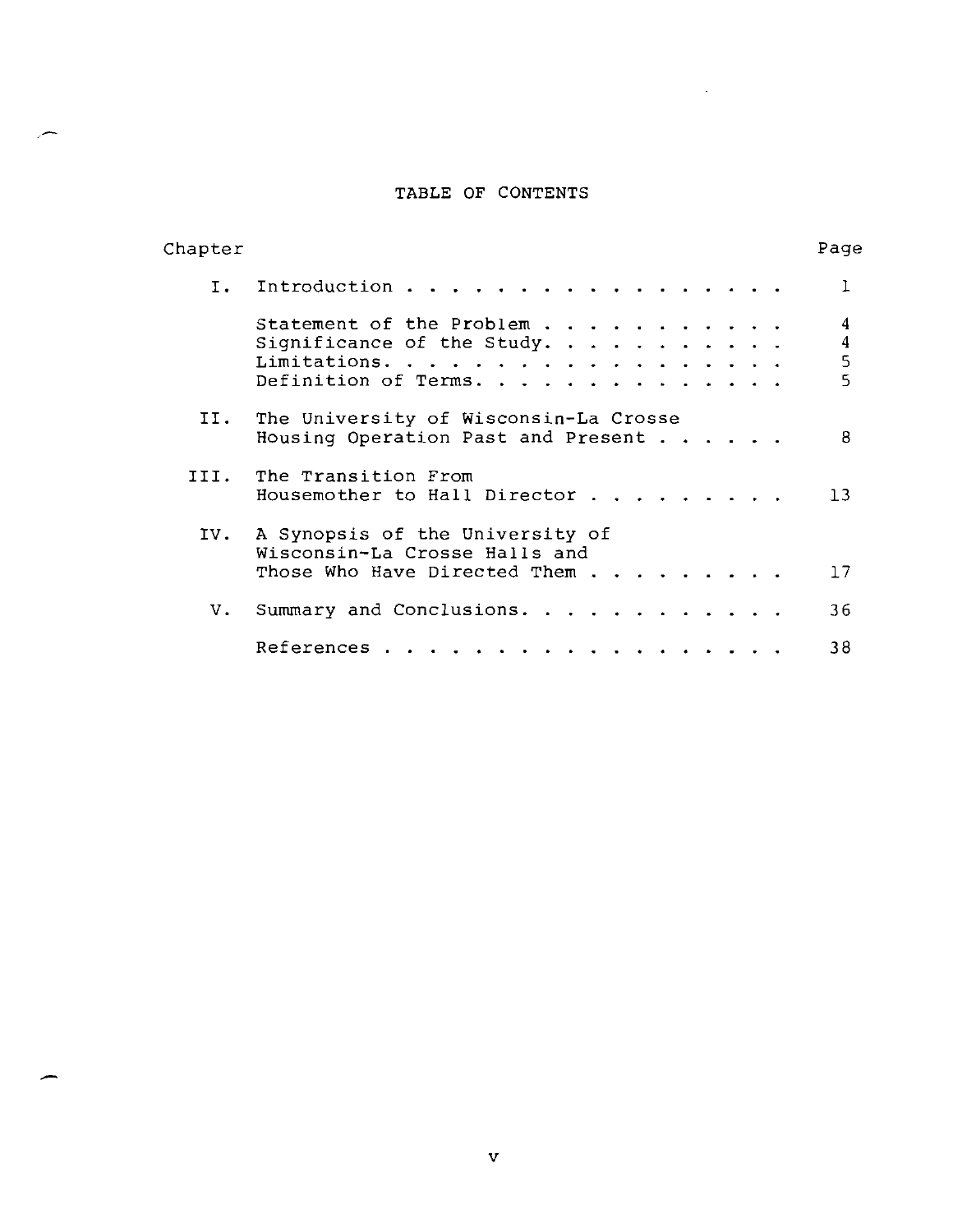#### CHAPTER ONE

#### INTRODUCTION

Nearly fifty years ago Harold Hand, in his book Campus Activities, expressed the belief that the influence of the college living environment out-ranked any and every other factor involved in college learning. Personnel workers have continually echoed Dr. Hand's sentiment that where and how a college student lives largely determines his physical and mental health, the attitudes that guide his actions, and indeed the very quality of education he receives (Reich, 1964).

Since Colonial Times, on campus housing has been a very viable and influential living atmosphere for the college student. Such accommodations have undergone many changes throughout the years but the impact it has had on the college student has remained unscathed. This type of housing has been most commonly referred to as a dormitory and in recent years residence hall (Powell, Plyer, Dickson, McClellan, 1969).

Although many elements have combined to make on campus housing such a powerful force in cOllege student's life; perhaps the most dominant factor of influence has been the adult in charge of the living environment. It is this individual who has had to set the climate of the residence hall to facilitate the growth of the students who have dwelled within. This very instrumental individual has had many titles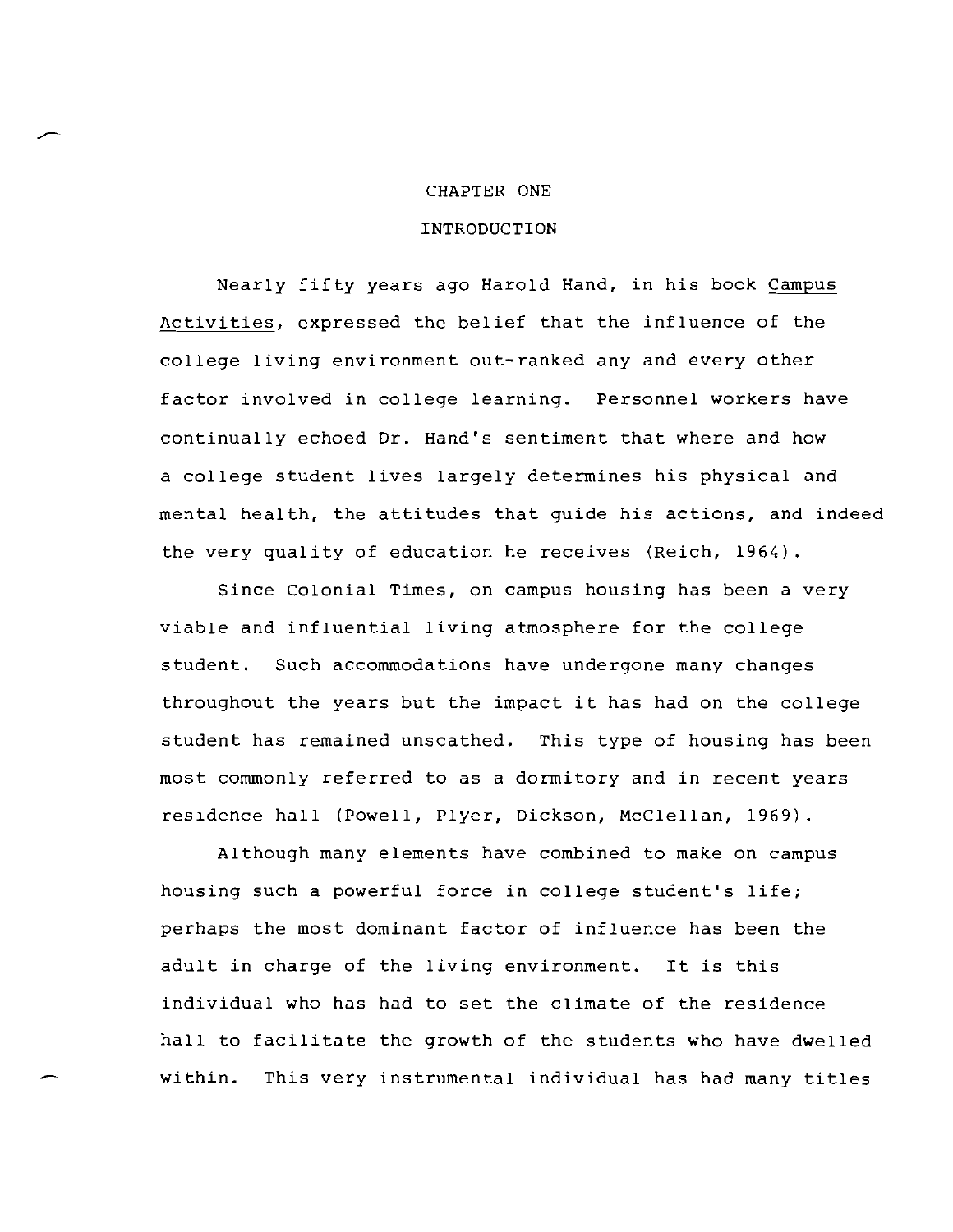including tutor, housemother, hall manager, head resident, and residence hall director to name a few.

During the Colonial Era college housing was designed merely to provide a place for students to eat and sleep as well as to have their out-of-classroom life strictly supervised. Individuals in charge of the dormitories of that day were most often faculty members who were instructed to punish students with floggings, beatings, and other severe forms of reprimand if they did not live up to the high religious standards imposed (Powell, Plyler, Dickson, McClellan, 1969).

From approximately 1850-1900, or what has been referred to as the Student Control Model, colleges became more and more accessible to the common person and began to deemphasize the inflexible religious mode. The staff member in charge was hired to act "in loco parentis" and adopted a more benevolent parental attitude toward the students (Chesney, Stamatakos, Septanovich, 1978). During that period, Women's Colleges began to develop with the primary intent of keeping women away from the evil of the world. The person at the helm, most commonly called housemother; inspected the rooms for cleanliness, criticized the manners and morals of the women, supervised behavior and even screened callers who came to visit the women (Reich, 1964).

After the turn of the century, the educational value of the residence hall became very important. Thus more and more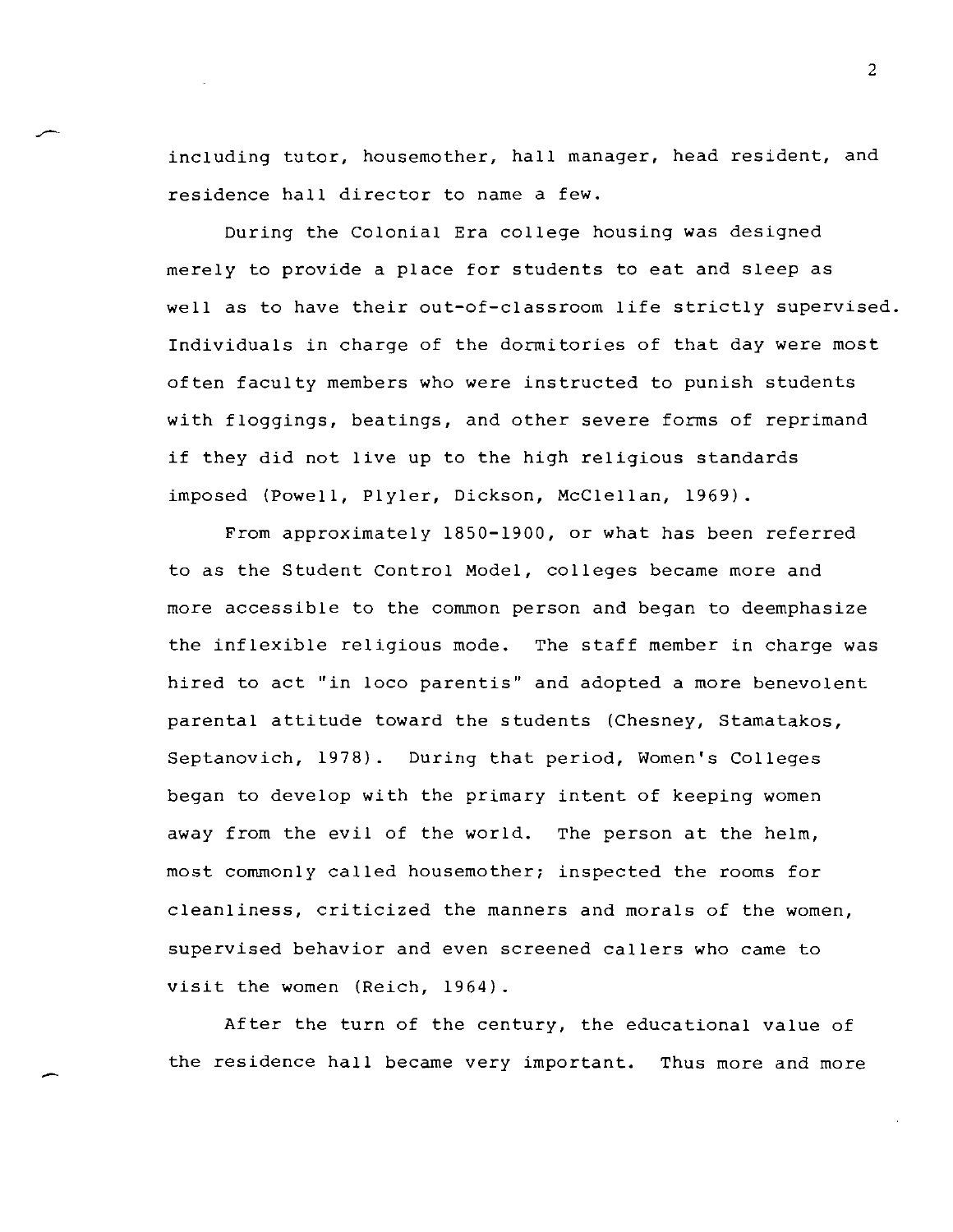on campus housing facilities were constructed to allow for better academic orientation. Therefore the hall manager shifted his emphasis to a supportive, tutorial role while still maintaining the nonacademic world of the college student (Chesney, Stamatakos, Stepanovich, 1978).

From 1920-1940, the cOllege student was viewed as a manpower unit due to the needs that WWI and WWII imposed on America. The main focus was on society as a whole rather than looking at the college student on a personal, individual level. As a result the student was much more serious, more vocationally orientated, and very concerned with national issues than his predecessors. Because of these changes, the college residence halls were not as readily utilized as in the past. The hall director in keeping with the emphasis of the day, focused very little on the personal development of the student (Chesney, Stamatakos, Stepanovich, 1978).

After WWII the growth of on campus housing mushroomed. Up until 1970, students were viewed as "patients" needing help in adjusting to the complex society. Student services were very decentralized. The faculty dealt with academics while student personnel workers, or the "doctors", dealt with the personal and social development of the student. Hall directors were instructed to be a friendly helper or counselor (Chesney, Stamatakos, Stepnovich, 1978).

Since the late 1960's the majority of universities in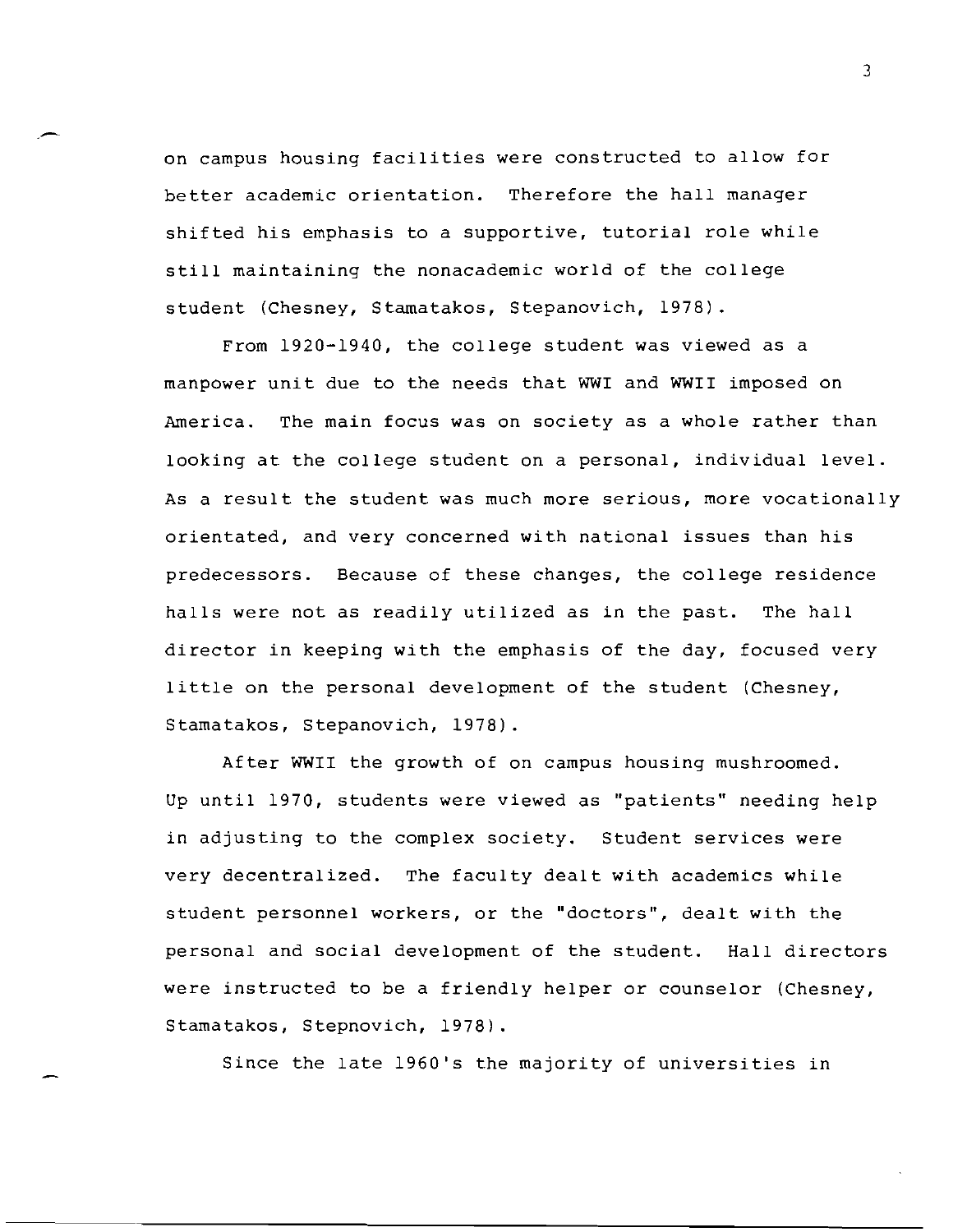the United States have adopted the Student Development Theory. This philosophy has resulted in the hiring of professionals to serve as residence hall directors. The professional hall director has been specifically trained to facilitate the personal growth and autonomy of the cOllege student (Decoster, Mable, 1974).

#### Statement of the Problem

The housing operation at the University of Wisconsin-La Crosse has undergone many fundamental changes since its inception. Of particular significance to this researcher is the tremendous growth of the hall director positon at the University as well as the many who have held such a position. Therefore this study will reveal the history of the University Housing Operation with special emphasis on the hall director past and present.

#### Significance of the Study

To date there essentially has not been a historical study done on the housing operation and the hall director position at the University of Wisconsin-La Crosse. Thus documentation of this nature seemed to be in definite order.

It is this writer's intent that this study be a valuable tool to those who currently hold a housing position particularly at the University of Wisconsin-La Crosse. Perhaps by providing a historical account, implementation of further growth of the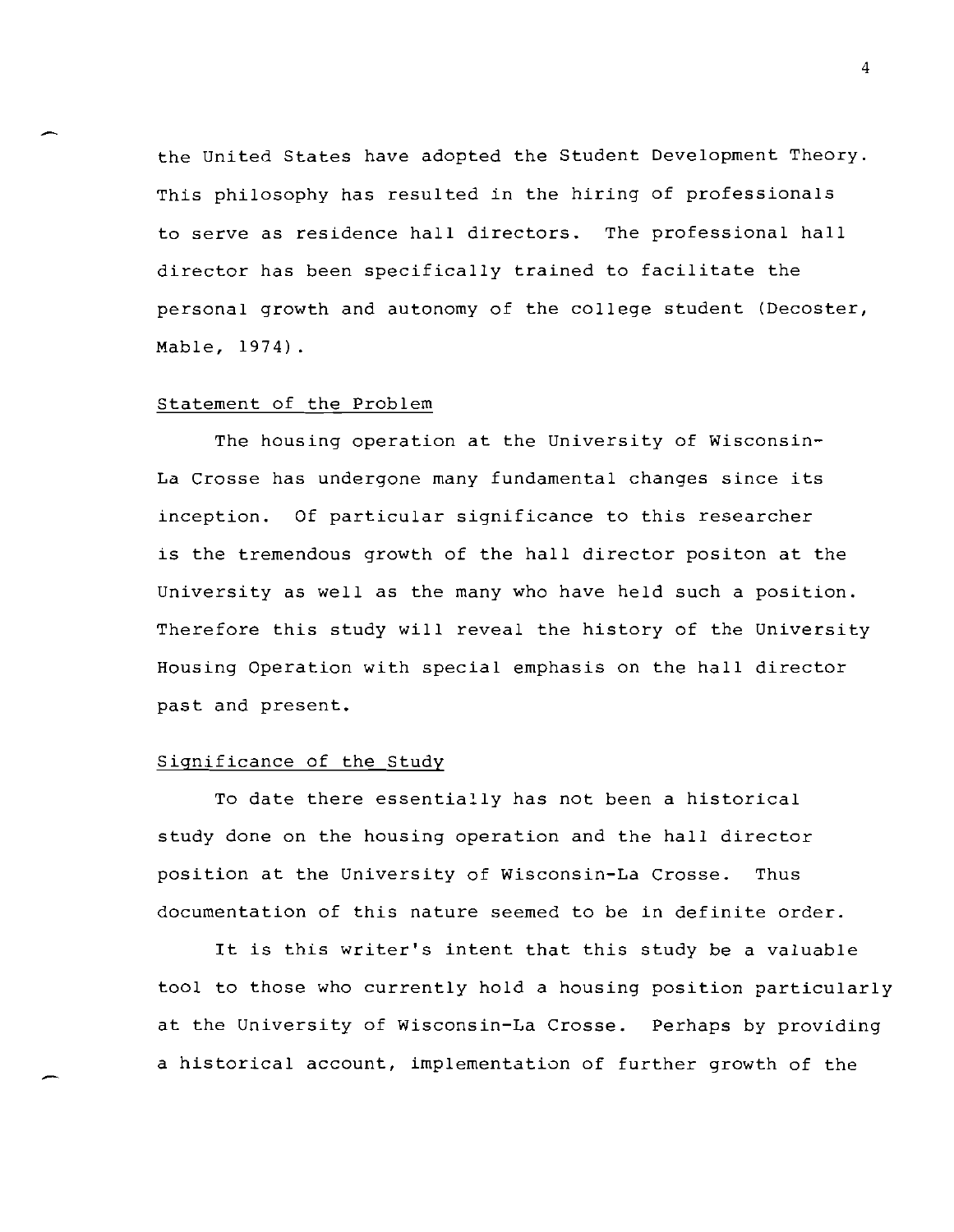housing operation will occur.

Secondly, it is hoped that this study will provide interesting reading to those who are or who have been involved in the housing program at the University. Moreover, this documentation will hopefully serve as a quide to those who wish to pursue a housing position in the future.

#### Limitations

1. The information compiled pertains specifically to I the University of Wisconsin-La Crosse thus would not necessarily be significant to people not affiliated with the University.

2. Information was gathered from both primary and secondary sources.

3. All data was gathered in a three month period thus creating the possibility of additional resources not being utilized.

4. Research was geographically limited to the city of La Crosse and thus many former University personnel who live elsewhere were not as readily available as a resource.

#### Definition of Terms

For the purpose of obtaining a clear understanding of terminology which may be unfamiliar to the reader, the fOllowing terms have been defined:

Residence Hall  $-$  A building providing living quarters for COllege students. The residence hall typically offers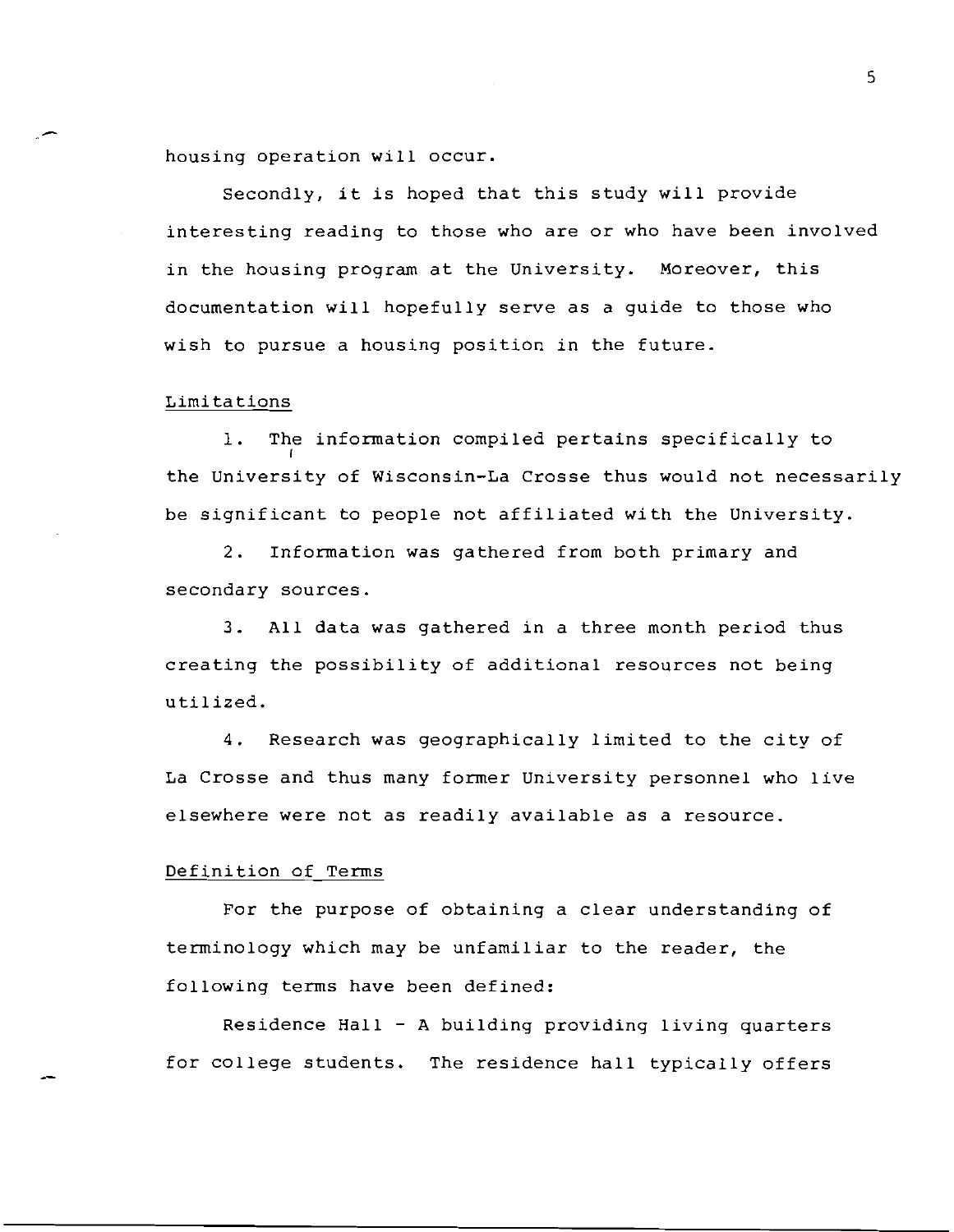educational, recreational and social facilities in addition (Culbertson, 1982).

Dormitory - A building which provides living quarters for college students without the additional educational, recreational and social facilities.

Coeducational Residence Hall - A living environment which houses and enriches both men and women.

Single-sex Residence Hall - A type of residence hall that houses one sex exclusively.

Resident - An individual who lives in a residence hall.

Residence Hall Director - The individual in charge of the residence hall who is responsible for the facilitation of student development within the hall.

Housemother - The woman who is in charge and resides in the college dormitory.

Director of Housing - The individual who oversees the entire housing operation and ultimately supervises all who are employed within the operation.

Area Coordinator - The individual in charge of a certain number of residence halls. This individual supervises and assists the hall directors in his or her area in insuring the smooth operation of the halls.

In Loco Parentis - A policy which gave those in charge of the college living environment the power to act in the absence of the parents in regard to the discipline and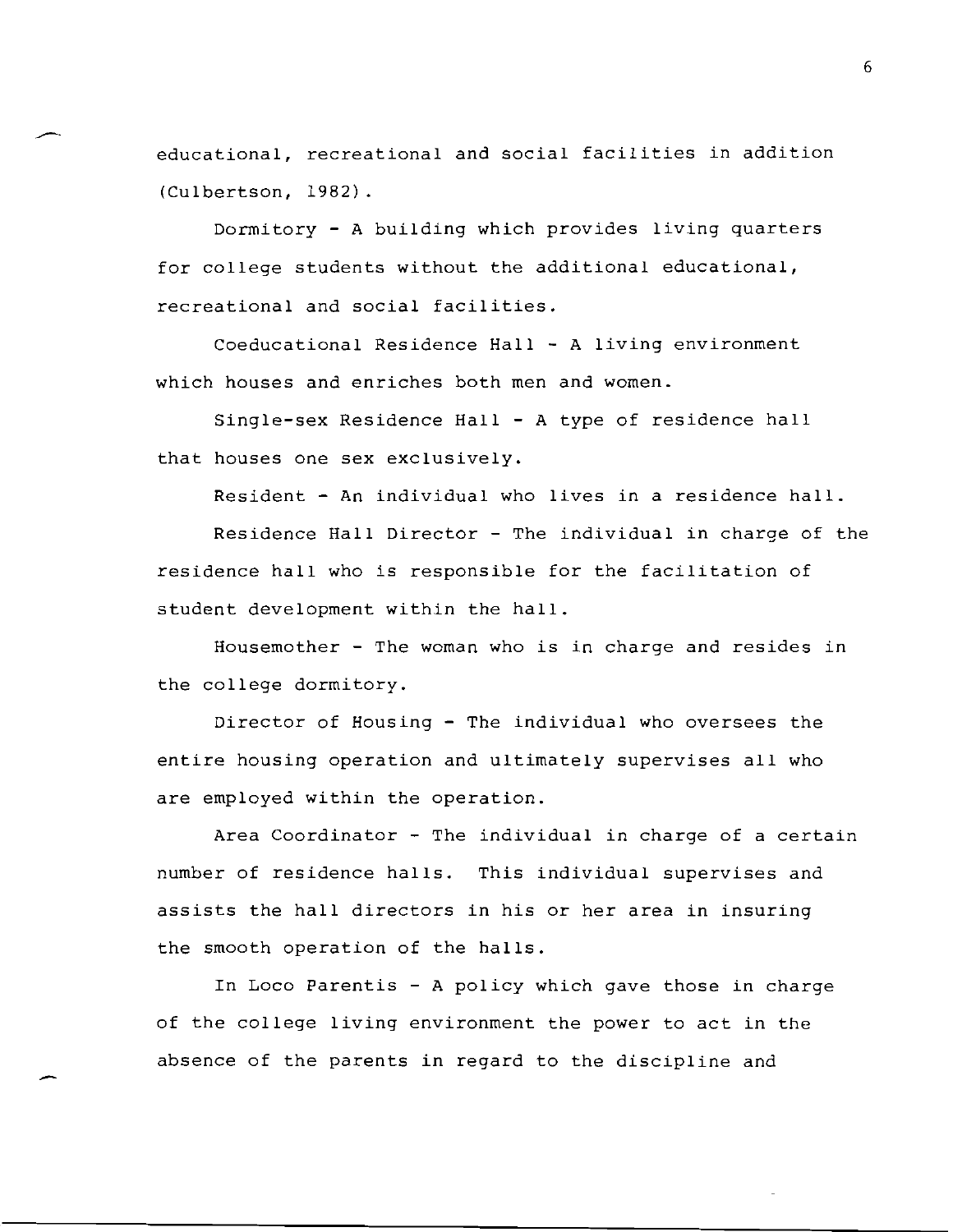livlihood of the college student.

Student Development Theory - A philosophy which emphasises human development as the objective of the college environment. By providing social, educational and recreational facilities within the residence hall, the college student will be better able to handle all that life brings (DeCoster, Mable, 1974).

Dean of Men - The individual at the University of Wisconsin-La Crosse who was responsible for the affairs of male college students.

Dean of Women - The individual at the University of Wisconsin-La Crosse who was responsible for the affairs of the female college students.

Dean of Student Affairs - The individual who is in charge of all of the Student Affairs departments at the University of Wisconsin-La Crosse namely; Housing, Financial Aids, Counseling and Testing, Special Services, Student Activities and the Health Center.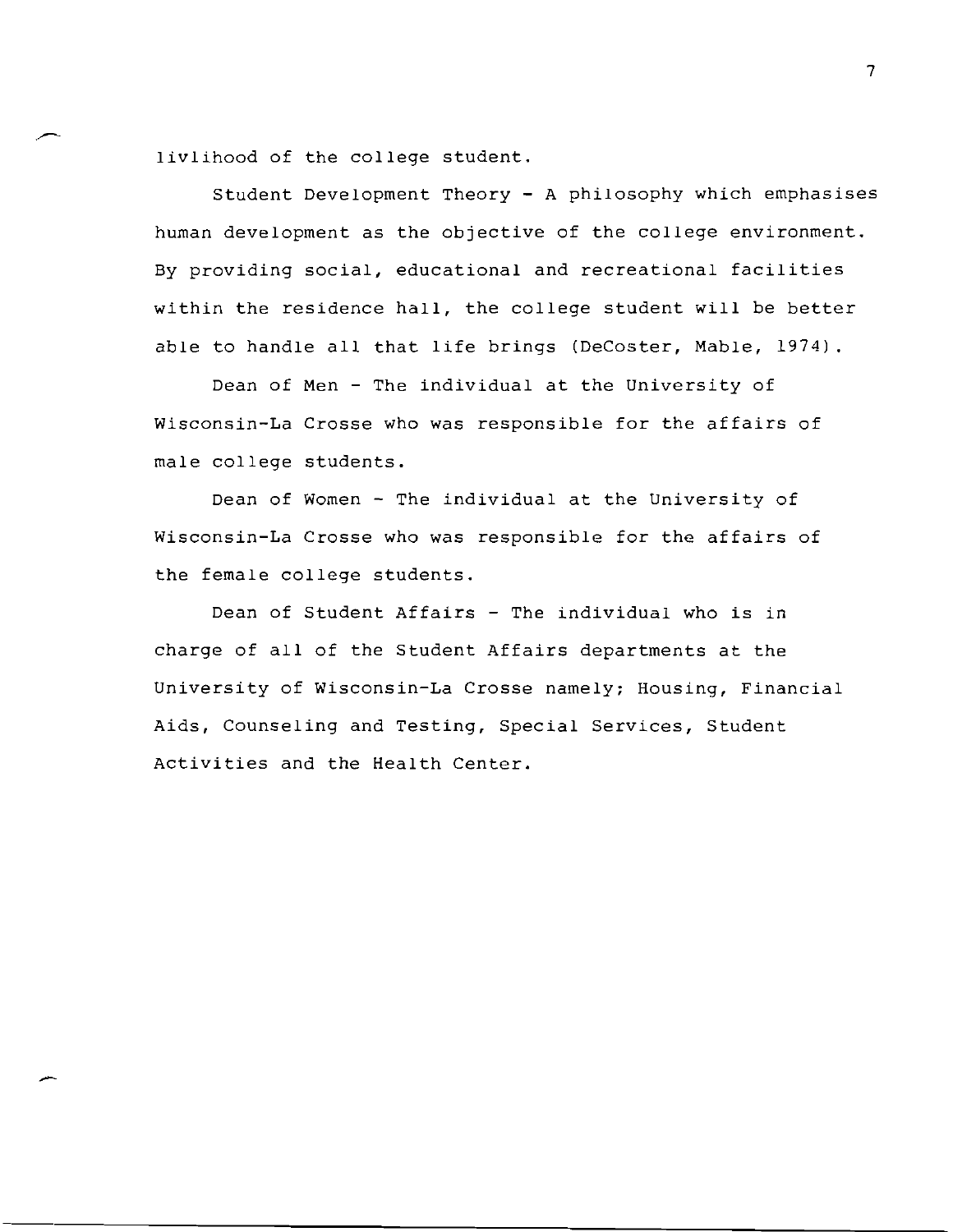#### CHAPTER TWO

## THE UNIVERSITY OF WISCONSIN-LA CROSSE HOUSING OPERATION PAST AND PRESENT

The University of Wisconsin-La Crosse has undergone many transformations since its beginning in 1909. The University was originally a normal school until 1927 when it became La Crosse State Teachers COllege. In 1951 it was changed to a state cOllege in accordance with the other state teachers colleges. Then in 1964, due to the merging of the state college system, it was changed to a state university and has remained so to date (Gilkey, 1979).

As with the University itself, the housing operation has endured many changes throughout the years as well. For the first four decades of the University's existence, there was virtually no established housing available to the students. Housing personnel primarily consisted of the Dean of Men and the Dean of Women. It was these two very vital individuals who handled the affairs of the college students. One of their primary responsibilities was to scout for and maintain a list of suitable off campus housing for the students (Gilkey, 1979)

Perhaps the most noteworthy Dean of Men and Dean of Women were Richard "Joe" Gunning and Edith Cartwright. Mr. Gunning was the second and final Dean of Men. He assumed the position in 1947 and remained at the University until 1971.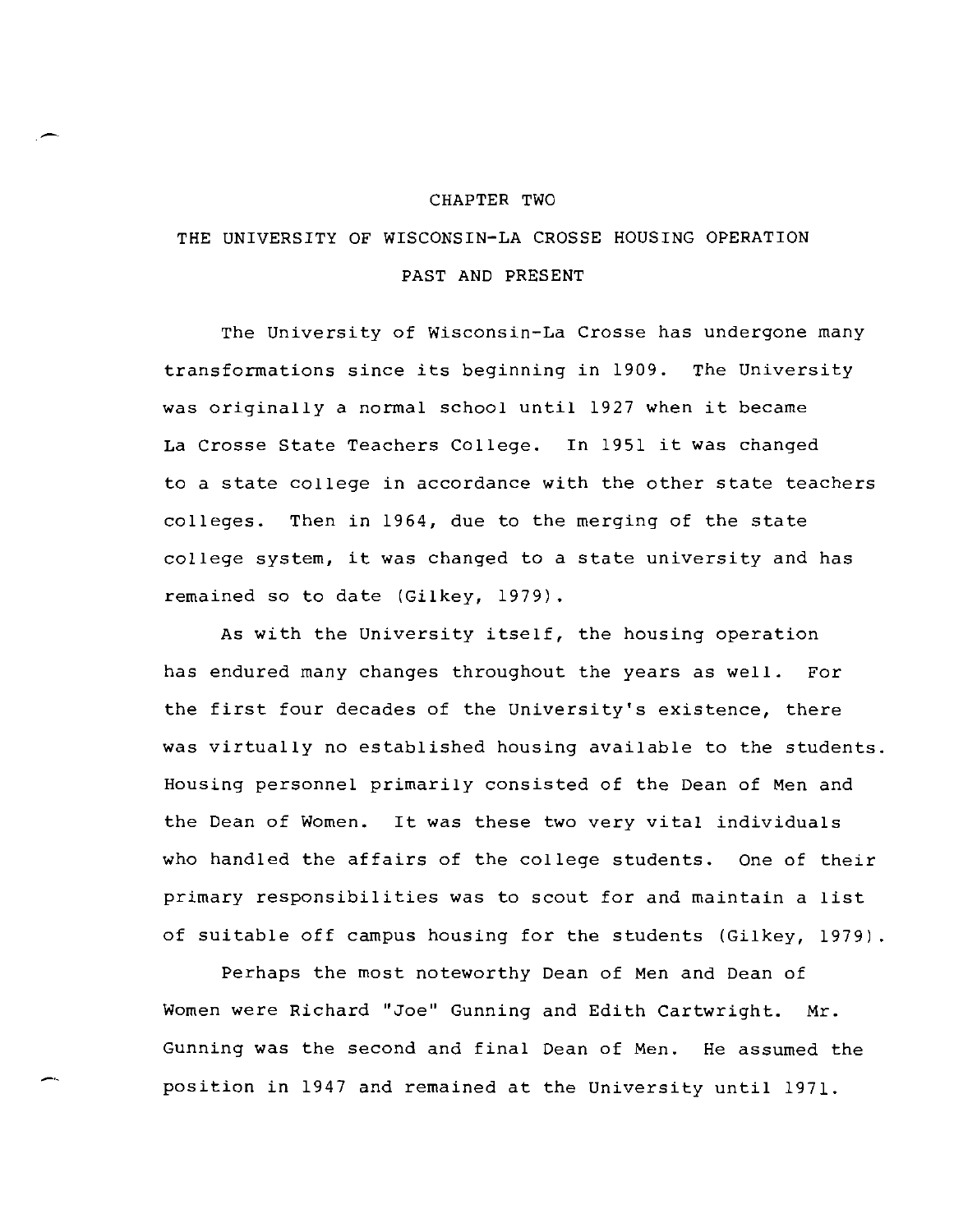Edith Cartwright became the sixth Dean of Women in 1941. It was primarily through the diligence of Dean Cartwright, with the assistance of Dean Gunning and others, that campus housing was finally established (Cartwright, 1986).

The initial thrust at campus housing involved the opening of a cooperative house on West Avenue. This facility was for females exclusively. Although a housemother and cook were employed, the residents were responsible for all of the cleaning and general upkeep of the house (Gilkey, 1979). Eventually the cooperative house became a residence for men. The house ran essentially the same as it had with women and accommodated approximately thirty two men (Alumni Briefs, Winter 1957).

In January of 1952, Wilder Hall, the very first on campus living facility opened its doors for approximately eighty women. In April of the same year, the University purchased Grandview Nurses' Home and renovated it to become the second state owned dormitory. It officially opened in the Fall of 1952 and housed seventy women (La Crosse Tribune, May 1956).

Until 1958, other than the cooperative house, the only housing established for men at the University were quonset huts for faculty and student veterans of WWI. That changed when Reuter Hall opened in the Fall of 1958 to accomodate 200 men (Gilkey, 1979).

The 1960's truly proved to be the decade of rapid dormitory construction at the University. Trowbridge Hall, built in 1960,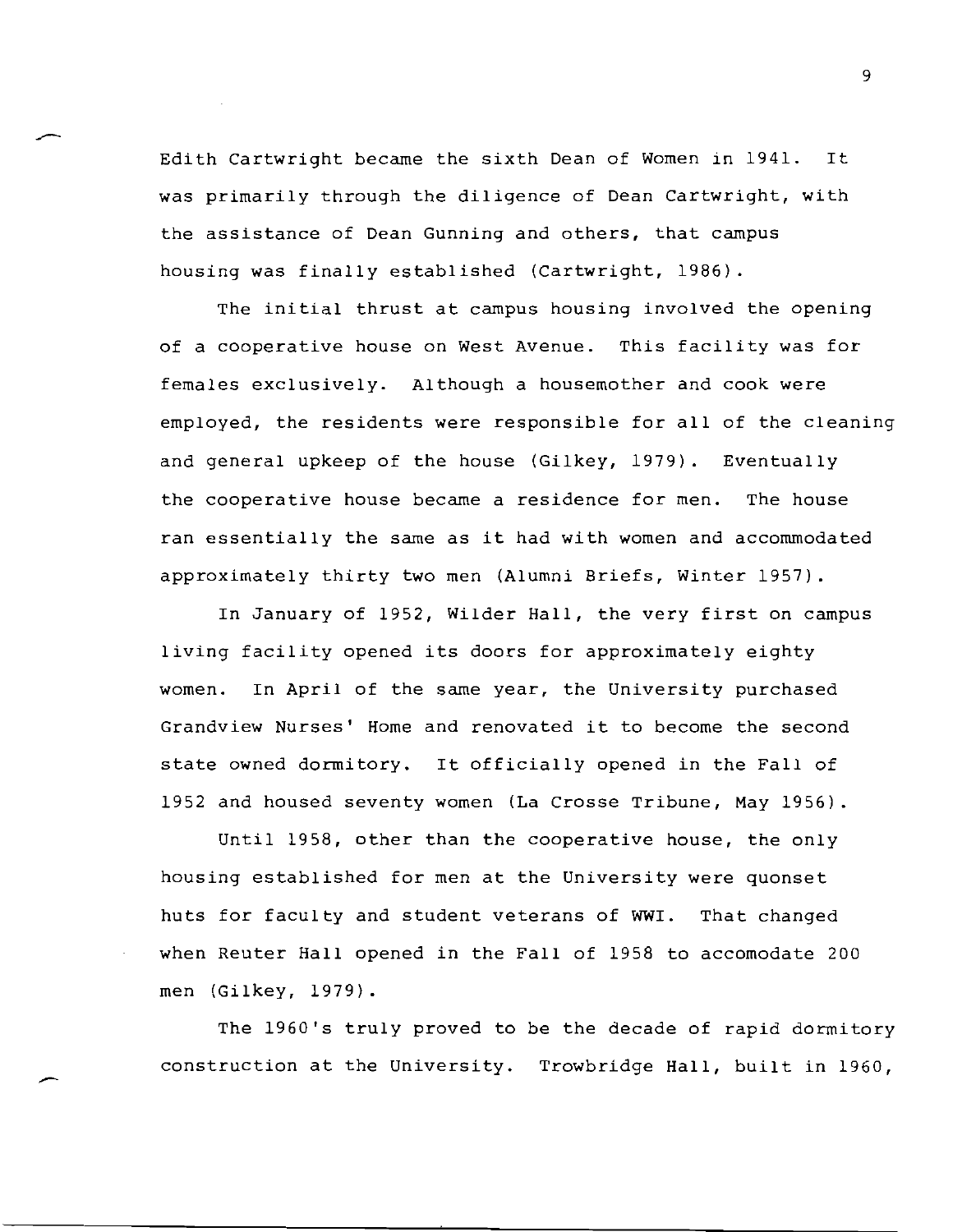blazed the trail for nine more dormitories to be built within the decade. In 1962 White Hall was established followed by Baird in 1963 and both Wentz and Laux in 1964. Then in 1966 three additional halls were erected namely Drake, Coate and Angell. Sanford and Hutchison Halls rounded out the construction of residence halls and were both opened in 1967. To date no additional halls have been built (Quarberg, 1986) .

Along with Wilder and Grandview halls; Trowbridge, Baird, Wentz, Drake, Angell and Hutchison were initially for women. Eventually all but Angell became coeducational residence halls.

In accordance with Reuter Hall; White, Laux, Coate, and Sanford were established as male living facilities. Each of these halls evolved into coeducational halls as well (Guarberg, 1986).

In 1966, changes in the Student Affairs division, essentially wrought the formation of the Housing Operation at the University. At that time, the positions of Dean of Student Services and Dean of Student Activities were deleted and a new position was formed, namely Dean of Student Affairs. The Dean of Men, Dean of Women, and the student personnel directors were responsible, through the Dean of Student Affairs, to the administrative officers of the University. The Housing Office became a separate service with a close relationship to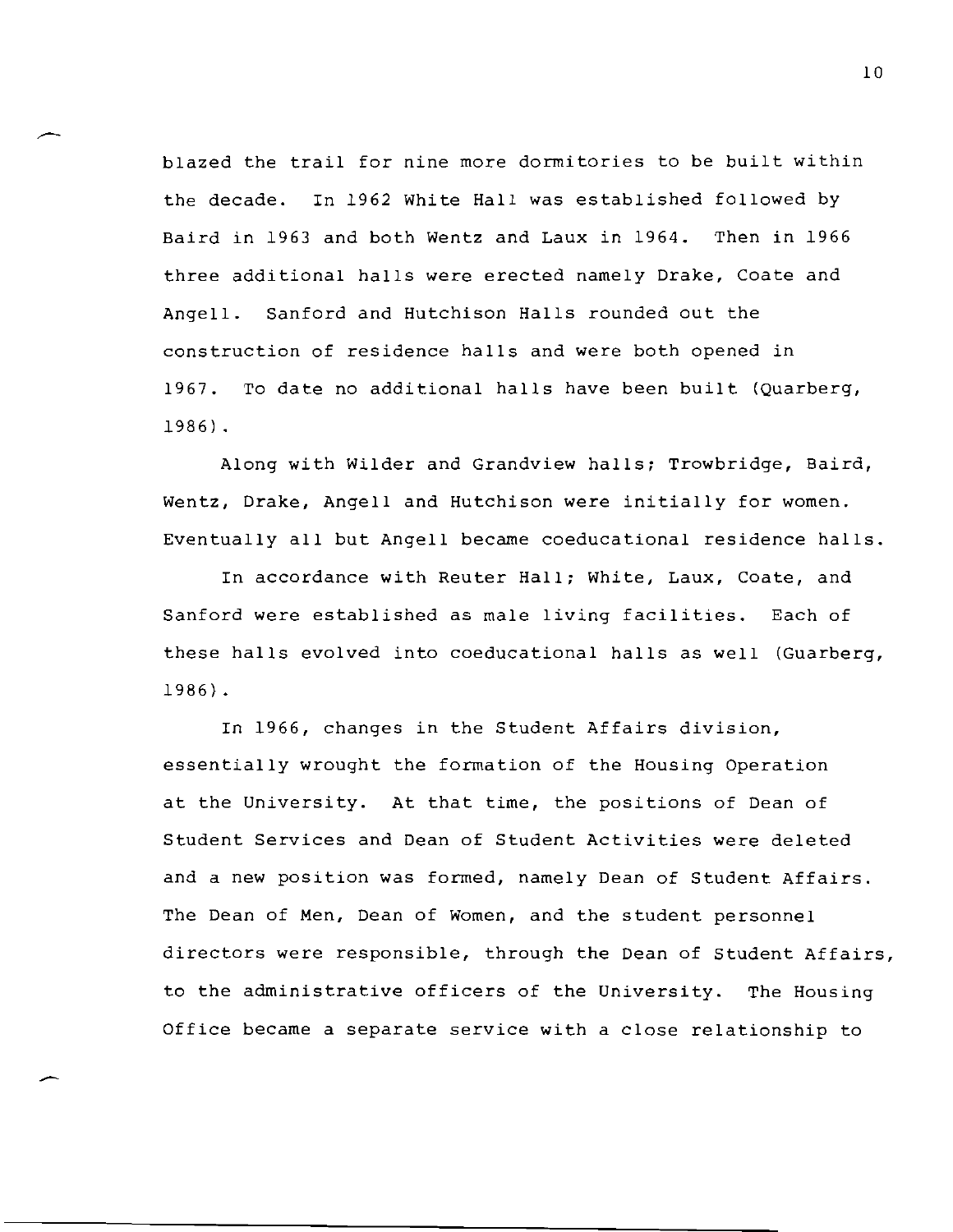business affairs (Bassuener, 1972).

In 1966, Mr. Richard Koehler was hired as the very first Director of Housing. His unit maintained a close liaison with business affairs up until the Student Affairs division endured yet another restructuring in 1969. It was Dr. David Hogue, who became the Dean of Student Affairs in 1968, who was responsible for the reorganization. The Dean of Student Affairs became the Vice President of Student Affairs and the offices of two Associate Deans of Student Affairs replaced those of the Dean of Men and Dean of Women. Dr. Norene Smith, who had been acting Dean of Women upon the retirement of Dean Cartwright in 1969, became an Associate Dean. Dr. Reid Horle, who had served as the Director of Admissions and Extended Services since 1963, did as well. Eventually Dr. Horle became the sole Associate Dean of Student Affairs (Bassuener, 1972).

Due to the reorganization of the Student Affairs division, the Housing Office loosened its ties with business affairs and directly responded to the Student Affairs Office. The office was moved from Main Hall to the basement of Wilder Hall. Then in 1970, after Wilder was closed as a residence hall, the building was remodeled and the Housing Office moved to its present location on second floor (Koehler, 1986).

Initially, Mr. Koehler had two Assistant Directors of Housing under his leadership. The first Assistant Directors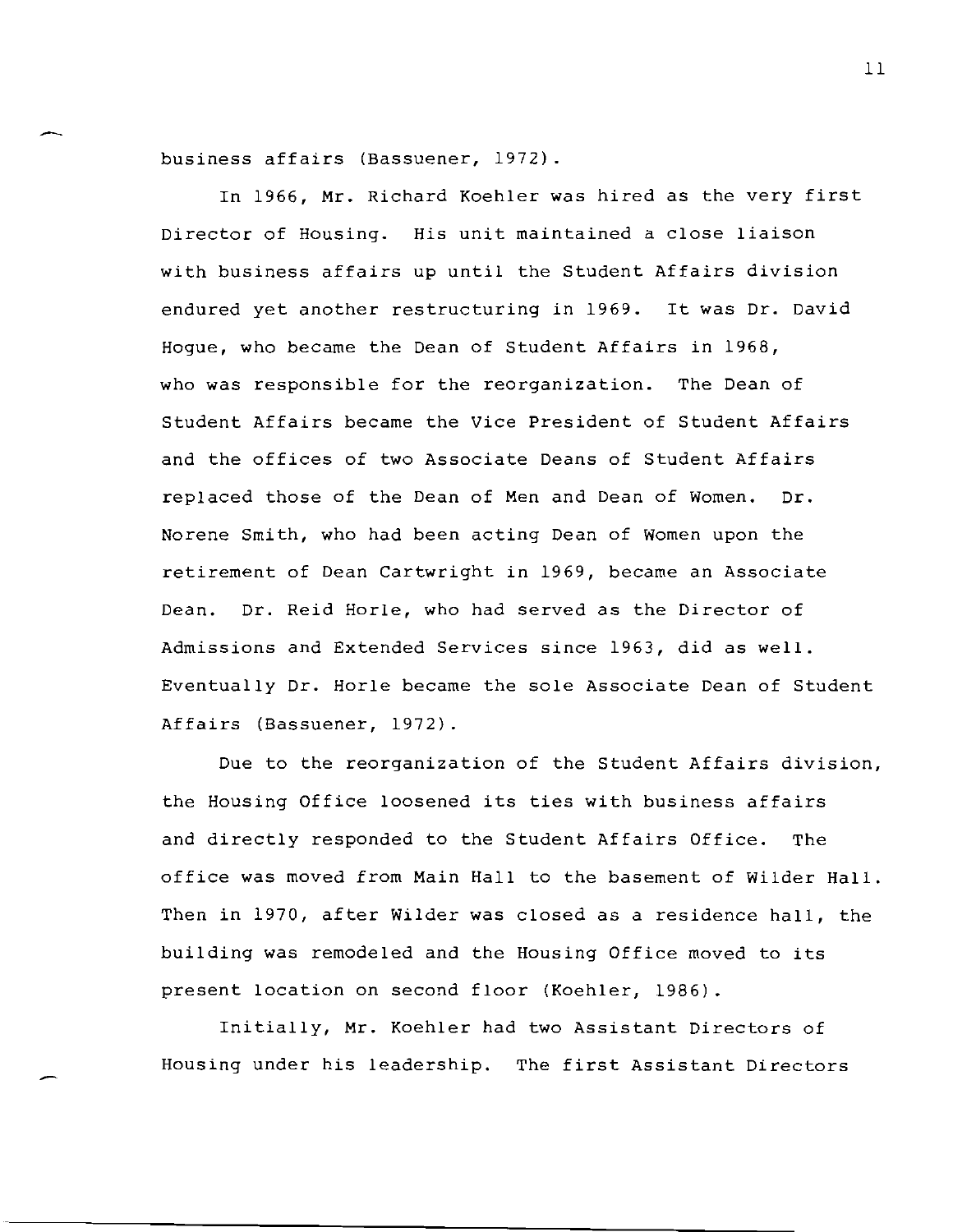were Mr. William Collar and Ms. Barbara Banas. Mr. Koehler was also assisted by Don Staats during the transition period. Eventually the growing enrollment necessitated two additional Assistant Directors. Three of the four were titled area coordinators and each was responsible for the residence halls in either the East, West or Core areas. The other Assistant Director was responsible for the business and financial end of the housing operation. Successors of Ms. Banas and Mr. Collar have been Pat Mertons, Lloyd Dresen, Sue Pelton, Pete Angstad, Mike Holler, Carol Bassuener, Ruth Kurinsky, Paul Rifkin and Robert CUlbertson (Koehler, 1986).

Currently the Dean of Student Affairs, Dr. David Hogue and the Associate Dean, Dr. Reid Horle oversee the entire Student Affairs division. The Housing Operation is headed by Richard Koehler who is assisted by Carol Bassuener, Ruth Kurinsky, Paul Rifkin and Robert CUlbertson. Together they meet the needs of the staff and residents of the eleven residence halls.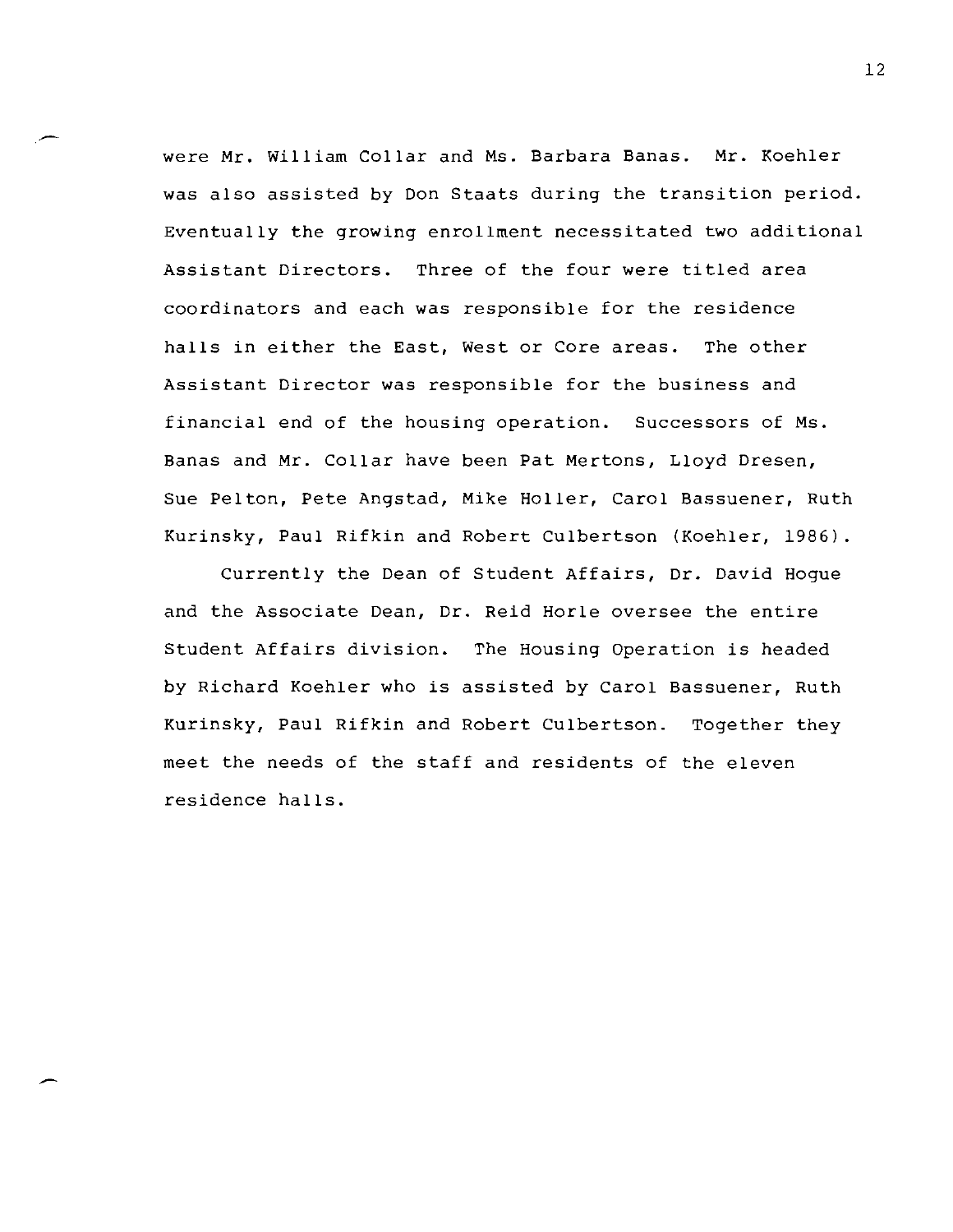#### CHAPTER THREE

THE TRANSITION FROM HOUSEMOTHER TO HALL DIRECTOR

The transition from housemother to hall director at the University of Wisconsin-La Crosse has been a multifaceted journey. Since the inception of such a live-in position, the changing times have continually necessitated the numerous refinements that have taken place.

The very first housemother to be employed by the University was Mrs. Emma Davis. Her first assignment was as housemother at the cooperative house on West Avenue. She acted very much in a "in loco parentis" capacity and made sure that the policies of the house were upheld. She eventually transferred to Reuter Hall when it opened in 1958 and then to White Hall in 1962.

When Wilder Hall opened in January of 1952, Ms. Jean Antes was hired as the initial housemother. She was also a sociology teacher at the University. As a housemother, she was responsible for maintaining the rather stringent policies of the time. For instance the curfew for the female residents was 10:30 on weeknights and Midnight on weekends. Failure to adhere to these hours meant disciplinary action from Ms. Antes. The women had to wear skirts to class and were not allowed to "loiter" in the lobby in shorts or blue jeans (Emma Lou Wilder Freshman Handbook, 1959).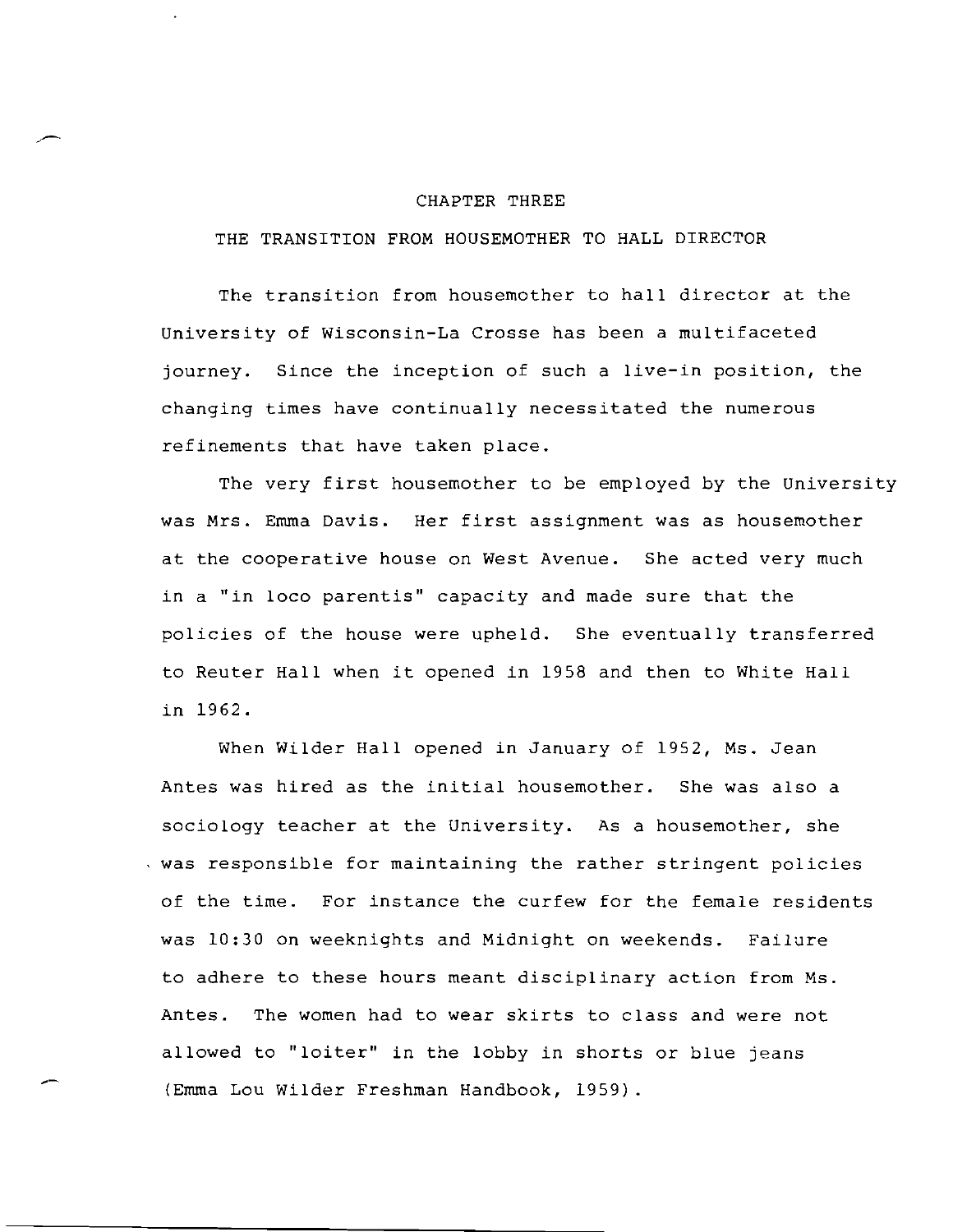In September of 1952, shortly after the opening of Wilder, Grandview Hall began operating under the leadership of Ms. Lydia Palmer as housemother. She had a Ph.D. and taught sociology at the University as well. She had to uphold rules very similar to those of Wilder Hall (La Crosse Tribune, 1952).

Though Ms. Antes and Ms. Palmer were initially succeeded by women with similar educational backgrounds, most of the housemothers who were eventually employed at the University in the 1950's and 1960's were women such as Emma Davis. These women tended to be middle aged, widowed individuals who had finished raising their own families. Thus a housemother position allowed them to play the "mother figure", to some extent, once again (Cartwright, 1986).

The rapid and consistent construction of dormitories in the 1960's at the University necessitated the hiring of several housemothers. Those hired at that time included Mrs. Helen Buschman, Mrs. Arline Kiely, Mrs. Doris Baures, Mrs. Isabel Ward, Mrs. Thora Hoogenhous, Mrs. Ruth Pederson, Mrs. Helene Krugel, Mrs. Evelyn Brown, Mrs. Sally Ceman, Mrs. Helen Nielson and Mrs. Florence Hazelhurst. All of these women fit the typical housemother mold and did their best to provide a "home away from home" for the students who lived in the dormitories. According to Mrs. Florence Hazelhurst, those years were "marvelous times" in the dormitories. One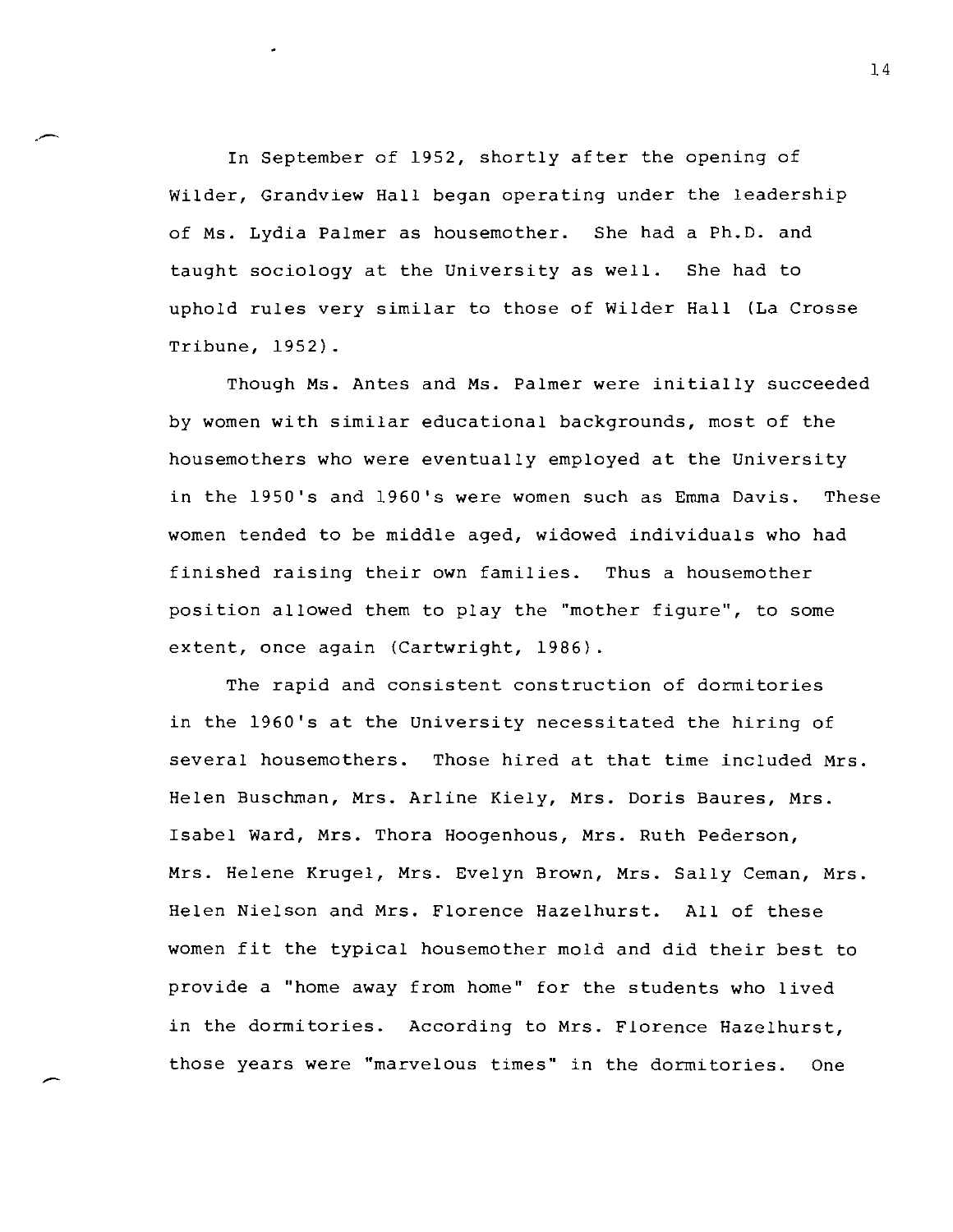of the aspects she and many other housemothers enjoyed was teaching the female students to hold tea parties and other such social events (Hazelhurst, 1987).

In the early 1970's the housemothers began to gradually retire and were replaced by individuals, both men and women, who tended to be younger and better educated. Often these individuals had their Bachelors Degree and were working on their Masters. Persons employed during this time period included Steve and Mary Adams, Joe and Marcia Bergeson, Jim McIntyre, Dick McGarry, Rod Smith and Becky Romenesko to name a few. Because both men and women were now working in the halls, their title was changed from housemother to head resident. The era of the housemother truly ended in 1980 with the retirement of the last two original housemothers, namely Doris Saures and Arline Kiely (Koehler, 1986).

In 1968, a graduate program in College Student Personnel was approved for the University. This program eventually led to the hiring of head residents with this type of degree. The philosophy behind such a move was quite practical. University officials felt that if a student personnel degree was being offered, then those individuals who were hired to work in the dormitories should have such expertise. Up until 1975, the head resident was categorized as a classified, civil service employee. When individuals with their Masters Degrees began to be hired, the head resident position was retitled

--

 $\overline{\phantom{a}}$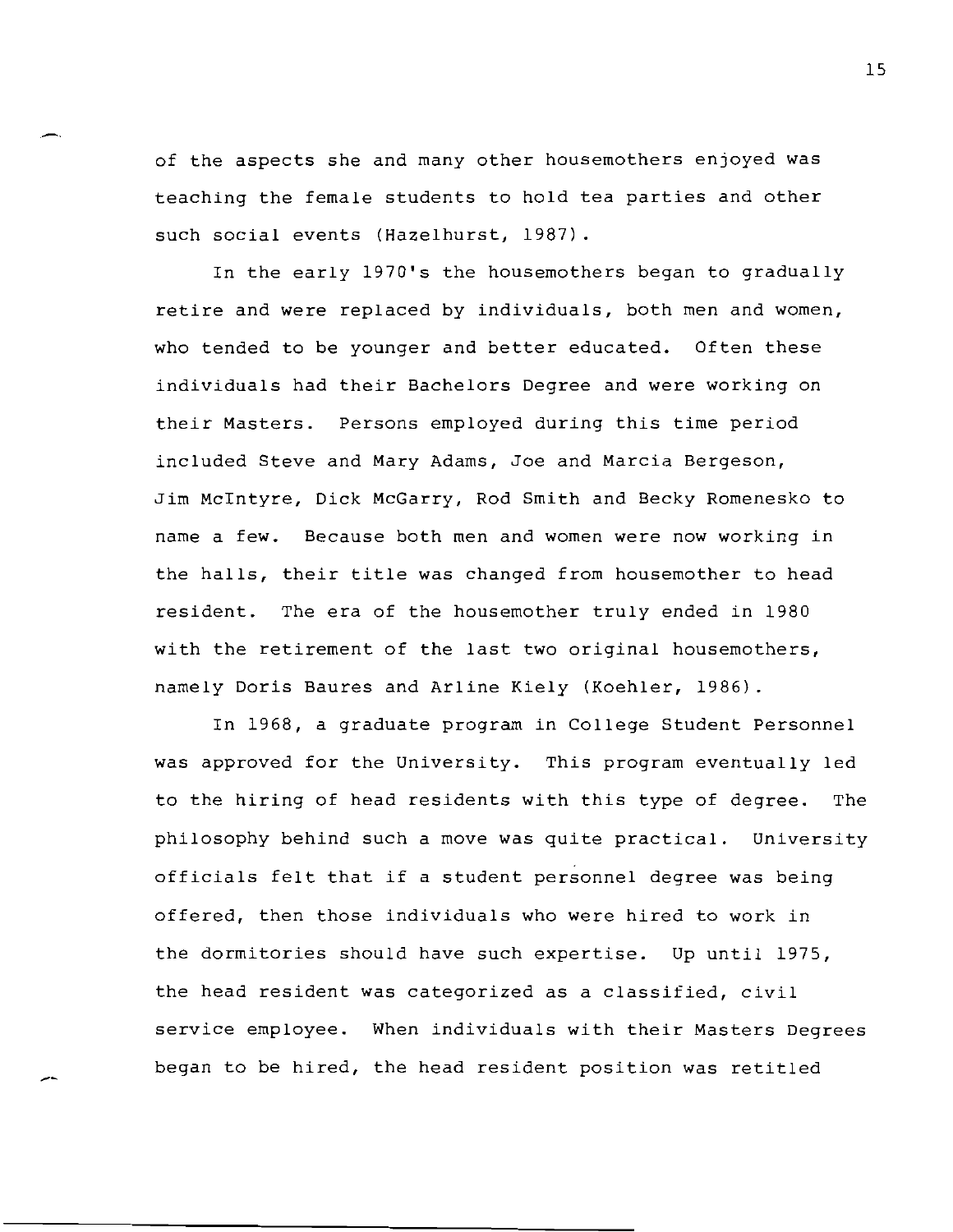to an unclassified academic staff status. Some of the first professionals to be hired at this time included Bob Massey, Ray Du Vall, and David Aronson (Hogue, 1986).

According to Dr. Reid Horle, who eventually became the coordinator of the College Student Personnel program and worked closely with the hiring of head residents, once younger individuals with their Masters Degree began to be hired the emphasis on programming in the halls really blossomed. The head resident title was soon changed to hall director and dormitories began to be referred to as residence halls. At the same time, the Student Development Theory essentially became the central focus of the housing operation (Horle, 1987).

Currently the University exclusively employs individuals with their Masters in College Student Personnel, or a similar degree, as hall directors. They are responsible for overseeing the operation of their halls, for implementing both educational and recreational programs as well as working with a "quarter time" assignment in a specific housing related area (Koehler, 1987). The position is a three year maximum term.

Without a shred of doubt, the role of the current day hall director differs drastically from that of the housemother of yesteryear. But quite fortunately one thing that has remained the same throughout the years is the care and concern for the students residing in the halls. One can only hope that will never change!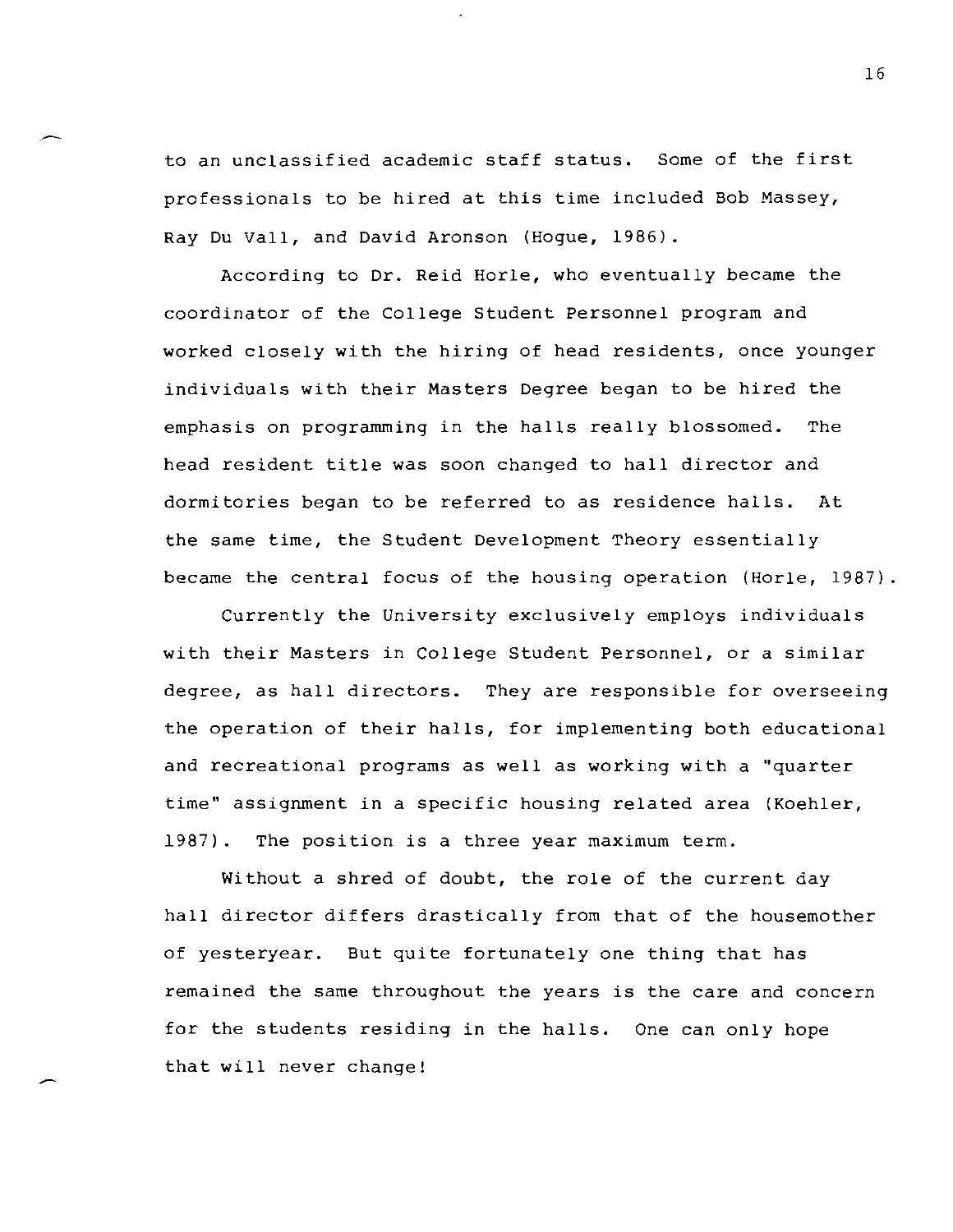#### CHAPTER FOUR

A SYNOPSIS OF THE HALLS AND THOSE WHO HAVE DIRECTED THEM

Since the inception of state owned campus housing at the University, a total of thirteen halls have been purchased or constructed for the purpose of accommodating the college-aged population. At present, eleven of those are still in operation. Grandview and Wilder Halls, the two original dormitories, stopped housing students in 1966 and 1970 respectively. The eleven halls that do remain are Angell, Hutchison, Coate, Wentz, White, Sanford, Reuter, Laux, Trowbridge, Drake and Baird. The primary purpose of this chapter will be to provide background information on each of the thirteen halls with a special emphasis on documentation of those individuals who have served as housemothers/head residents/hall directors within each hall throughout the years.

#### Wilder Hall

Wilder Hall, the very first state owned campus housing facility at the University, officially opened its doors in January of 1952 after a tremendous amount of ballyhoo and fanfare. The hall originally accommodated approximately eighty women. The building was named after Miss Emma Lou Wilder who had been a physical education teacher at the University from 1921-1956 (Racquet, January 1952).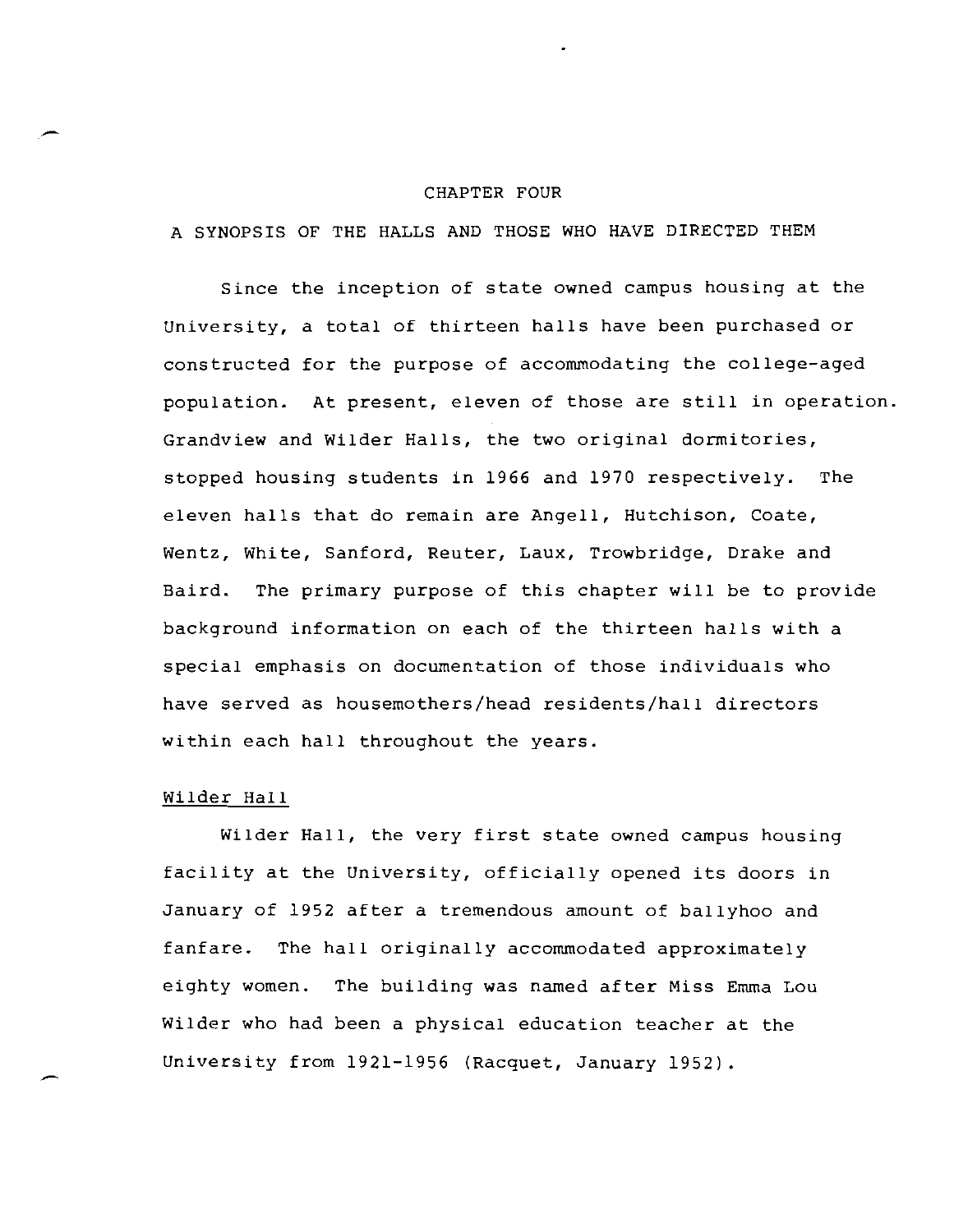The very first housemother in Wilder Hall was Ms. Jean Antes who was also a sociology professor at the University. Policies of the time that she needed to enforce included: a weeknight curfew of 10:30; a very strict dress code (i.e., no blue jeans in the lobby); no liquor allowed in the building; and a room check for cleanliness (Wilder Handbook, 1954).

As the demand fOr on campus housing grew, Wilder Hall endured a major renovation which entailed the addition of a third floor to the building. This remodeling, which took place in 1955, allowed the hall to accommodate a total of 200 women (La Crosse Tribune, April 1955).

Though Ms. Antes truly set the precedence for housemothers at the University, she did not remain in that position very long. Some of her successors included Delores Kable, Florence Hazelhurst, Isabel Ward, Arline Kiely and Helen Buschman. With the exception of Ms. Kable each of these women transferred to other halls as they were constructed.

Wilder Hall officially closed as a dormitory in May of 1970 after servicing students for eighteen years. The building as well as those who assumed the managerial role truly served as models for the halls that were built thereafter.

#### Grandview Hall

-.

In April of 1952 Grandview Hall was purchased by the University to serve as the second state owned dormitory. Up until that time the building had primarily housed nursing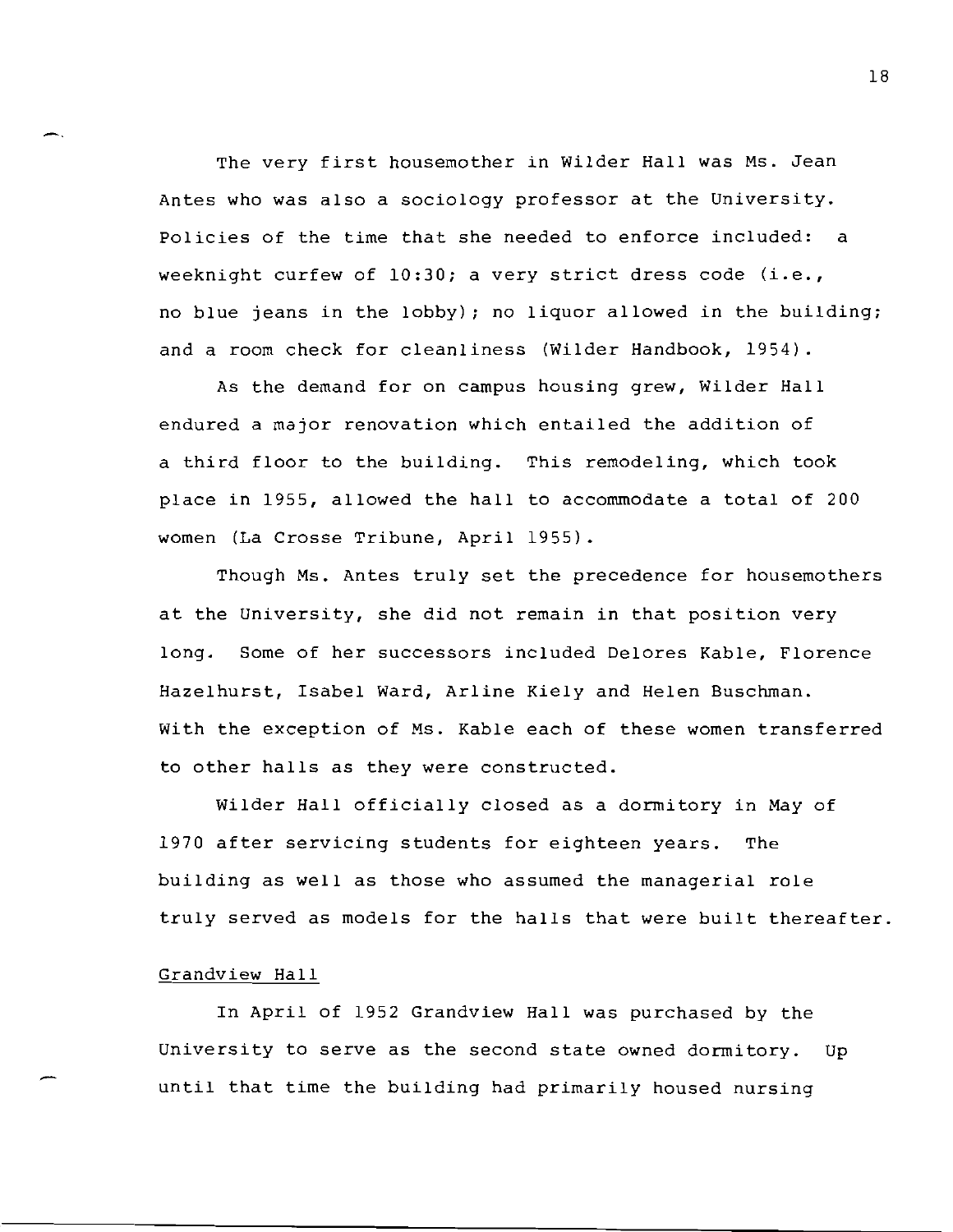students although some University students had dwelled there as well. After a extensive renovation, Grandview opened in September of 1952 to accomodate 70 female students.

The initial housemother in Grandview was Ms. Lydia Palmer. She had a Ph.D. and also taught sociology at the University. The next year she was succeeded by Ms. Margaret Nolte who also followed her in teaching sociology (Racquet, September 1952, 1953).

Because Wilder and Grandview Halls were the only campus facilities for women until 1960, there was always a high demand for residency. In Grandview, a draft was held annually. In 1957, for example, 157 women drew for 85 spaces (La Crosse Tribune, May 1957).

Though Ms. Palmer and Ms. Nolte were very educated women, their successors tended not to be. Some of the housemothers/ head residents in Grandview through the years included Grace Webster, Mrs. Wilda Syverson, Sally Cemen and Ruth Pederson.

The hall remained a living facility for women up until 1963 when it began housing men, particularly fraternities. This remained intact until the closing of Grandview in the Spring of 1967. The building still remains as do the memories for the many who called it "home" for the years of its existence as a dormitory (Koehler, 1986).

#### Reuter Hall

In 1958, a phenomenon, of sorts, occured at the University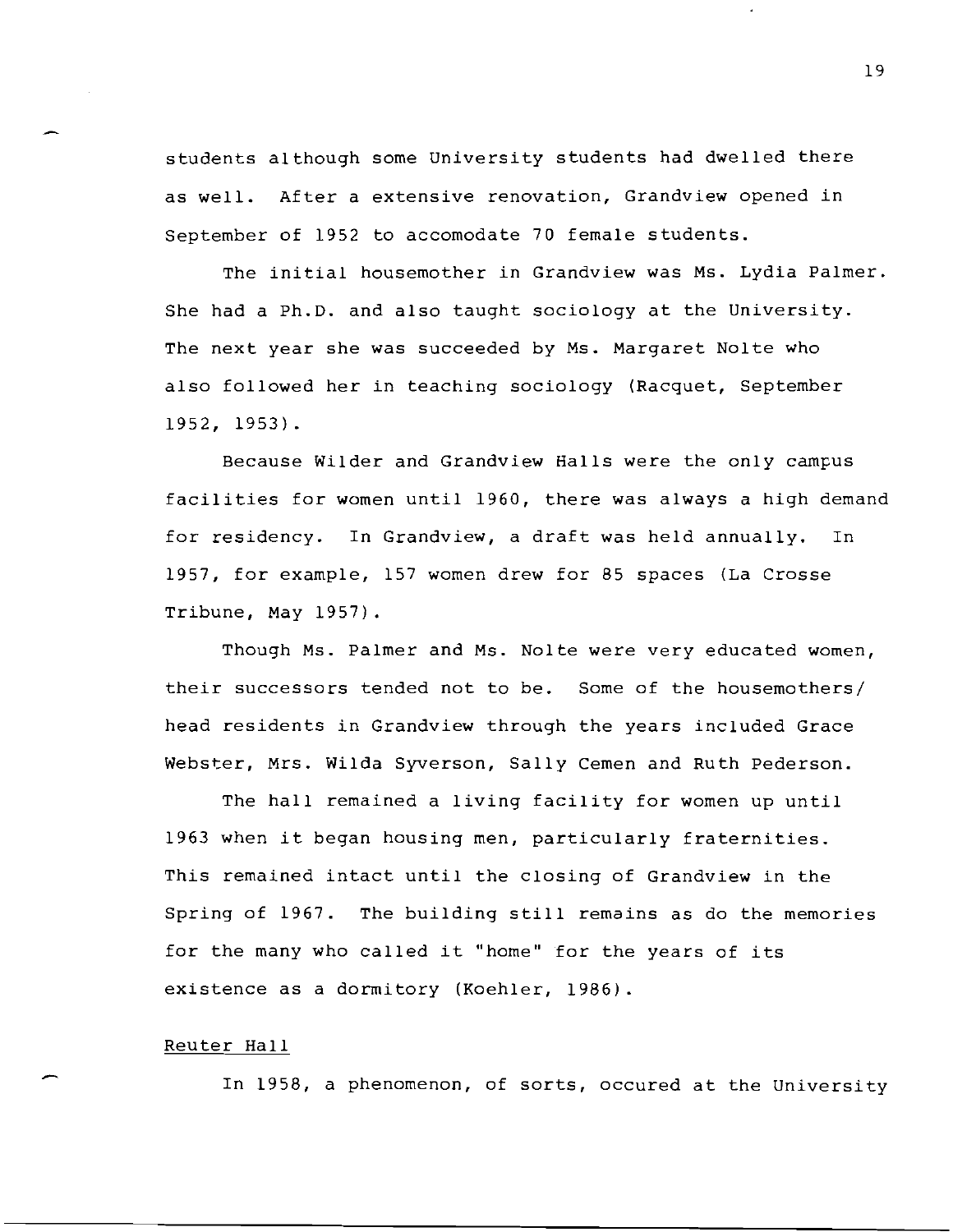with the opening of the first state owned dormitory for men. Reuter Hall, named on behalf of former physical education instructor Hans Reuter, heartily welcomed 200 men in September of 1958 (Quarberg, 1986).

--

Emma Davis, a former housemother at the Cooperative House on West Avenue, assumed that position in Reuter upon its opening. She did a commendable job of creating a "home away from home" for the many men who dwelled in the hall. Mrs. Davis remained in Reuter through the 1961-1962 school year and then transferred to White Hall. She was eventually succeeded in Reuter by Helen Buschman. Then in the Fall of 1966, Evelyn Brown took over the helm for one year. Both Mrs. Buschman and Mrs. Brown moved over to other halls after serving in Reuter (Hogue, 1986).

In 1967, Sally Cemen assumed the head resident position. She wholeheartedly remained through the 1970-1971 school year. Upon her retirement, Ron Gaber was hired as the new head resident thus breaking the succession of females who had held that position. The following year, yet another man, Mike Stanke, took over head resident duties. He added a great deal of steadfastness to the hall during his three year stay (Koehler, 1986).

In 1975, David Aronson came aboard as the new head resident. He remained in Reuter for three years and then transferred to Laux for his fourth and final year (Koehler, 1986).

In 1979 Bill Edwards became the ninth hall director. He successfully lent his expertise for two years and then headed over to Drake to do the very same for one more year. He was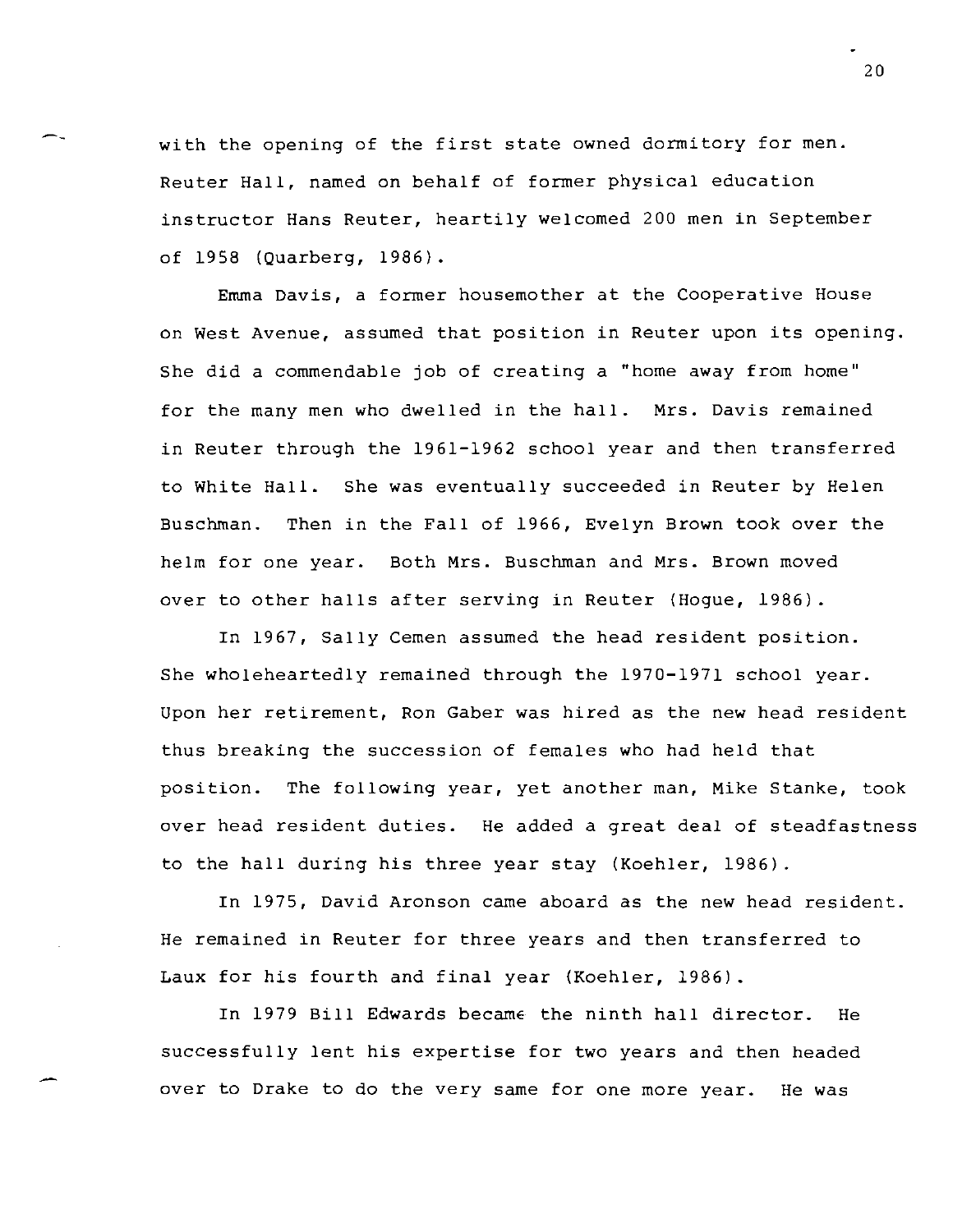replaced in Reuter by Rick Haught. Rick left an indelible mark behind when his three year "reign" ended after the 1983-84 school year (Koehler, 1986).

In 1984, Nancy Burdick, former Angell Hall Director, took over in Reuter. She was succeeded in 1985 by Lori "berk" Berquam. "berk" is currently in her second year and has done a very credible job of turning Reuter into a hall full of enthusiasm and energy.

Though Reuter is twenty years old, the spirit within the hall is very comparable to fine wine. It seems to get better and better with time!

#### Trowbridge Hall

In September of 1960, the third state owned dormitory at the University became a blessed reality. Trowbridge Hall, named for Myrtle Trowbridge a history teacher at the University for 38 years, was initially a residence for 200 plus women. It was built conveniently behind Wilder Hall for ready access to and fro (Quarberg, 1986).

Mrs. Wilda Syverson took charge as housemother in Trowbridge from the onset. She had previously spent a year in Grandview Hall. She remained as housemother through the 1965-1966 school year leaving her mark firmly in place (Trowbridge Handbook, 1960)

In 1966, Mrs. Helen Neilson became the new head resident. During her ten year stay in that position she added her own personal touches to enhance the hall and the program within.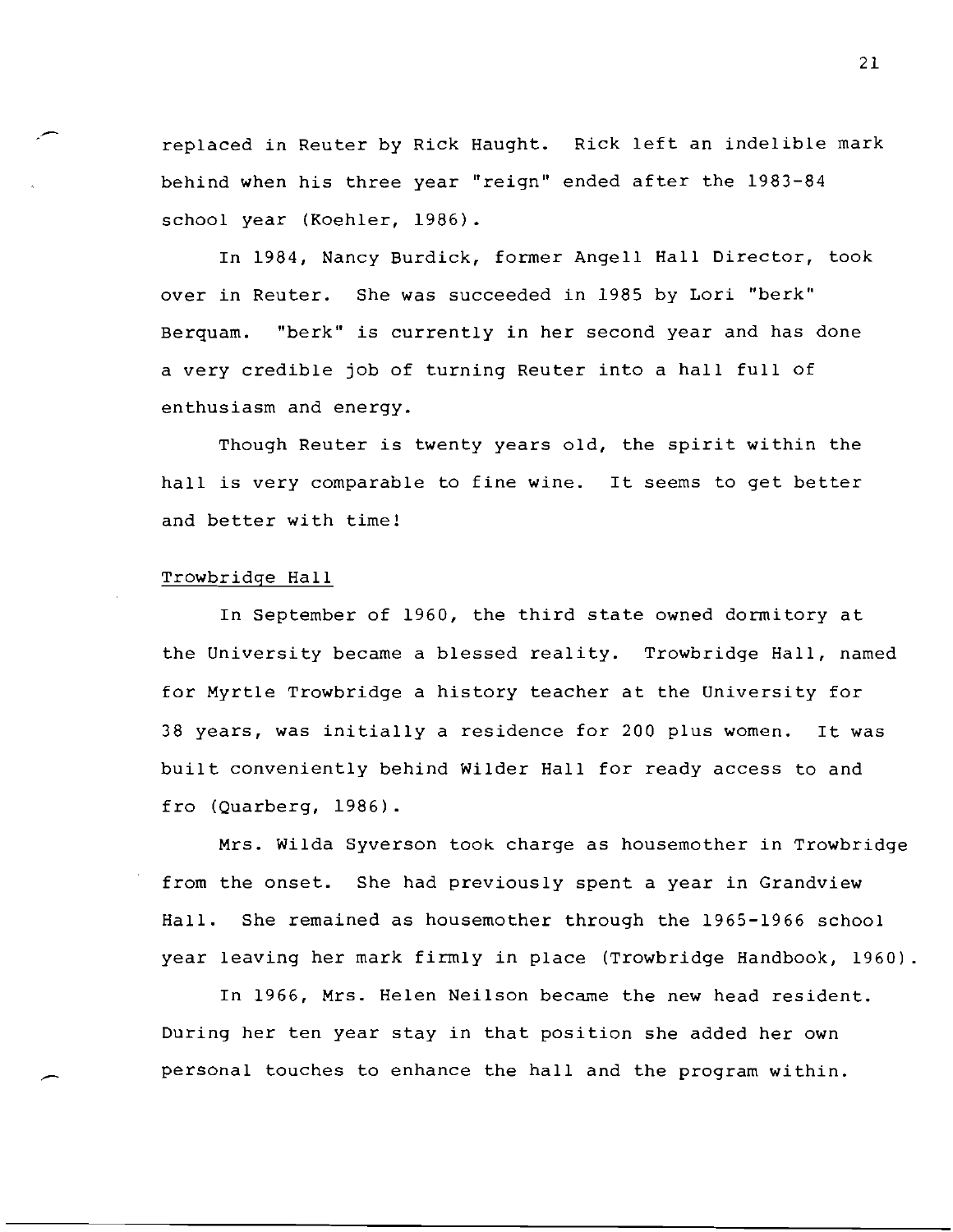Upon her retirement, Scott Sherin took over as hall director. His youth added a very new yet positive flavor to the hall. During his second year, the hall became coeducational which did much to continue to change the atmosphere.

Kay Reuter was the next hall director in Trowbridge. She assumed that position in 1979 and stayed through the 1982 school year. She was succeeded by Dan Siler who held the position for two years. Both of these individuals did much in the line of creative programming in the hall (Kurinsky, 1986).

In 1984 a Kansas "transplant", namely Janece English, became the sixth hall director of Trowbridge Hall. She is currently in her third and final year.

From Mrs. Syverson to Ms. English, each individual who has "managed" Trowbridge Hall has made strides in providing much to the inhabitors of the hall.

#### White Hall

In September of 1962, White Hall became the second dormitory at the University to house men. The hall was named for Orris White who was an English teacher. The four story building was constructed to accommodate about 220 male students (Quarberg, 1986).

Mrs. Emma Davis, the proverbial housemother prima dona, became the initial head resident in White Hall. Previous to that she had served as a housemother in the Cooperative House and as well as the first housemother in Reuter. Because of her vast experience, "Em" was emulated by her peers and heavily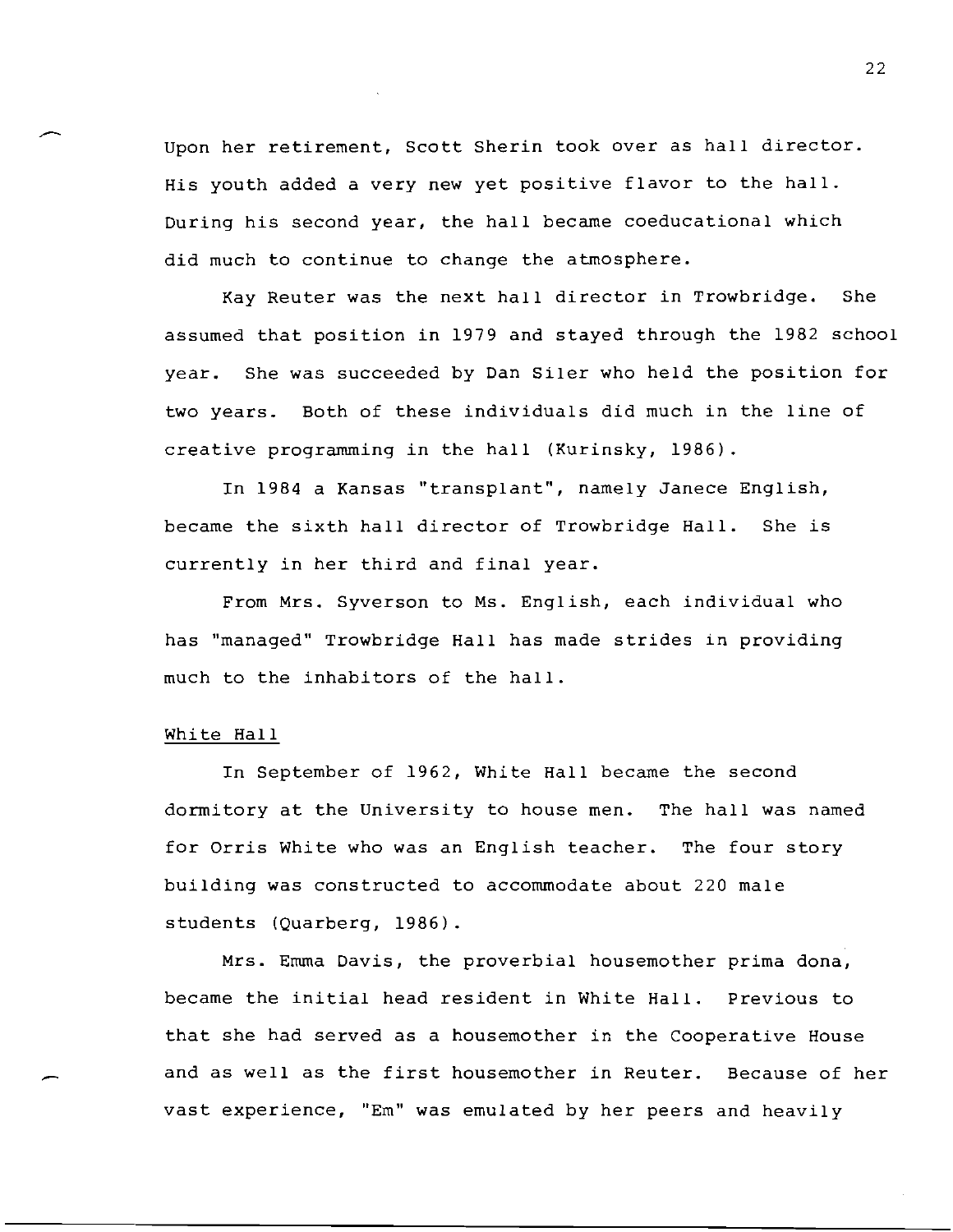touted by her superiors. Mrs. Davis retired in the Fall of 1970 after many years of excellent and dedicated service to the University.

Mrs. Davis was succeeded by Helen Buschman in the Fall of 1970. Mrs. Buschman had previously served in both Wilder and Coate Hall. She remained in White through the 1976-1977 school year (Hogue, 1986).

In 1977, Michael GOldberg came aboard as the third hall director of White. During his second and final year, White turned coeducational. During both the 1979-1980 and 1980-1981 school years, Betsy Bloomer took over as hall director. Both Michael and Betsy enhanced the hall in their own special ways (Bassuener, 1986).

In 1981, Charlie Strey became the next hall director. He remained in White for two years and then transferred to Wentz for his last year at the University. He was succeeded in White by Peter Pie who remained through the 1985-1986 school year (Bassuener, 1986).

Currently Dave Shaw hOlds the hall director position in White and is doing his best to continue to provide the conducive atmosphere that has permiated in the hall throughout the years.

#### Baird Hall

1963 was the year that Baird Hall officially opened its doors as the sixth University dormitory. It was located right next to Wilder and was designed to house women. It was named for Betty Baird who had been on the physical education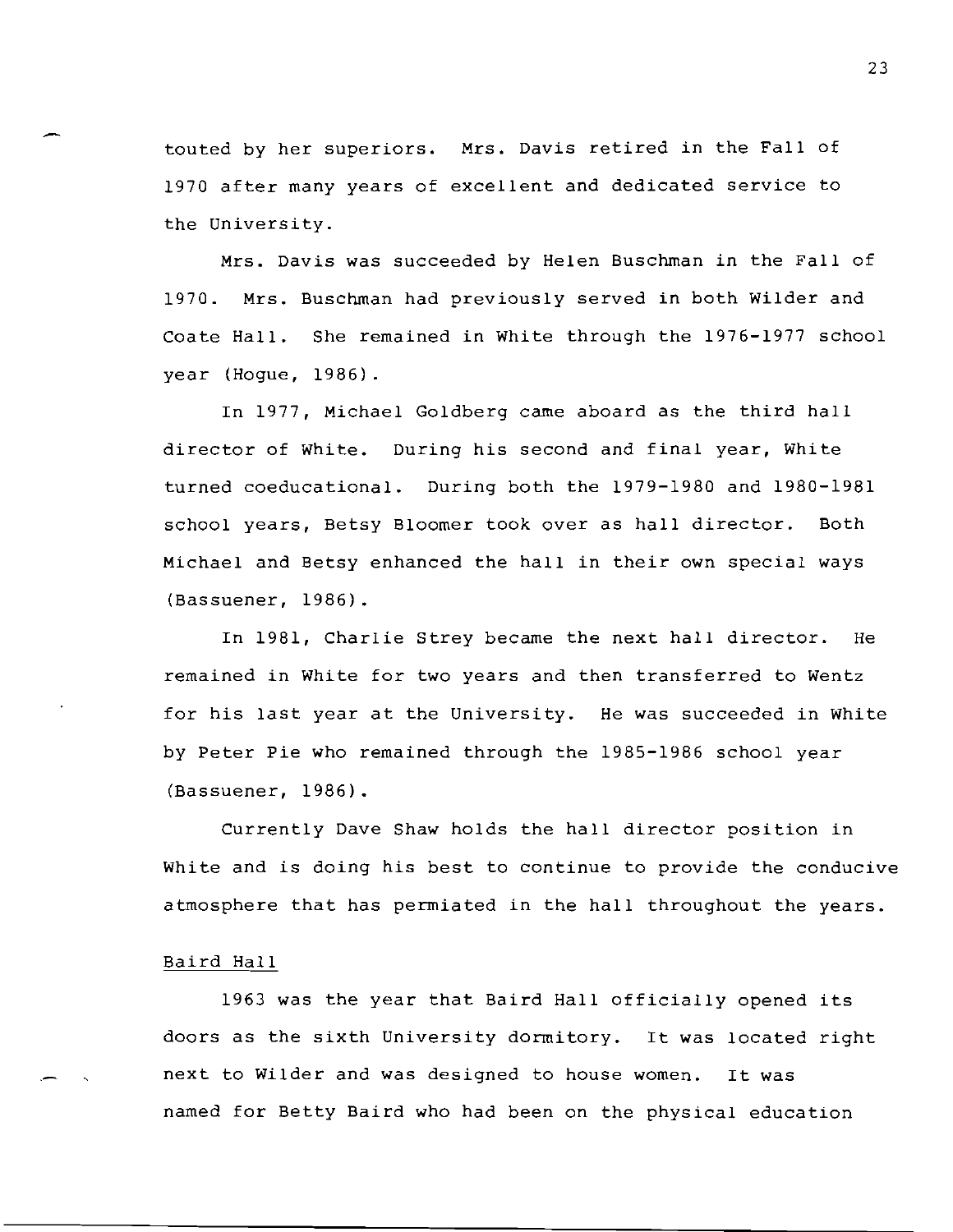staff at the University (Quarberg, 1986).

The initial housemother in Baird was Mrs. Mildred Kuepper. She remained through the 1968-1969 school year. She was immediately succeeded the fOllowing year by Miss Claire Gutbeil.

In 1970, Miss Becky Romehesko took over the helm in Baird. She held the head resident positon for two years while also attending graduate school.

In 1972, Mrs. Thora Hoogenhous became the fourth head resident. She had previously held the same position in Drake Hall for six years. Her expertise was a most welcome addition to Baird Hall. She retired after the 1973-1974 school year.

During the 1974-1975 school year two individuals occupied the head resident role. For the first semester of that year, Elizabeth Tillman was in charge and was succeeded second semester by Deb Soude. The next year a married couple, namely Rich and Deb Kathan, assumed the head resident duties.

The 1976-1977 school year brought Helen Neilson to Baird as the new head resident. She had been a head resident at the University for a number of years. This was her final year as she retired from service at the end of the school year. The following year another head resident "veteran", namely Helen Buschman, was transferred to Baird to finish out her time until retirement. She retired after the first Semester and was replaced by Rod Robbins. He remained through the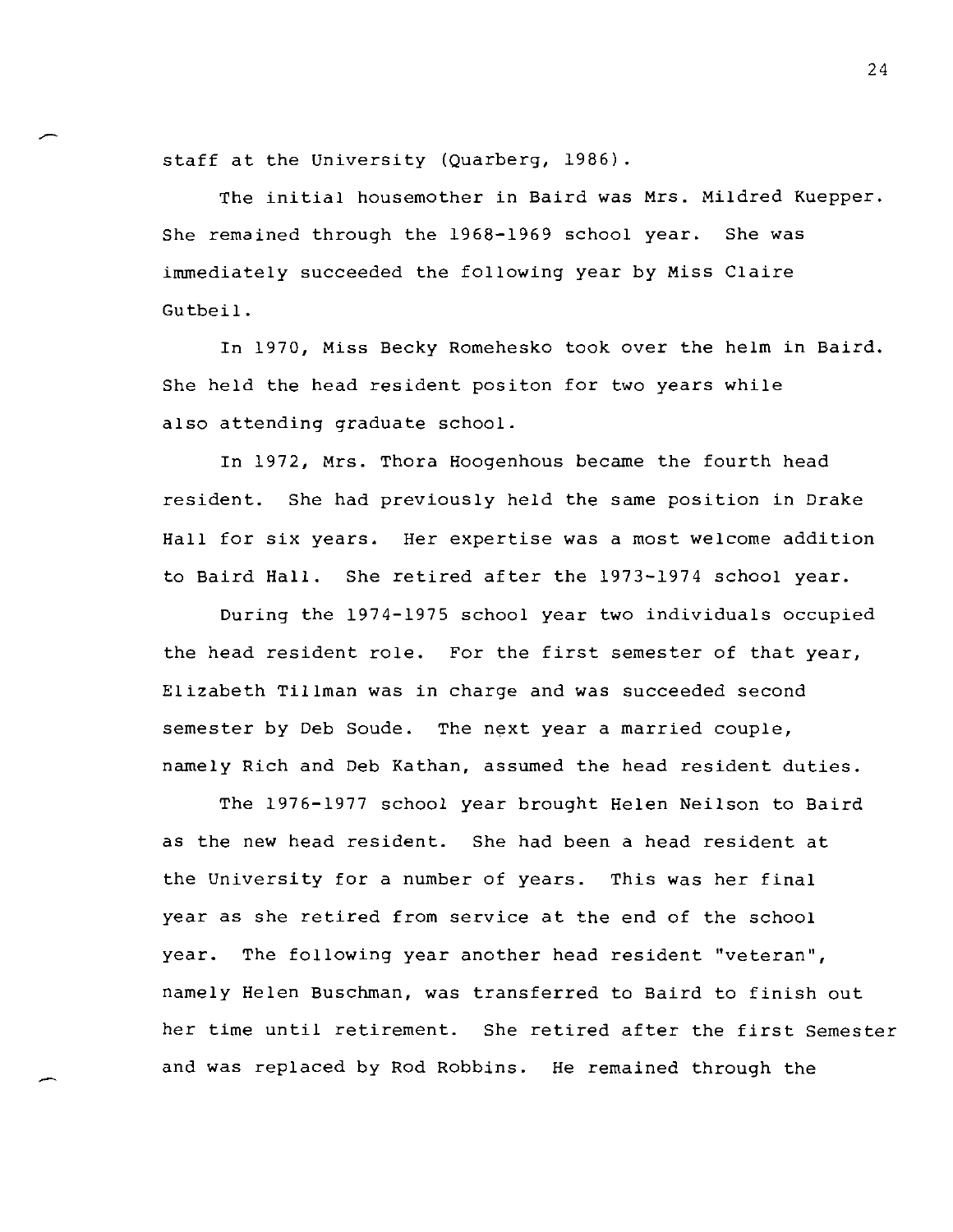1978-1979 school year.

In 1979 Duane Oudenhoven became the next hall director in Baird. He transferred to Hutchison the following year. His successor in Baird was Scott Day. During the 1981-1982 school year Nannette Carini accepted the hall director challenge (Kurinsky, 1986).

In 1983, Tom Vaubel took over as the hall director in Baird Hall. He remained through the Spring semester of 1984. In the Fall of 1984, Deb Hoover replaced Tom Vaubel. However her stay was very short. She resigned at the end of First Semester. Her replacement was Ross Liesten who had been the Assistant Director in Coate Hall the first semester of that year. He remained as hall director through the 1985-1986 school year. Currently the position is maintained by Annie Hoy (Kurinsky, 1986).

Baird Hall maintains the record of having the greatest number of hall directors in its history. A total of 17 individuals have filled that role to date. Variety has certainly been the precedent in Baird Hall through the years.

#### Laux Hall

In the Fall of 1964, Laux Hall officially opened its doors. The hall was named for William Laux who taught history and languages at the University for forty years beginning in 1922. Initially Laux housed approximately 225 males (Quarberg, 1986) .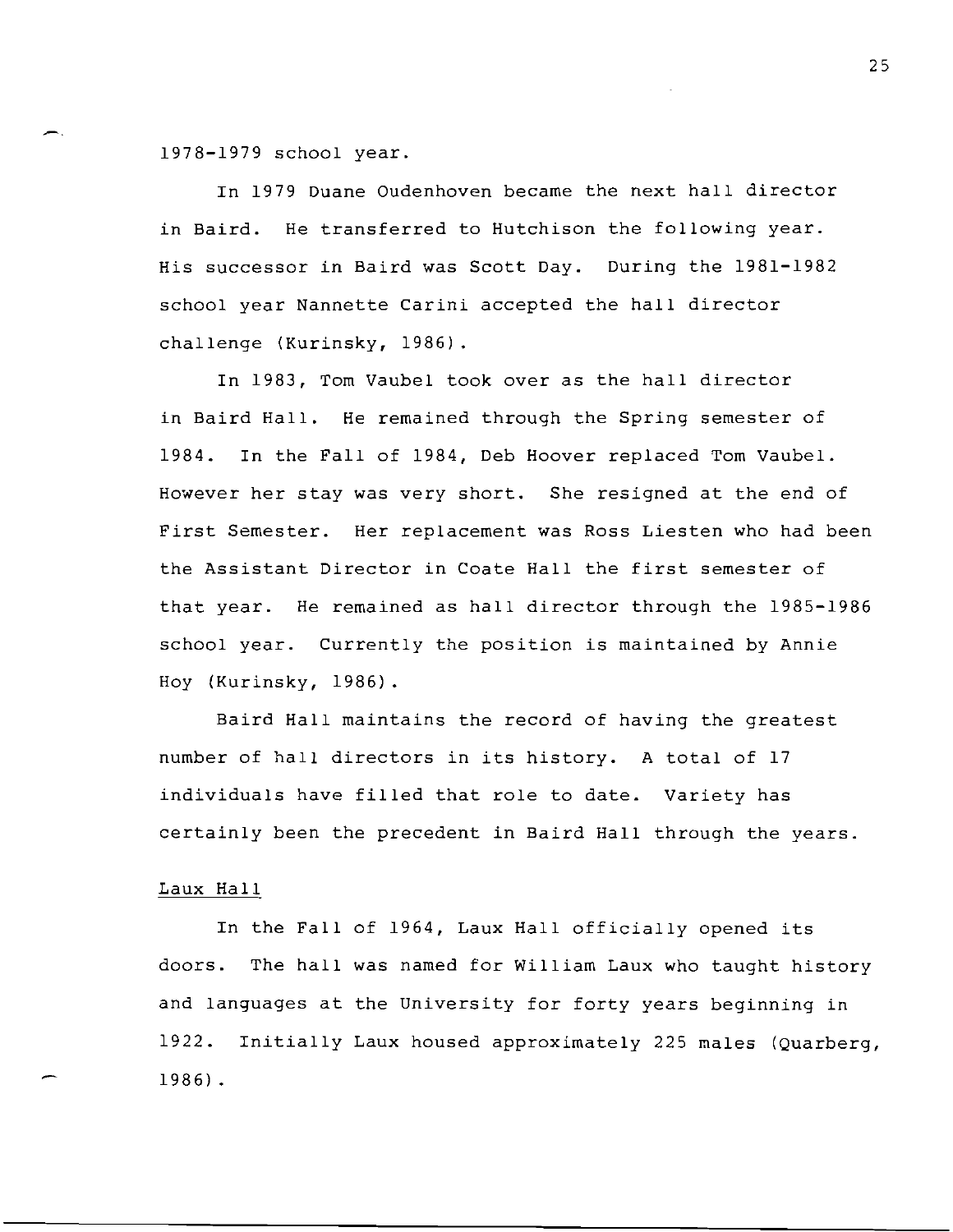The original housemother in Laux was Mrs. Ruth Pederson. She remained through the 1965-1966 school year. She was succeeded in 1966 by Mrs. Doris Baures. Mrs. Baures had previously owned an ice cream store and had always employed college students. Upon selling the store Mrs. Baures still wished to work with the college-aged population and thus accepted the head resident position. She remained in Laux through the 1968-1969 school year (Baures, 1986).

In the Fall of 1969, Mrs. Helene Krugel assumed the duties of head resident in Laux Hall. She was a widow and from the La Crosse area. She had raised her family but wasn't ready to give up the "mother figure" role quite yet. In 1972, which was Mrs. Krugel's final year as head resident, Laux became a coed hall (La Crosse Tribune, 1972).

In 1973, Mr. Rod Smith came aboard as the head resident in Laux Hall. His youth added a new dimension to the atmosphere of the hall. He fulfilled head resident duties through the 1975-1976 school year. The following year, Debra Elkington became the head resident. She stayed for three years and was succeeded by Mr. David Aronson for the 1979-1980 school year. Mr. Aronson had previously been the head resident in Reuter Hall (Koehler, 1986).

In 1980, Karen Seng became the seventh head resident of Laux Hall. She remained in that position only one year. She was replaced by Mr. Jim Eddy in 1981. Mr. Eddy added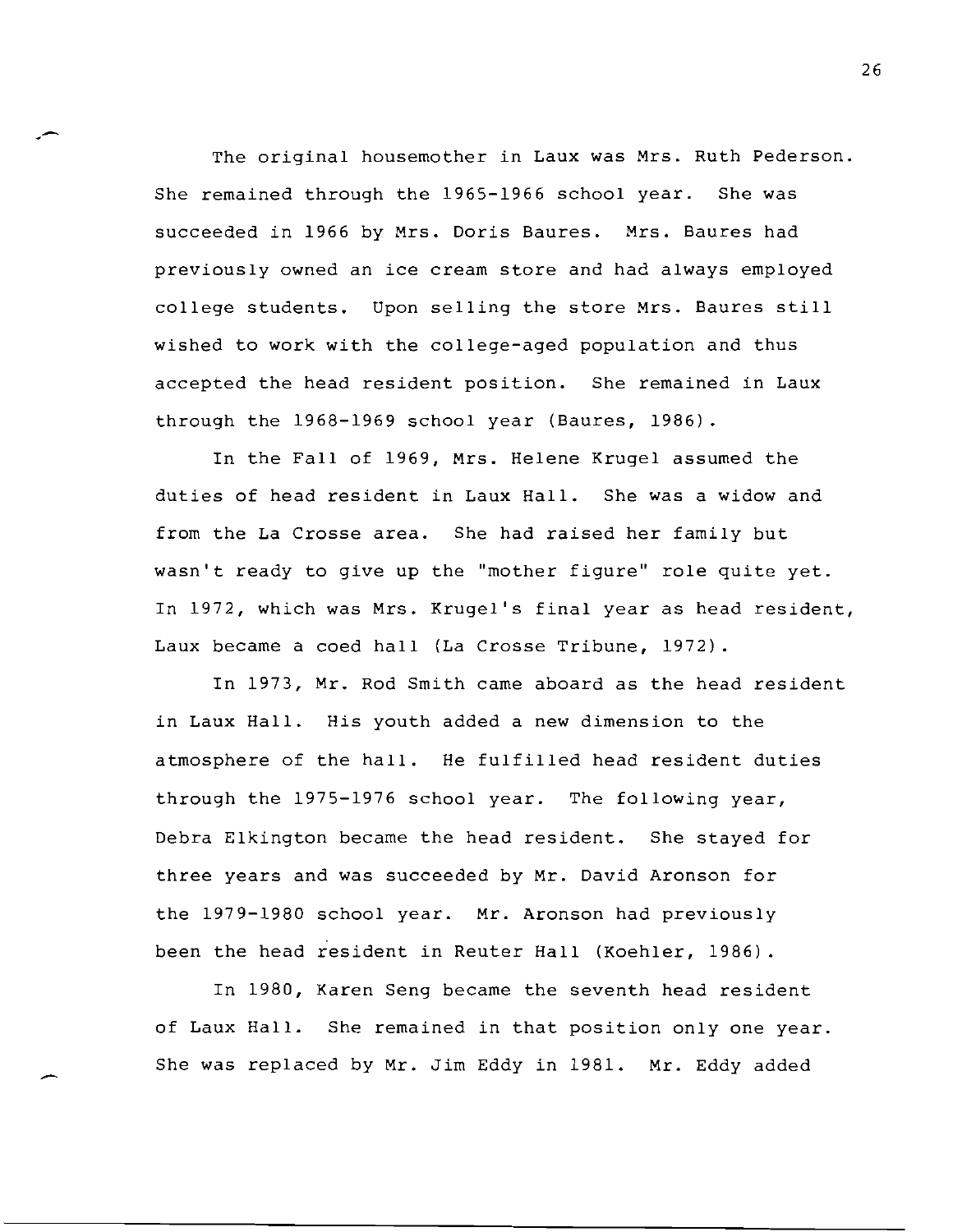a great deal of zest to the hall for the three years he was there. In 1984 Mr. Eddy was succeeded by Mr. Tim Schroer who is currently in his third and final year as hall director (Bassuener, 1986).

Up until now, Laux has seen nine head residents come and go. With each change there has been a constant growth in the program within the hall making it a "pork bowl" of delight for those lucky enough to reside in the hall.

#### Wentz

--

Named after Anna B. Wentz, a one time biology teacher at the University, Wentz Hall joined the ranks of state owned dormitories in 1964. It was built as yet another living facility for women. Mrs. Florence Hazelhurst, fresh from Wilder Hall, became the first housemother in Wentz. She "truly enjoyed" her seven years in Trowbridge and "fondly looks back on those years". She retired after the 1970-1971 school year (Hazelhurst, 1987).

In 1971, Mary Adams along with her husband Steve, became the new head residents in Wentz. They really relished the opportunity to relate to the students and were successfully able to do so. They moved over to Drake Hall the following year. In 1972, Doris Baures, previously in both Laux and Coate, took over the helm. She "loved every minute" of her time in Wentz. She enjoyed the interaction with the residents very much and was readily willing to offer a listening ear.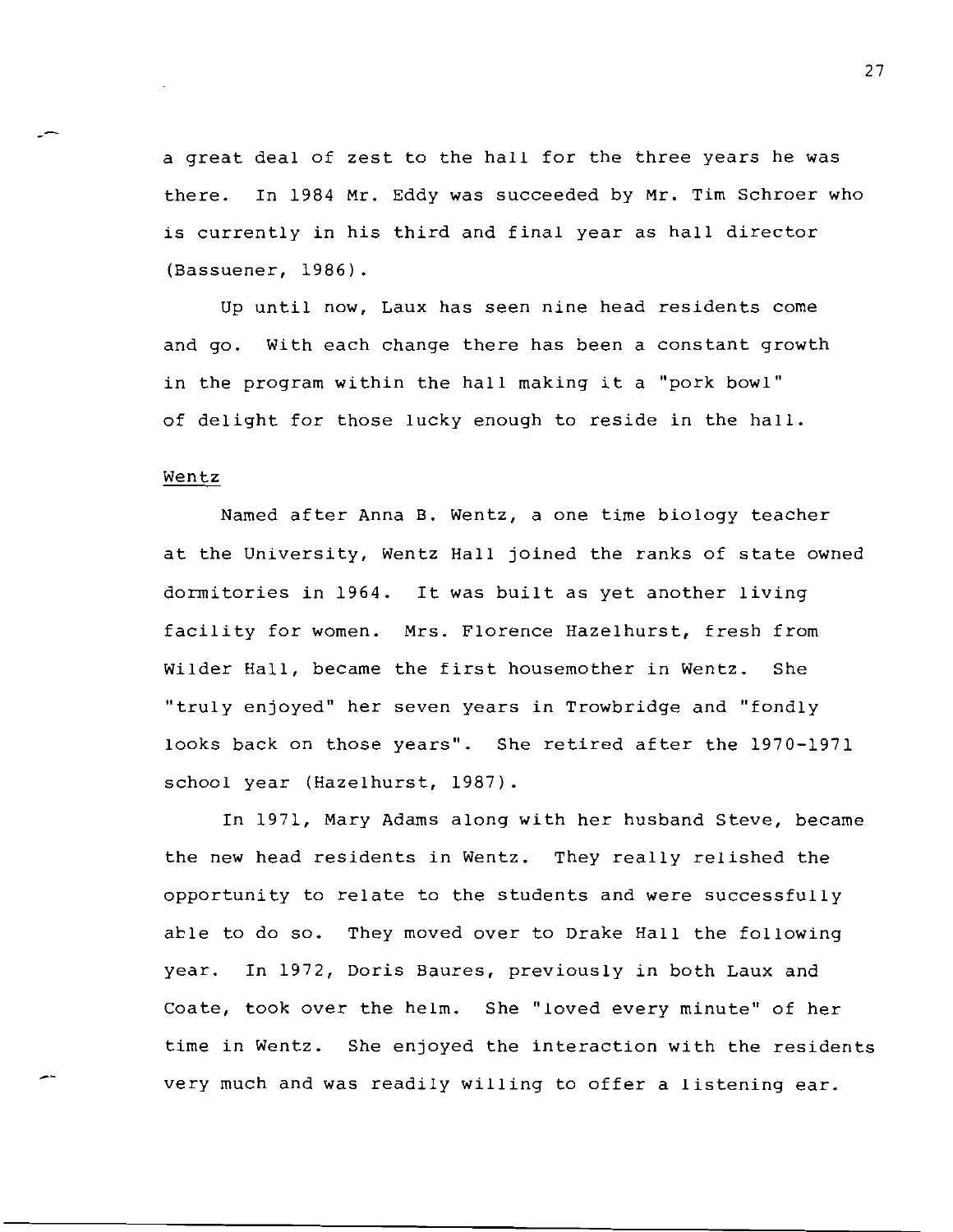She prided herself in being very accepting of the students' lifestyles and refrained from judging as much as possible. Though Doris Baures retired in 1980 her legend lives on (Baures, 1986).

Though Wentz was originally a hall for females the emphasis eventually changed to an "academic" hall. In other words those students who wished a more study conducive atmosphere moved to Wentz. Gradually this emphasis lessened and the hall was changed to coeducational (Baures, 1986).

In 1980, Charlene Preszler succeeded Doris Baures as hall director. She remained one year and then Karen Seng took over the director role. She stayed through the 1982-1983 school year. Both of these women added enthusiasm and innovation to the hall.

In 1983, Charlie Strey who had been in White Hall the previous two years became the next hall director in Wentz. The following year Kevin Helmkamp took over and is currently in his third and final year (Kurinsky, 1986).

Though Wentz has endured many changes throughout the years, the spirit of the hall has only intensified.

#### Angell Hall

In 1966, a larger hall was opened to house 360 women. Angell Hall, named for one time University art professor Rena Angell, was a welcome addition to the existing living facilities (Quarberg, 1986).

The first housemother in Angell Hall was Mrs. Isabel Ward.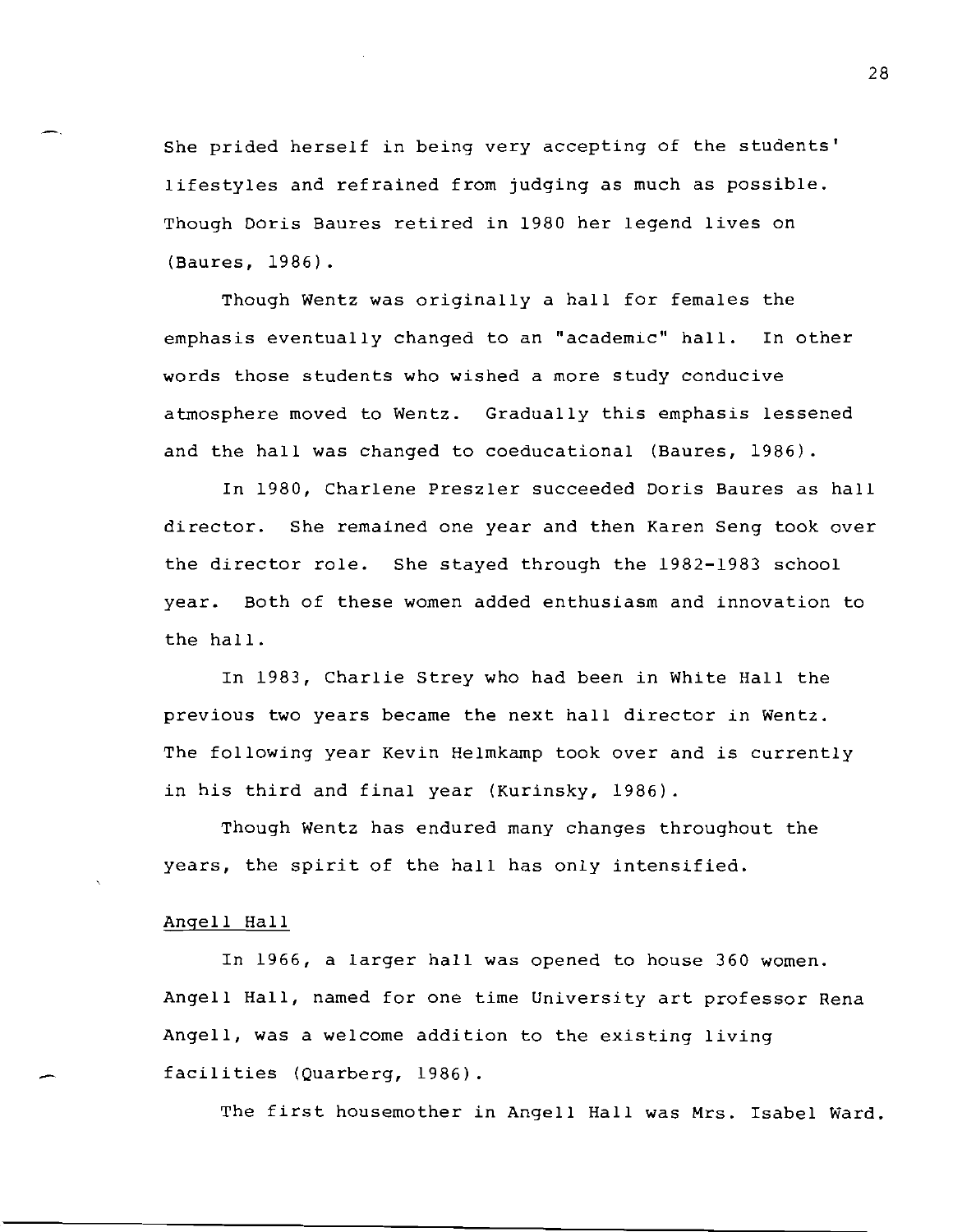She had spent two years as the housemother in Wilder, thus came well equipped with experience in dealing with college-aged women. After many years of dedicated service, she retired at the end of the 1971-1972 school year (Koehler, 1986).

In 1972, Mrs. Marcia Bergeson along with her husband Joe, assumed the head resident duties in Angell. They continually did their best to provide service to the students until their resignation in January of 1975. They were succeeded for the remainder of the school year by Nancy Oser (Koehler, 1986).

In 1976, Suzy Belyea became the new head resident. The following year Bonny Bronson assumed the position. Although each of these young women only stayed one year, they each left a very distinguishable mark behind (Koehler, 1986).

The Fall of 1978 brought forth Susan Welte as yet another Angell head resident. She remained in the position for three years and truly made a difference in the lives of the residents (Kurinsky, 1986).

In 1981, Deb Raupp accepted the hall director role. She did so through the 1982-83 school year. The following year Nancy Burdick took over the encompassing helm. She switched over to Reuter for the succeeding school year.

Taking over for Nancy Burdick in 1984 was Debbie Spencer. In her two years of hall directing, Deb added a great deal of energy and enthusiasm to the hall (Kurinsky, 1986).

In 1986, Jay Sieler became the tenth hall director of Angell achieving to break the succession of women who had held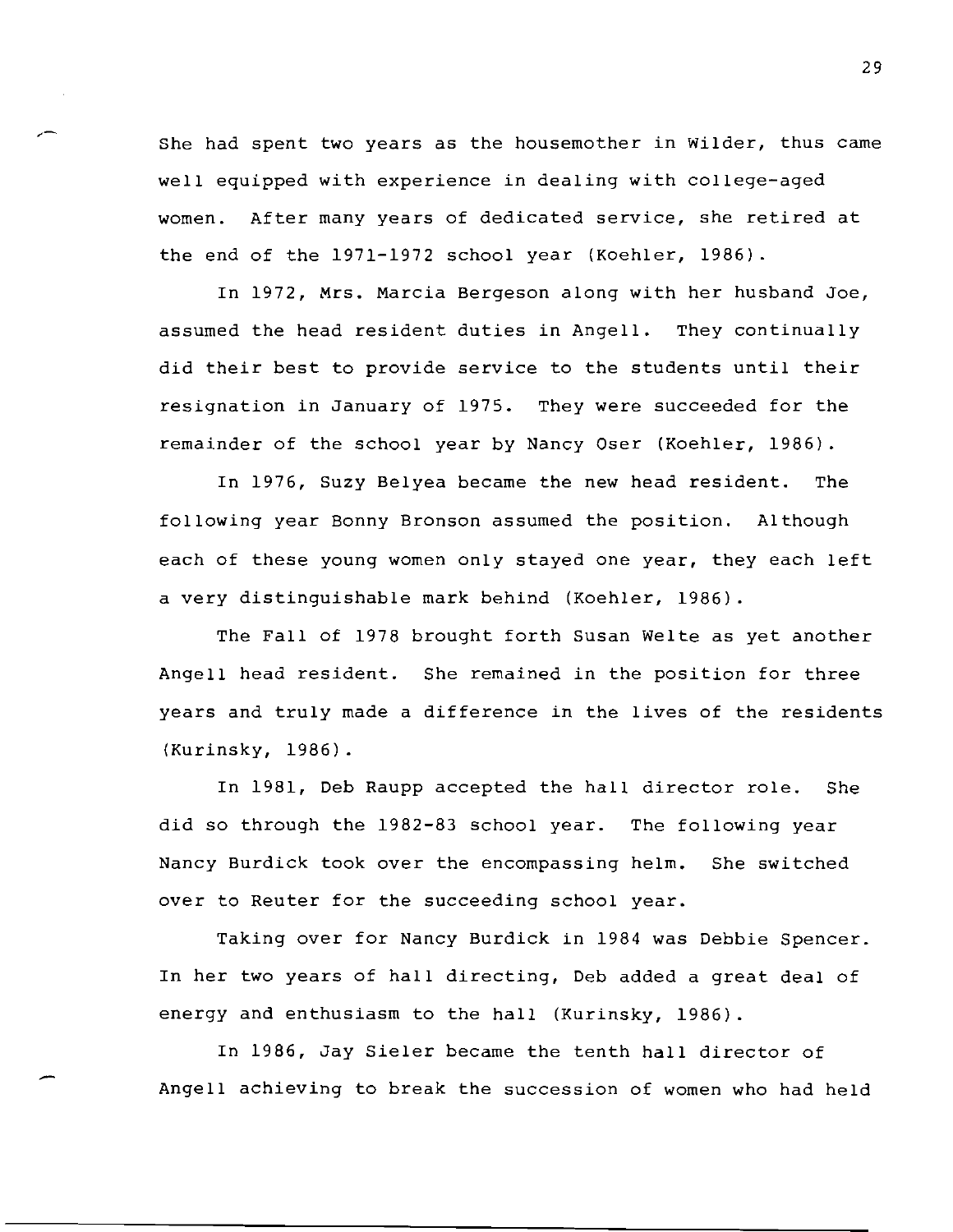that position. However the succession of fun and excitement that is experienced in Angell Hall has not nor ever will be broken.

Coate Hall

In 1966 yet another dormitory evolved at the University. Coate Hall, named for one time English Department Head David Coate, was built to house 370 men (Quarberg, 1986).

The first housemother in Coate was Mrs. Helen Buschman. She enjoyed the opportunity to be the original housemother in the new building. She remained in the housemother role until her transfer to Wilder in 1969. Her successor in Coate was Doris Baures who had previously been in Laux. Mrs. Baures stayed in Coate through the 1971-1972 school year (Buschman, 1987).

In 1972, Jim McIntyre assumed the head resident position. He vivaciously held that role for four years. In 1976, Bob Massey succeeded Jim. He remained through the 1978-1979 school year. Both of these men made lasting contributions to the hall during their respective terms (Koehler, 1986).

In 1979, David Dorman came aboard as the fifth hall director of Coate. He resigned after three years of diligent service. The following year Dan Schaefer entered the hall director ranks. He accepted another position after the Fall Semester of 1983 and was replaced by his assistant, Cindy Zomcheck (Kurinsky, 1986).

During the 1984-1985 school year, Mike Lambrecht took over the illustrious helm. The next year, Anne Wolfe became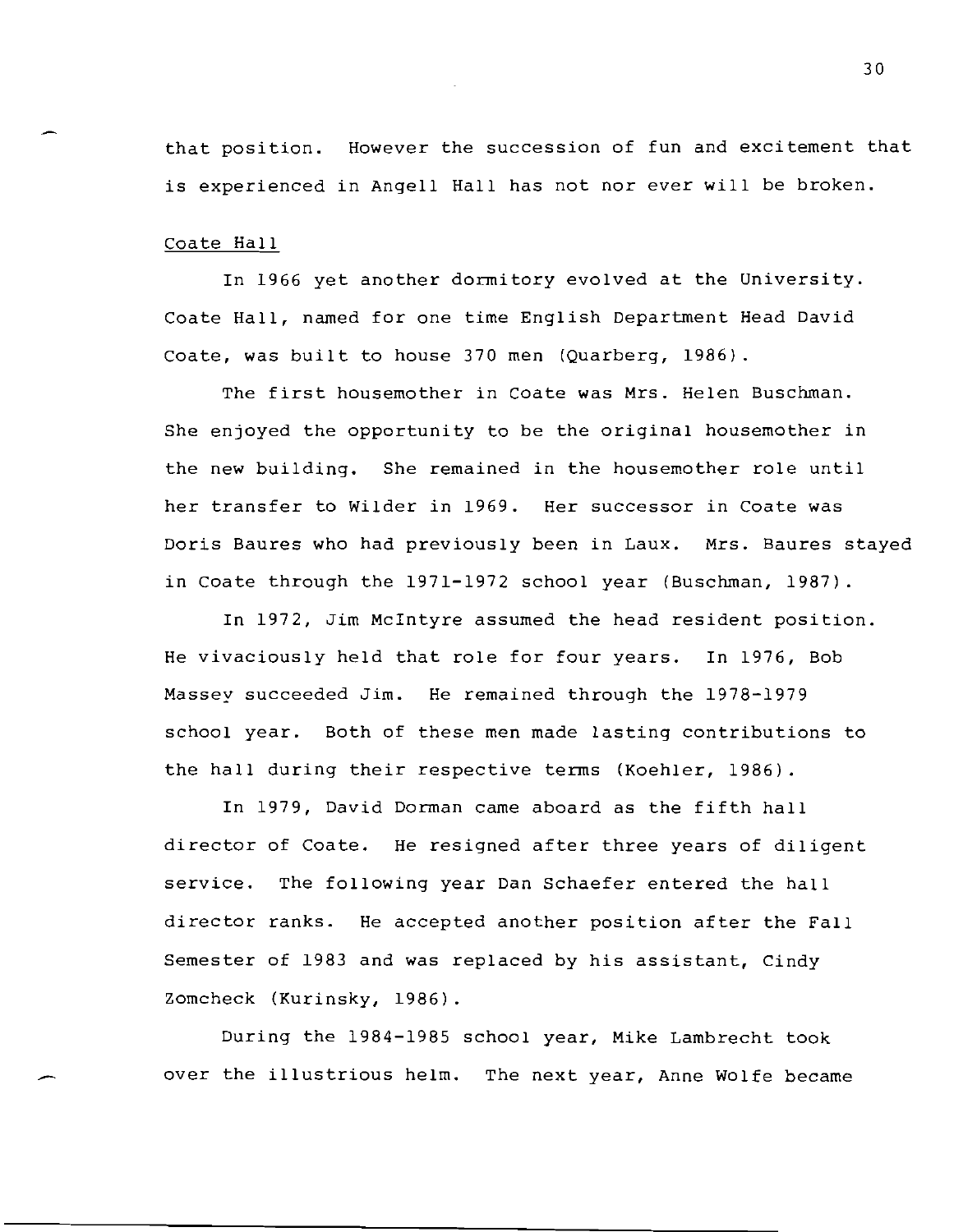the newest in a fine line of Coate Hall directors. She is currently in her second year.

Coate Hall has definitely seen many transformations through the years but nonetheless has continued to be a very positive living environment.

#### Drake Hall

Along with Angell and Coate, Drake Hall began operation in September of 1966. The building was dedicated to Alice Drake, who had been the director of elementary education at the University from 1931-1962. The cube structure was implemented to house 240 men (Quarberg, 1986).

With the opening of Drake Hall came Mrs. Thora Hoogenhous as the first housemother. She readily fulfilled housemother duties in Drake through the 1971-1972 school year. Following in her footsteps in 1972 were Steve and Mary Adams who had previously been in Wentz. In that same year Drake became a coeducational hall. From 1973-1975 yet another married couple graced the hall as head residents, namely Mr. and Mrs. Dick Me Garry.

In 1975 Mr. Ray DuVall assumed the head resident duties. He remained through the 1976-1977 school year. He was succeeded by Karen Mura who remained for two years. The next three years saw a consistent succession of head residents come and go. In 1979-1980 Rod Robbins took the helm followed by Kelly Baldridge the next year and then Bill Edwards for the 1981-1982 school year (Kurinsky, 1986).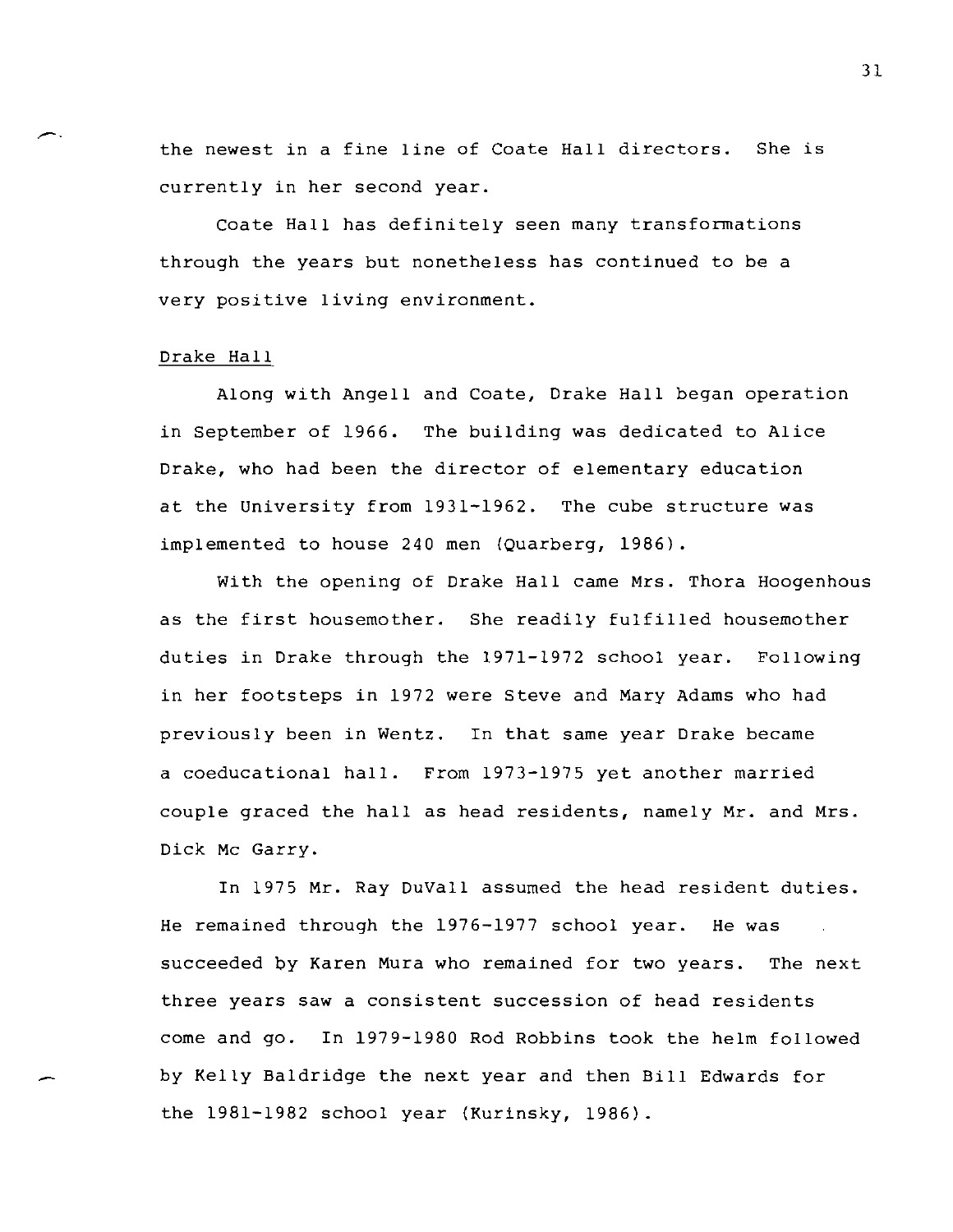In 1982, Mary Crosby transferred from Sanford over to Drake. She remained in Drake for a total of two years. In 1984 she was replaced by Tom Kipp. He is in his third and final year as hall director (Kurinsky, 1986).

Drake has the distinction of being one of the very first halls to become coeducational at the University. Innovation such as that has been the exception rather than the rule in the hall through the many years of its existence.

#### Hutchison Hall

In September of 1967, Hutchison Hall opened to service 366 women. The hall was named for Miss Bessie Bell Hutchison who taught English at the University from 1909 to 1935. As with Coate and Angell Hall, Hutchison was a larger, cube structured facility (Quarberg, 1986).

The very first head resident in Hutchison was Mrs. Arline Kiely. She remained in that position through the 1979-1980 school year. During her time in Hutchison, Mrs. Kiely instrumented many positive contributions and maintained a very smooth hall operation (Koehler, 1986).

In 1980 two major changes occured in Hutchison. Firstly, after accommodating women exclusively since its opening in 1967, Hutchison became a coed hall. Along with that transition came a new head resident, Mr. Duane "Arnie" Oudenhoven. The fact he was male and much younger than his successor brought forth a vigorous change in the hall atmosphere.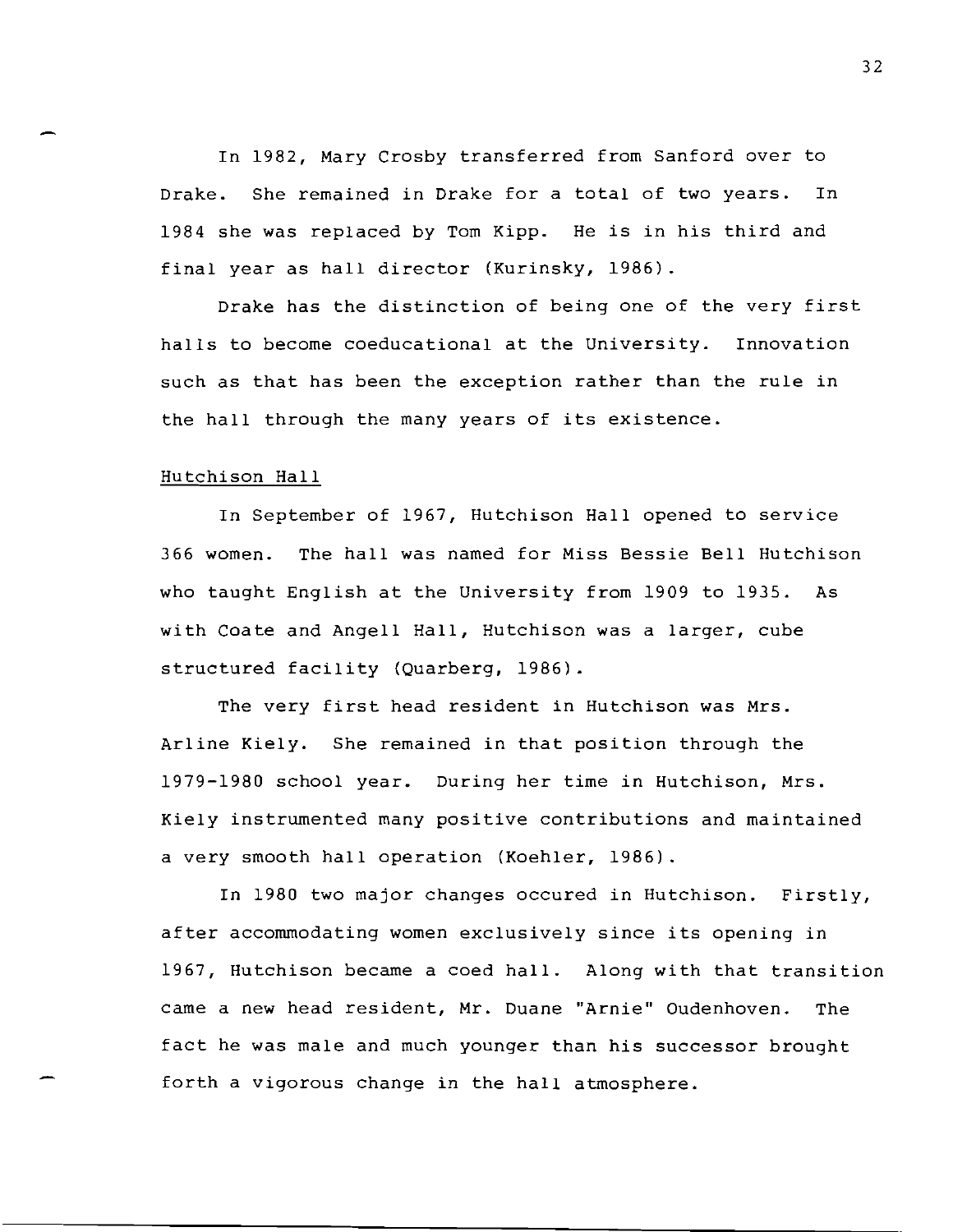During the 1981-1982 school year, Tom Vaubel was the head resident in Hutchison. He was succeeded the following year by Tim Shepardson who remained through the 1983-1984 school year. Both of these men brought a special uniqueness to the hall while they were there (Koehler, 1986).

In 1984, Linda Keith became the fifth hall director in Hutchison. The year previous she had been the Assistant director of Hutchison and thus was very familiar with the operation of the hall. Along with being a hall director, Linda also was enrolled in the College Student Personnel program at the University. In December of 1985, Linda accepted a position in Arizona and Jody Schmit succeeded her as the hall director. Jody was also enrolled in the College Student Personnel program and had previously been a hall director at St. Mary's in Winona, Minnesota.

Due to a severe solidification of policy at the University, Jody was not allowed to return to her hall director position for the 1986-1987 school year. The policy stated all hall directors must have their Masters Degree completed to be eligible for a position. Because Jody was not through with the program she was relinquished of her duties. She was replaced by Keith Miner who had been a hall director in Colorado for two years prior.

To date, Hutchison Hall has had seven different individuals assume the hall director role. The fine leadership of these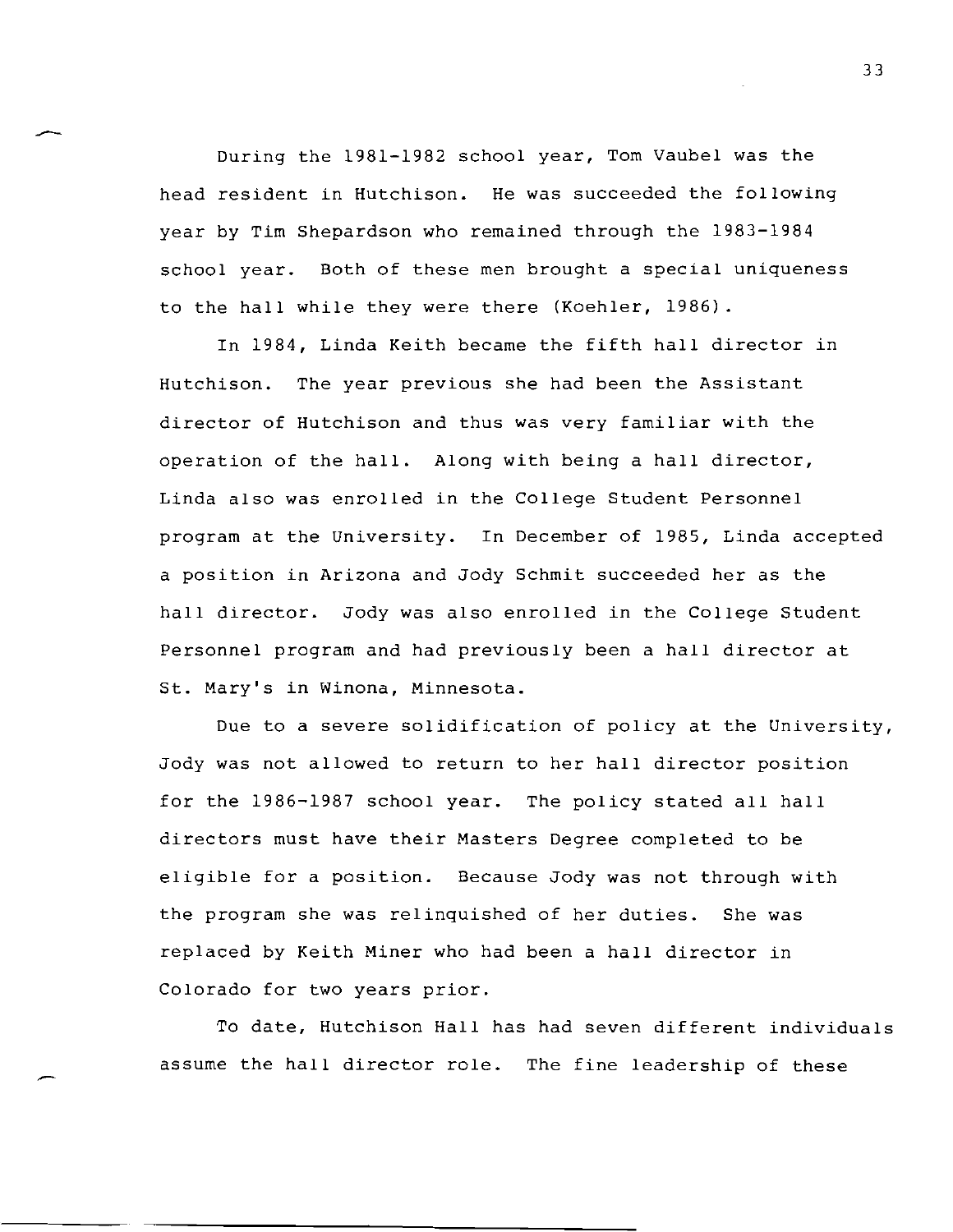people have continued to give Hutchison an outstanding reputation in servicing the college-aged population.

#### Sanford Hall

In September of 1967, Sanford Hall was ushered into the university's residence hall system. The four story structure was built to accommodate 226 men. The building was named for Albert Sanford who headed the history department at the University for 28 years (Quarberg, 1986).

The original housemother in Sanford was Mrs. Evelyn Brown. She had been in Reuter one year previously and found her new placement to be very "rewarding" and "challenging". In her ten years as the head resident in Sanford, she found discipline to be nary a problem. She spent the majority of her time getting to know the students, helping plan activities, and listening to students in turmoil (Brown, 1986).

After three years of housing men, Sanford began accommodating exclusively women. This obviously changed the tone as well as the emphasis in the hall. When Mrs. Brown retired at the end of the 1976-1977 school year she took a multitude of experiences and memories with her in dealing with both young men and women.

Mrs. Brown was succeeded in 1977 by Ms. Sandra Gibbons who was a graduate student at the University as well. She ensured that the "Sanford Sweeties", as the residents of Sanford were aptly titled, were well taken care of for the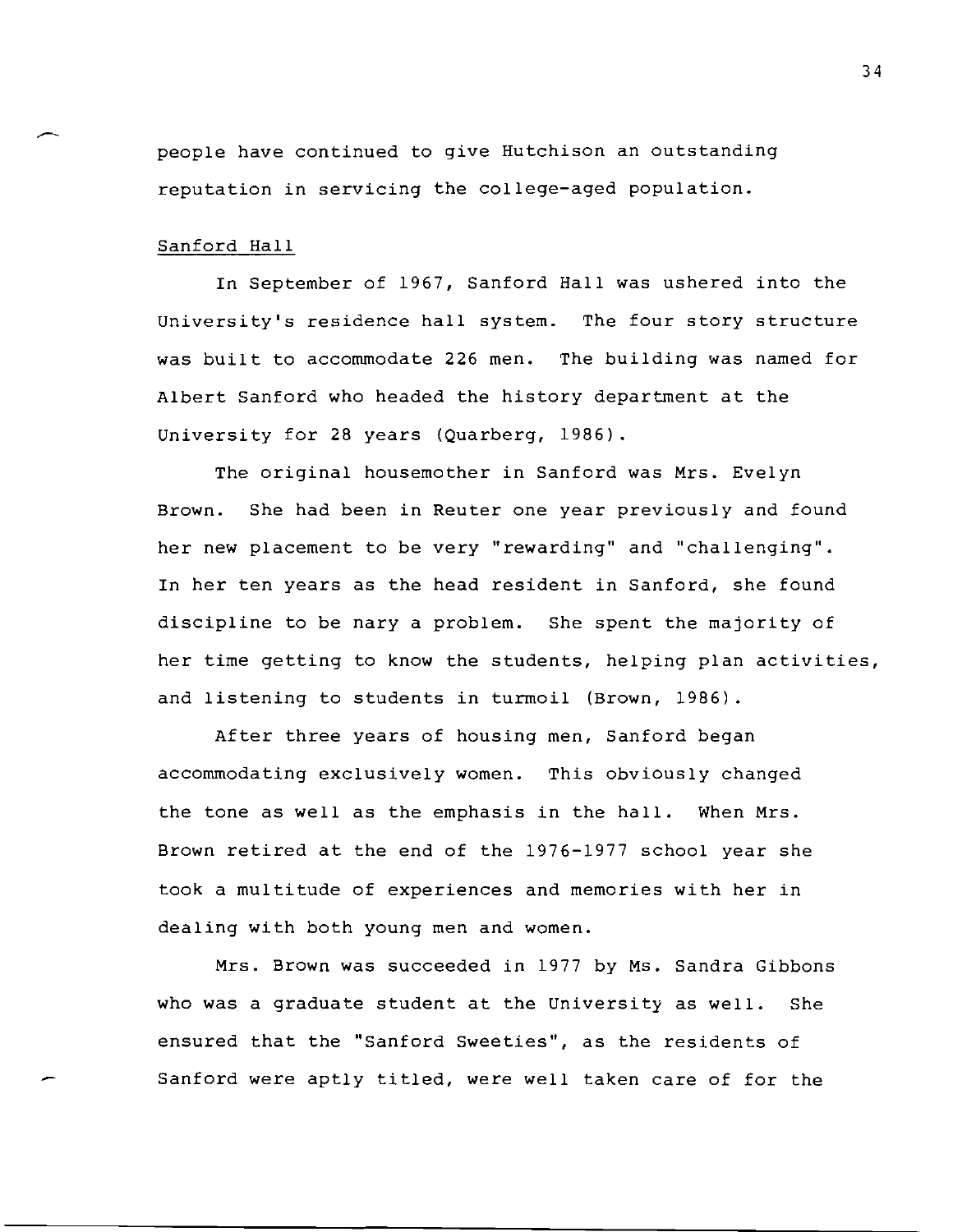next four years. In the Fall of 1981, Mary Crosby became the new hall director in Sanford. She moved over to Drake the following year. Therefore in 1982, Eileen Asbell assumed the Sanford hall director position. She stayed as the hall director for three years. During her second season, namely the 1983-1984 school year, the hall finally became coed (Bassuener, 1986).

In 1985 Mike Baynes became the fifth hall director of Sanford. He was originally hired as an Assistant Hall Director but was asked to fill a last minute opening in Sanford. He enrolled in the College Student Personnel program at the University simultaneously. He returned as the hall director in Sanford Hall for the 1986-1987 school year despite a controversy the previous Spring citing that all hall directors at the University must have their Masters Degree prior to becoming a hall director. An exception to this rule was eventually made for Mr. Baynes.

Sanford has the rather unique distinction of having served exclusively men followed by only women and finally going coeducational. Through it all those who have lived in the corridors of Sanford have no doubt grown through their experience.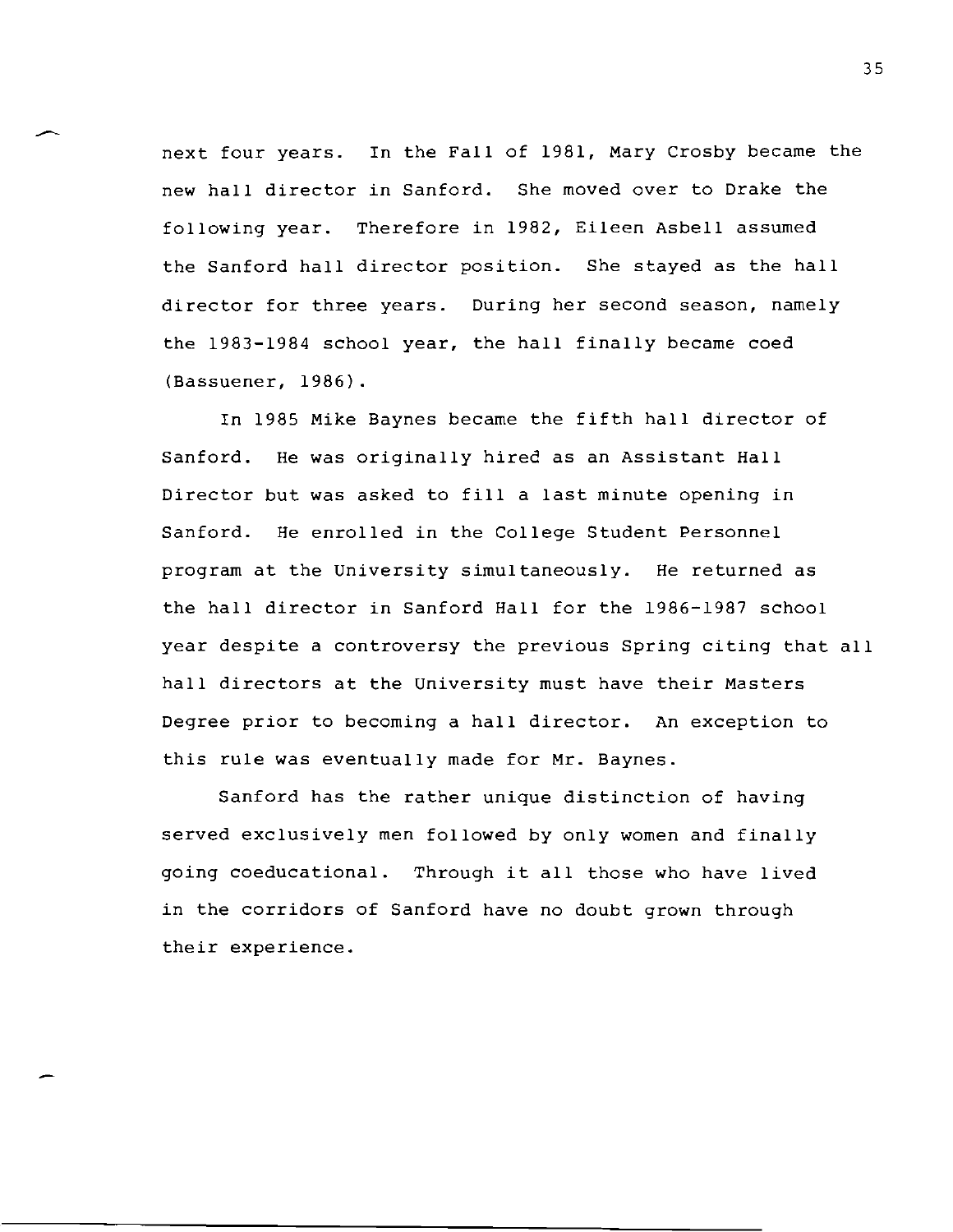#### CHAPTER FIVE

 $\overline{\phantom{0}}$ 

#### SUMMARY AND CONCLUSIONS

The purpose of this research was to provide a historical account of the housing operation at the University of Wisconsin-La Crosse. Furthermore it was this writer's intent to document and highlight those individuals who have served in the housemother/head resident/hall director role at the University through the years.

Through the months of research many interesting revelations were unfolded. It's hard for one to imagine that a mere thirty five years ago there were no residence halls on campus. But thanks to the efforts of Dean Cartwright and many dedicated others, slowly but surely on campus housing began to be provided. It's strange to think that Wilder Hall, now an office building for student services, was once a dormitory. To imagine that an office was once a living quarters is amusing to mull over. As one strolls by the parking lot which was once Grandview Hall its incredible to think that it was once a dormitory. How exciting it must have been for those involved to see the residence halls constructed one by one and the growth of student services that accompanied it. To quote Dean Cartwright, "those years were a very exciting time at the University, I was very fortunate to have been a part of it" (Cartwright, 1986).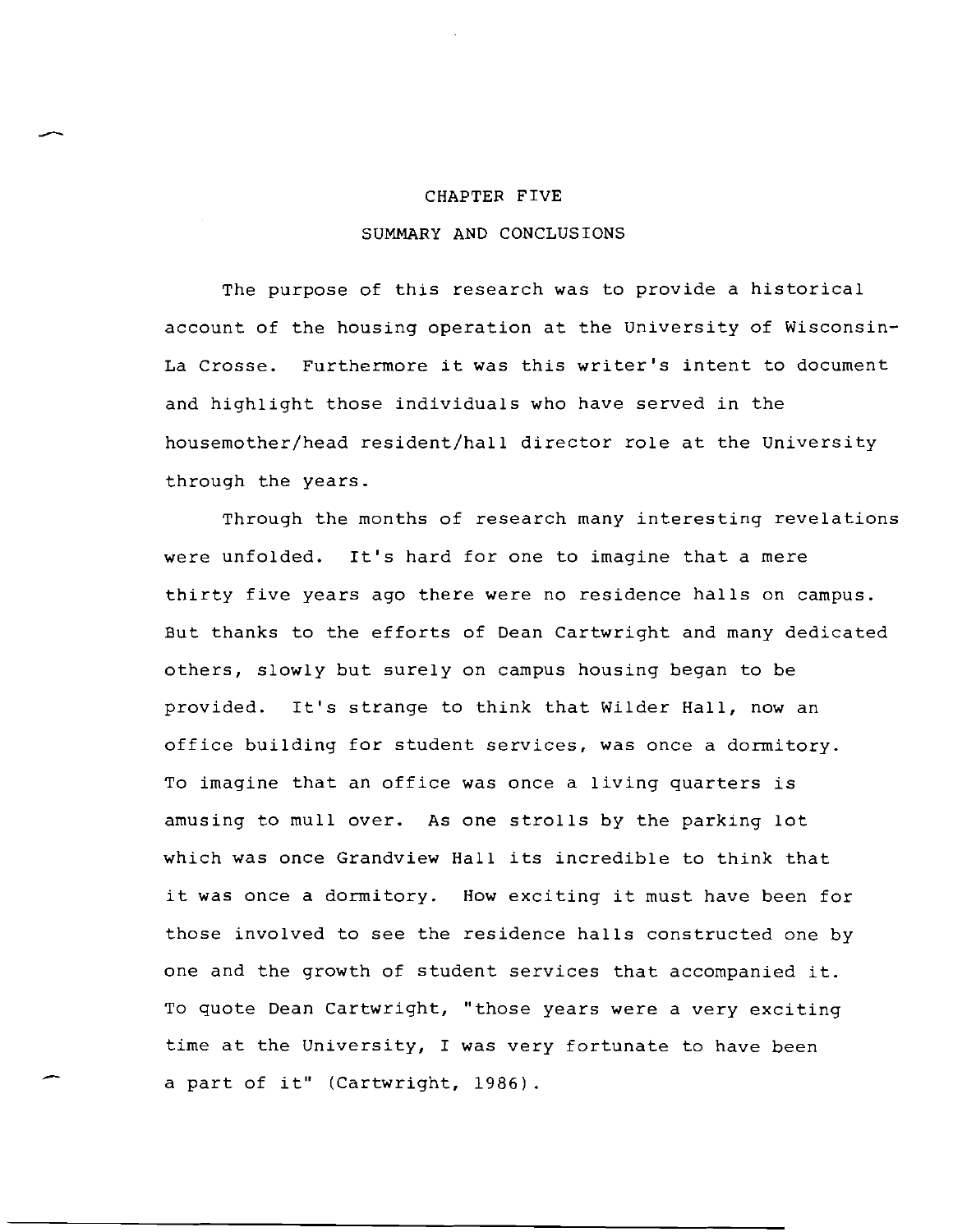This writer found the interviews with former housing staff to be most inspirational and rewarding. The emotion behind what many of them had to say conveyed a great deal of joy and pride for having the privilege of working at the University. It's amazing to realize that not very long ago those that managed the residence halls were not young professinals but rather older women. The atmosphere no doubt was a little different. However via many conversations with former housemothers, this writer realized that perhaps age was rather irrelevent in regards to the vigor and enthusiasm these women brought to their respective halls. Nonetheless its aweing to ponder the changes that have occured with the hall director positon at the University.

All in all this paper was a "labor of love" for this researcher. It is hoped that the information contained within this paper will serve as both informative and interesting reading for those who peruse the contents. Also it is this writer's wish that the data be updated from time to time to continue to serve as a valuable guide.

There is no doubt that the housing operation and those who have served in the managerial role within the residence halls have had a dramatic impact on thousands upon thousands of college-aged students throughout the years. Therefore it was truly an honor to be able to document some of the highlights of the birth and continual growth of such a profound metamorphis.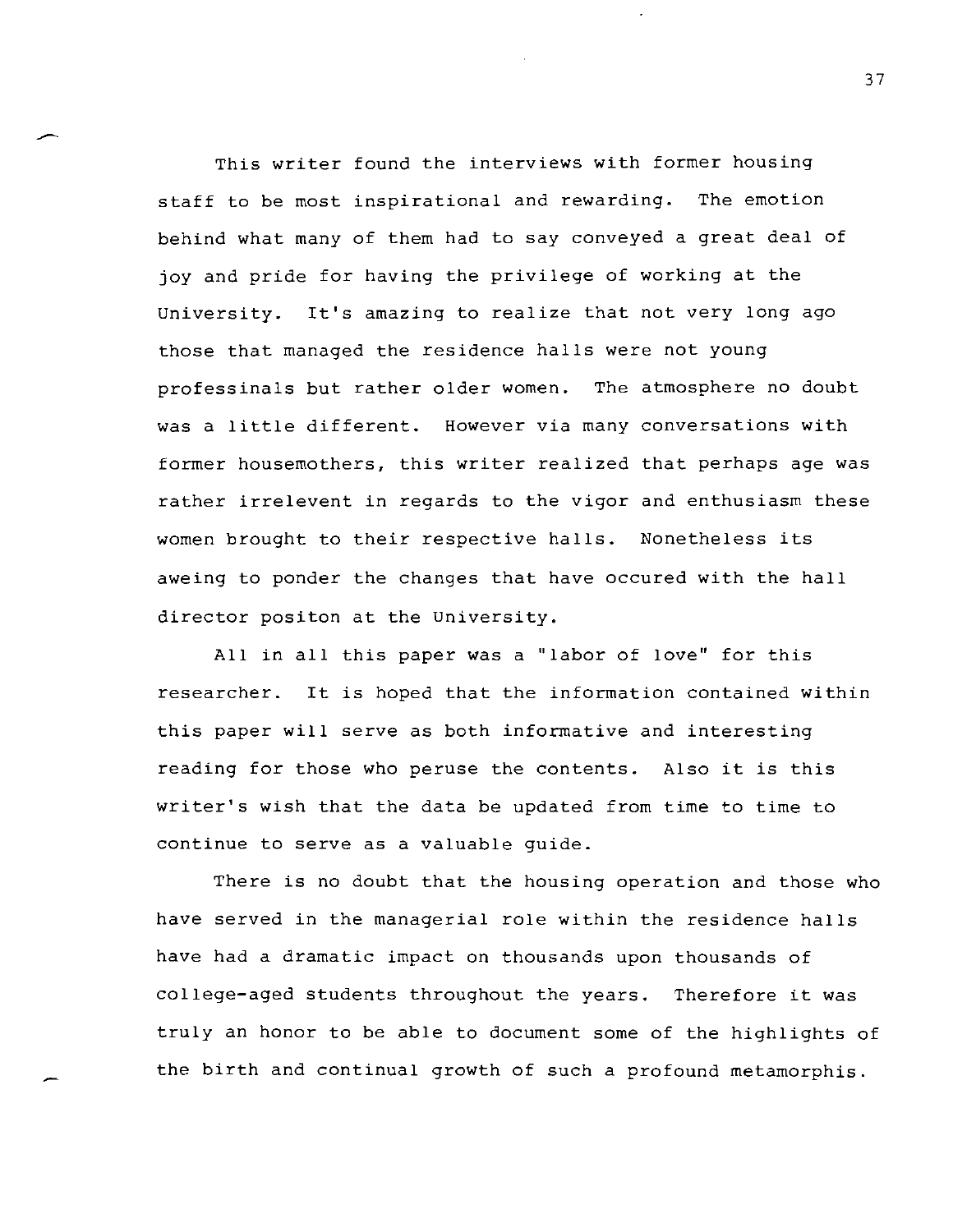#### REFERENCES

Alumni Briefs. University of Wisconsin-La Crosse, Winter 1957.

Bassuener, Carol. History of the Student Affairs Division at the University of Wisconsin-La Crosse. An unpublished paper, 1972.

Baures, Doris. Personal Communication. November 1986.

Brown, Evelyn. Personal Communication. November 1986.

- Buschman, Helen. Personal Communication. February 1987.
- Cartwright, Edith. Personal Communication. November 1986.
- Chesney, Scott; Stamatakos, Dr. Lou; Stephanovich, Kathy. Student Services: From Student Control to Student Development. Adjustment and Growth in the Residence Halls, 1978.
- CUlbertson, Dr. Robert. A Study Dealing With The Satisfaction Levels of Students Living in Coeducational Residence Halls as Compared to Students Living in Single-Sex Residence Halls. An unpublished manuscript, 1982.
- Decoster, David; Mable, Phyllis. Student Development and Education in College Residence Halls. Washington D.C.: American college Personnel Association, 1974.
- Emma Lou Wilder Handbook. University of Wisconsin-La Crosse, 1959.
- Gilkey, George. The First Seventy Years: A History of the University of Wisconsin-La Crosse 1909-1979. La Crosse,<br>WI: University of Wisconsin-La Crosse Foundation Inc. University of Wisconsin-La Crosse Foundation Inc.

Hazelhurst, Florence. Personal Communication, January 1987. Hogue, Dr. David. Personal Communication, November 1986. Horle, Dr. Reid. Personal Communication, February 1987. Koehler, Richard. Personal Communication, November 1986. Kurinsky, Ruth. Personal Communication, December 1986.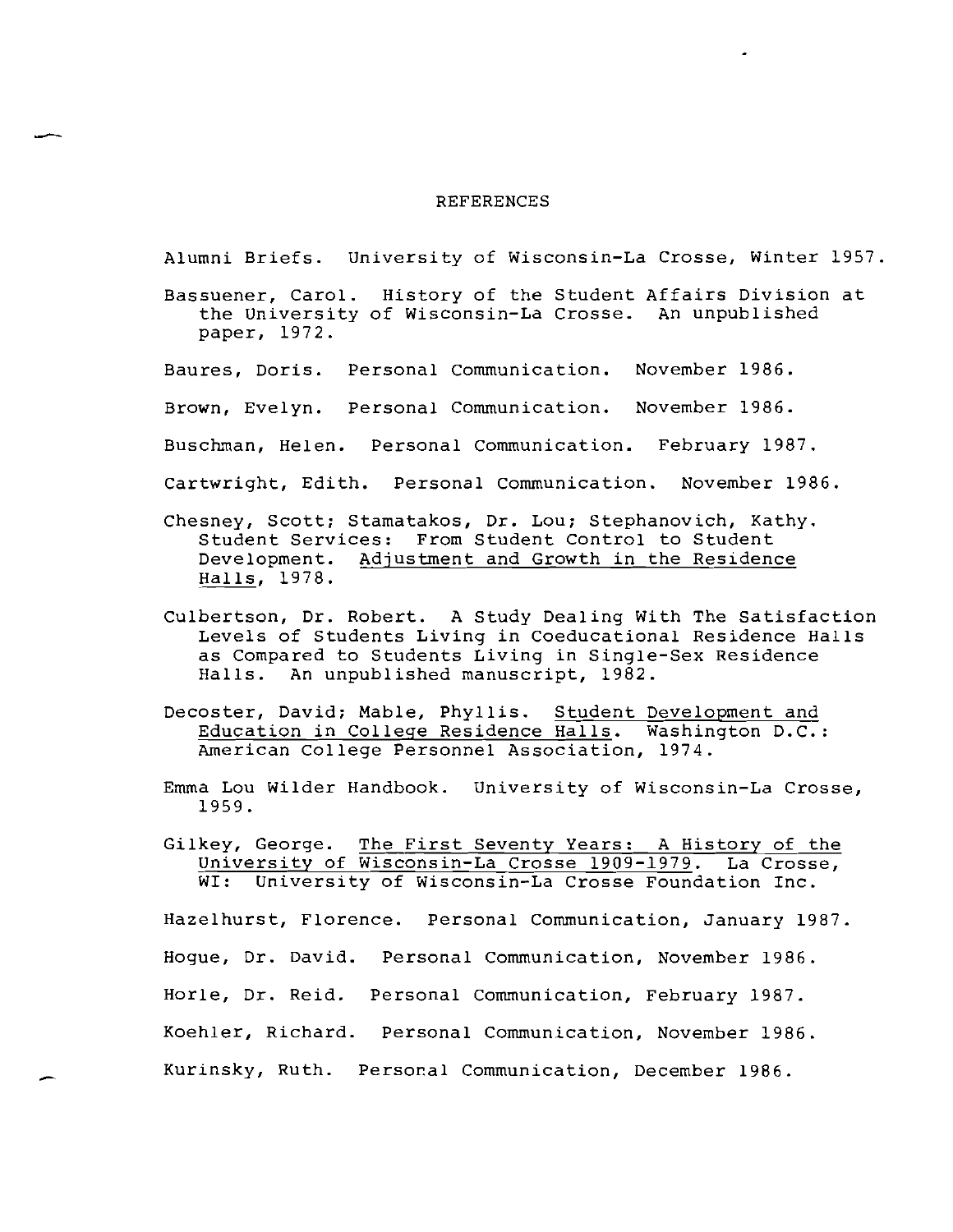- La Crosse Tribune, April 1955.
- La Crosse Tribune, May 1, 1956.
- La Crosse Tribune, May 1957.
- La Crosse Tribune, Septmeber 4, 1959.
- La Crosse Tribune, September 17, 1972.
- Powel, John; Plyler, Samuel; Dickson, Barbara: McClellan, Stephen. The Personal Assistant *in* College Residence Halls. Powell, 1969.
- Quarberg, Brad. Building Names Recall Campus VIPs. On Campus. September, 1986.
- The Racguet, January 11, 1952.
- The Racguet, September 1952.
- Reich, Helen. The College Housemother. The Interstate Printers and Publishers Inc., 1964.

Trowbridge Handbook. University of Wisconsin-La Crosse, 1960.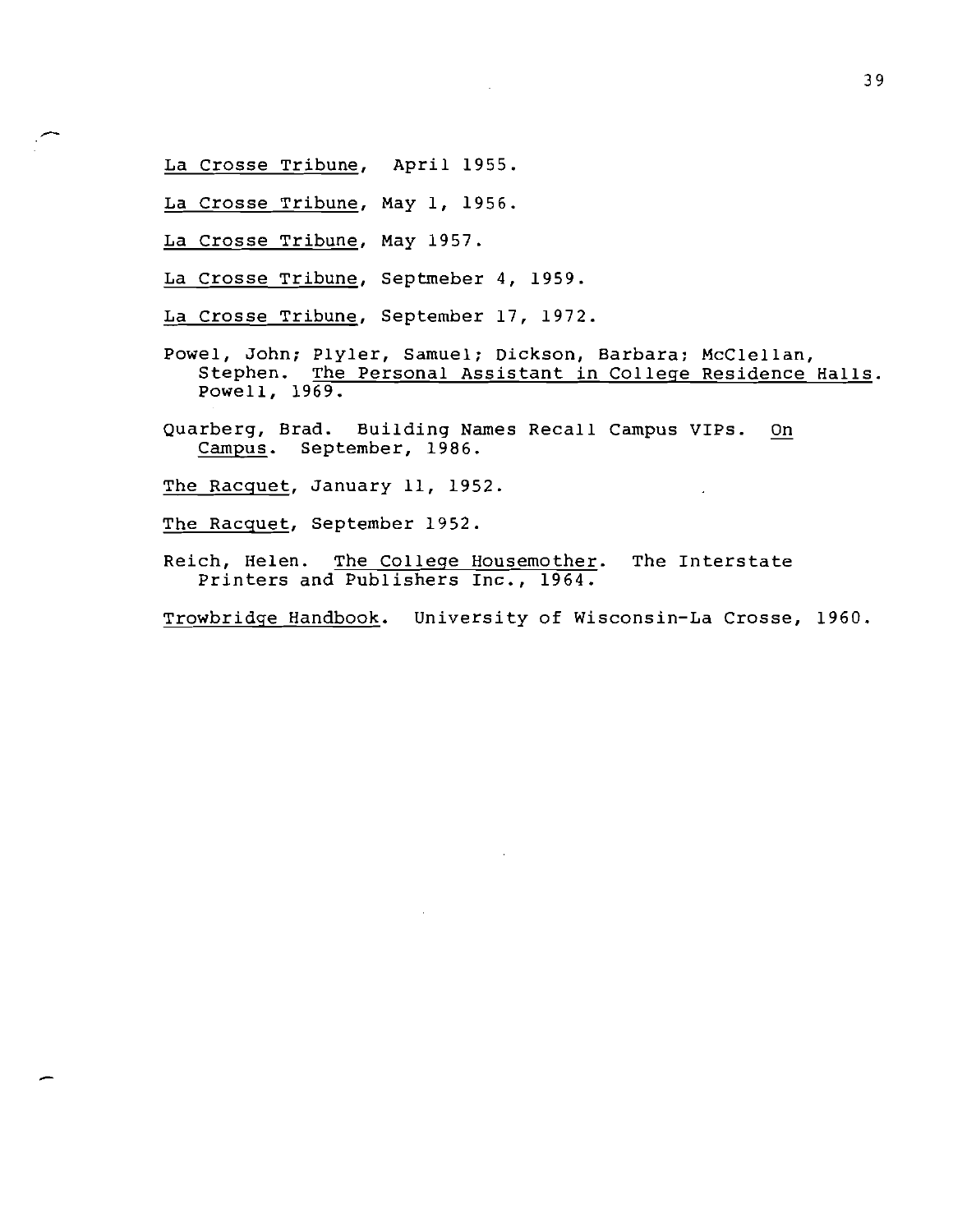Not Part of Original Thesis.

## **Reuter Hall 1958**

Current as of 12/12/2003

 $\hat{\mathbf{v}}$ 

| 1958-59   | Emma Davis          |
|-----------|---------------------|
| 1959-60   | Emma Davis          |
| 1960-61   | Emma Davis          |
| 1961-62   | Emma Davis          |
| 1962-63   | Helen Buschmann     |
| 1963-64   | Helen Buschmann     |
| 1964-65   | Helen Buschmann     |
| 1965-66   | Helen Buschmann     |
| 1966-67   | Evelyn Brown        |
| 1967-68   | Sally Ceman         |
| 1968-69   | Sally Ceman         |
| 1969-70   | Sally Ceman         |
| 1970-71   | Sally Ceman         |
| 1971-72   | Ron Gaber           |
| 1972-73   | Mike Stanke         |
| 1973-74   | Mike Stanke         |
| 1974-75   | Mike Stanke         |
| 1975-76   | Terry Teach         |
| 1976-77   | Dave Aronson        |
| 1977-78   | Dave Aronson        |
| 1978-79   | Dave Aronson        |
| 1979-80   | <b>Bill Edwards</b> |
| 1980-81   | <b>Bill Edwards</b> |
| 1981-82   | Rick Haught         |
| 1982-83   | <b>Rick Haught</b>  |
| 1983-84   | <b>Rick Haught</b>  |
| 1984-85   | Nancy Burdick       |
| 1985-86   | Lori Berquam        |
| 1986-87   | Lori Berquam        |
| 1987-88   | Susan Stubblefield  |
| 1988-89   | Susan Stubblefield  |
| 1989-90   | John Rider          |
| 1990-91   | John Rider          |
| 1991-92   | John Rider          |
| 1992-93   | Ann Kunkle Jones    |
| 1993-94   | John Heath          |
| 1994-95   | Kate Kiernat        |
| 1995-96   | Kate Kiernat        |
| 1996-97   | Kate Kiernat        |
| 1997-98   | Amy Grazier         |
| 1998-99   | Julie Taylor        |
| 1999-2000 | Cory Ohms           |
| 2000-01   | Victoria Arndt      |
| 2001-02   | Victoria Arndt      |
| 2002-03   | Paul Shepherd       |
| 2003-04   | Paul Shepherd       |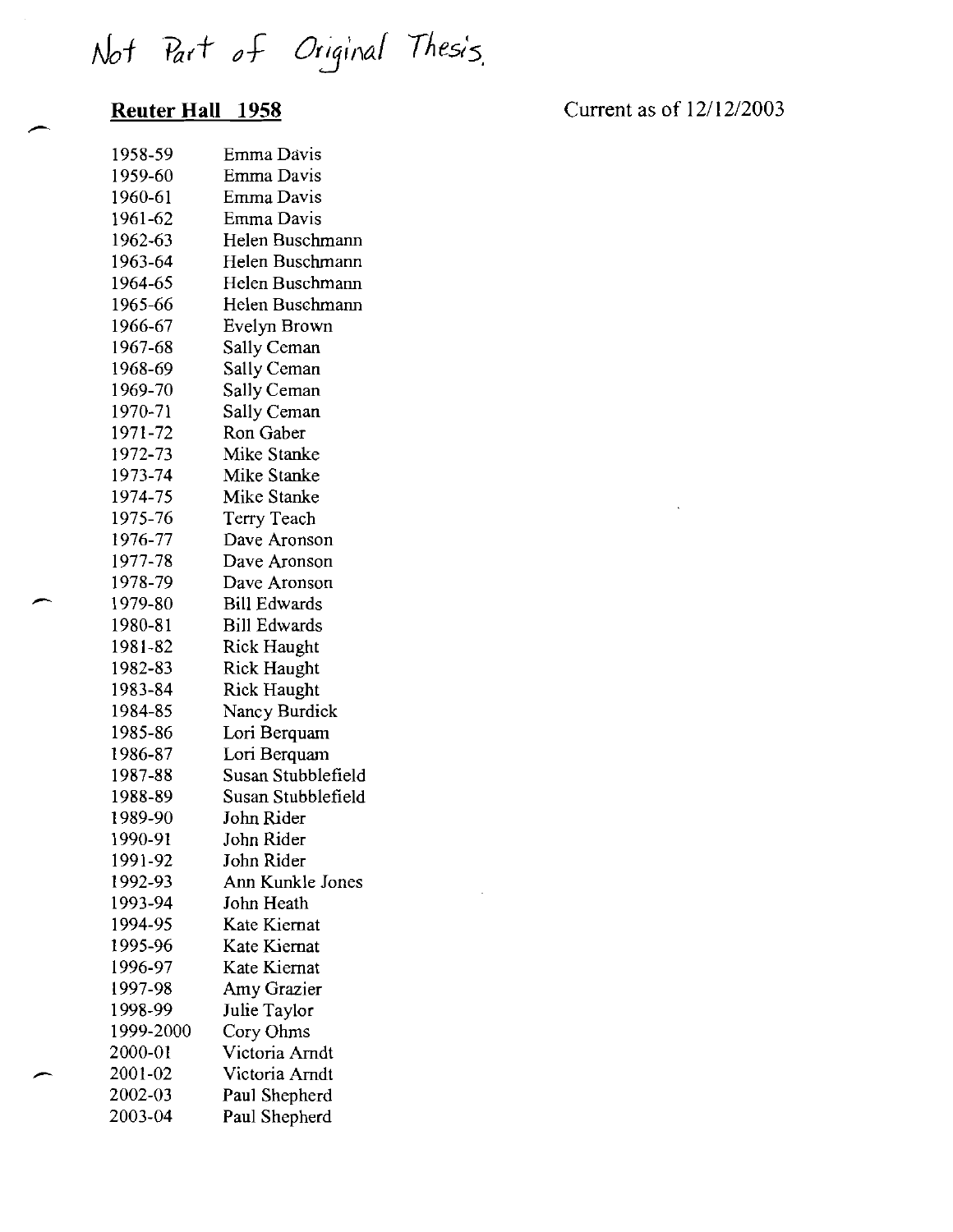## **Trowbridge 1960**

| 1960-61   | Wilda Syverson       |                  |
|-----------|----------------------|------------------|
| 1961-62   | Wilda Syverson       |                  |
| 1962-63   | Wilda Syverson       |                  |
| 1963-64   | Wilda Syverson       |                  |
| 1964-65   | Wilda Syverson       |                  |
| 1965-66   | Wilda Syverson       |                  |
| 1966-67   | Helen Nielsen        |                  |
| 1967-68   | Helen Nielsen        |                  |
| 1968-69   | Helen Nielsen        |                  |
| 1969-70   | Helen Nielsen        |                  |
| 1970-71   | Helen Nielsen        |                  |
| 1971-72   | Helen Nielsen        |                  |
| 1972-73   | Helen Nielsen        |                  |
| 1973-74   | Helen Nielsen        |                  |
| 1974-75   | Helen Nielsen        |                  |
| 1975-76   | Helen Nielsen        |                  |
| 1976-77   | Scott Sherin         |                  |
| 1977-78   | <b>Scott Sherin</b>  |                  |
| 1978-79   | Scott Sherin         |                  |
| 1979-80   | Kay Reuter           |                  |
| 1980-81   | Kay Reuter           |                  |
| 1981-82   | Kay Reuter           |                  |
| 1982-83   | Dan Siler            |                  |
| 1983-84   | Dan Siler            |                  |
| 1984-85   | Janece English       |                  |
| 1985-86   | Janece English       |                  |
| 1986-87   | Janece English       |                  |
| 1987-88   | Jeanine Bessette     |                  |
| 1988-89   | Jeanine Bessette     |                  |
| 1989-90   | David Cullar         |                  |
| 1990-91   | David Cullar Sem 1   | Paul Moore Sem 2 |
| 1991-92   | Paul Moore           |                  |
| 1992-93   | Kelly Wesener        |                  |
| 1993-94   | Pamela Graglia       |                  |
| 1994-95   | Brenda Leahy         |                  |
| 1995-96   | Brenda Leahy         |                  |
| 1996-97   | Erin Valerio         |                  |
| 1997-98   | Laura Darrah         |                  |
| 1998-99   | Laura Darrah         |                  |
| 1999-2000 | Michelle Corcoran    |                  |
| 2000-01   | Michelle Corcoran    |                  |
| 2001-02   | <b>Mindy Sackett</b> |                  |
| 2002-03   | <b>Mindy Sackett</b> |                  |
| 2003-04   | <b>Mindy Sackett</b> |                  |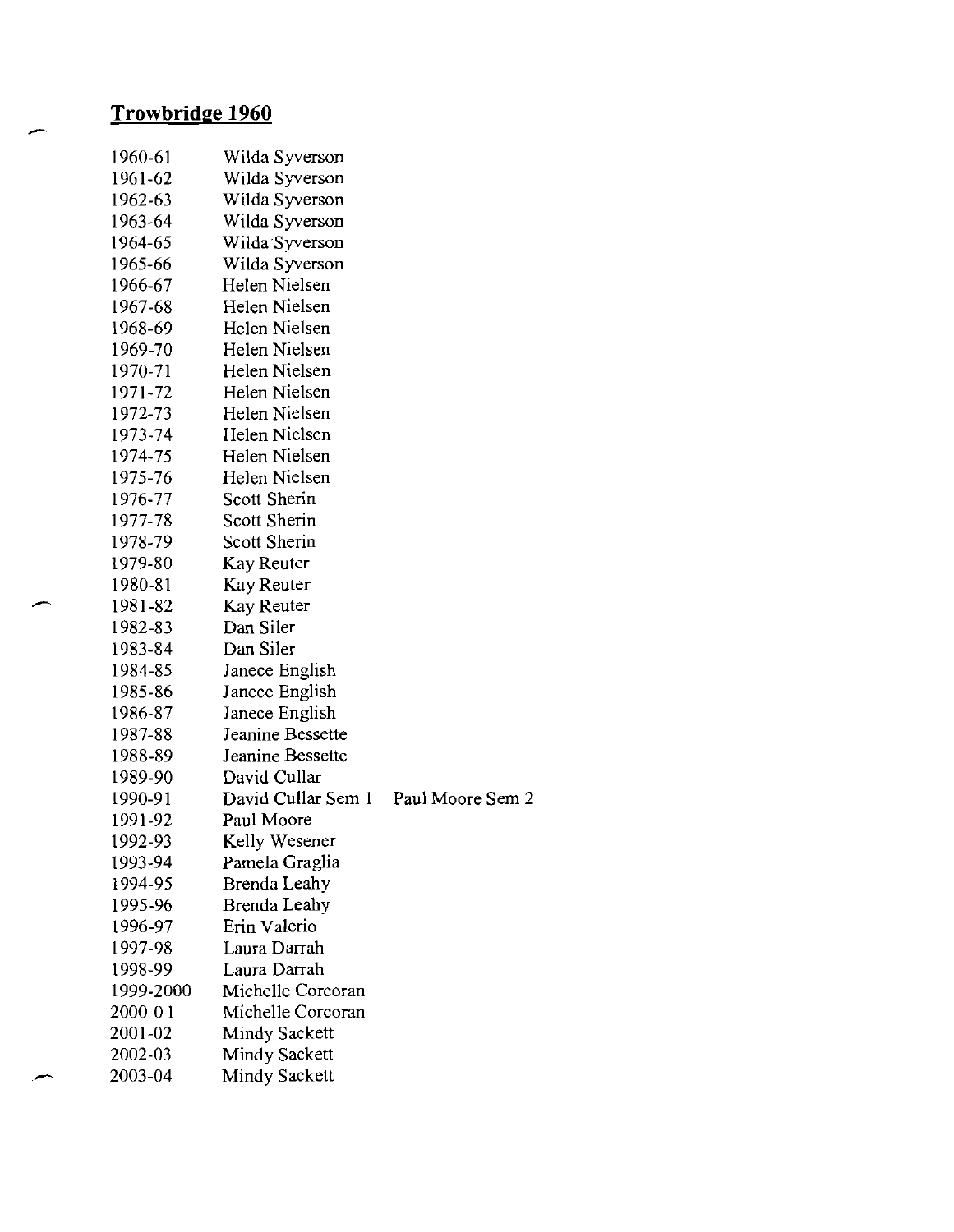## **White Hall 1962**

| 1962-63   | Emma Davis           |
|-----------|----------------------|
| 1963-64   | Emma Davis           |
| 1964-65   | Emma Davis           |
| 1965-66   | Emma Davis           |
| 1966-67   | Emma Davis           |
| 1967-68   | Emma Davis           |
| 1968-69   | Emma Davis           |
| 1969-70   | Emma Davis           |
| 1970-71   | Helen Buschmann      |
| 1971-72   | Helen Buschmann      |
| 1972-73   | Helen Buschmann      |
| 1973-74   | Helen Buschmann      |
| 1974-75   | Helen Buschmann      |
| 1975-76   | Helen Buschmann      |
| 1976-77   | Helen Buschmann      |
| 1977-78   | Michael Goldberg     |
| 1978-79   | Michael Goldberg     |
| 1979-80   | <b>Betsy Bloomer</b> |
| 1980-81   | <b>Betsy Bloomer</b> |
| 1981-82   | Charlie Strey        |
| 1982-83   | <b>Charlie Strey</b> |
| 1983-84   | Peter Pie            |
| 1984-85   | Peter Pie            |
| 1985-86   | Peter Pie            |
| 1986-87   | David Shaw           |
| 1987-88   | David Shaw           |
| 1988-89   | David Shaw           |
| 1989-90   | Brian Hartl          |
| 1990-91   | Brian Hartl          |
| 1991-92   | Brian Hartl          |
| 1992-93   | Shelley McNeely      |
| 1993-94   | Shelley McNeely      |
| 1994-95   | Susan Mead           |
| 1995-96   | Susan Mead           |
| 1996-97   | Susan Mead           |
| 1997-98   | Monique Minkens      |
| 1998-99   | Erin Kilbride        |
| 1999-2000 | Shannon Ash          |
| 2000-01   | Shannon Ash          |
| 2001-02   | Shannon Ash          |
| 2002-03   | Shannon Ash          |
| 2003-04   | <b>Rob Andrews</b>   |

 $\sim$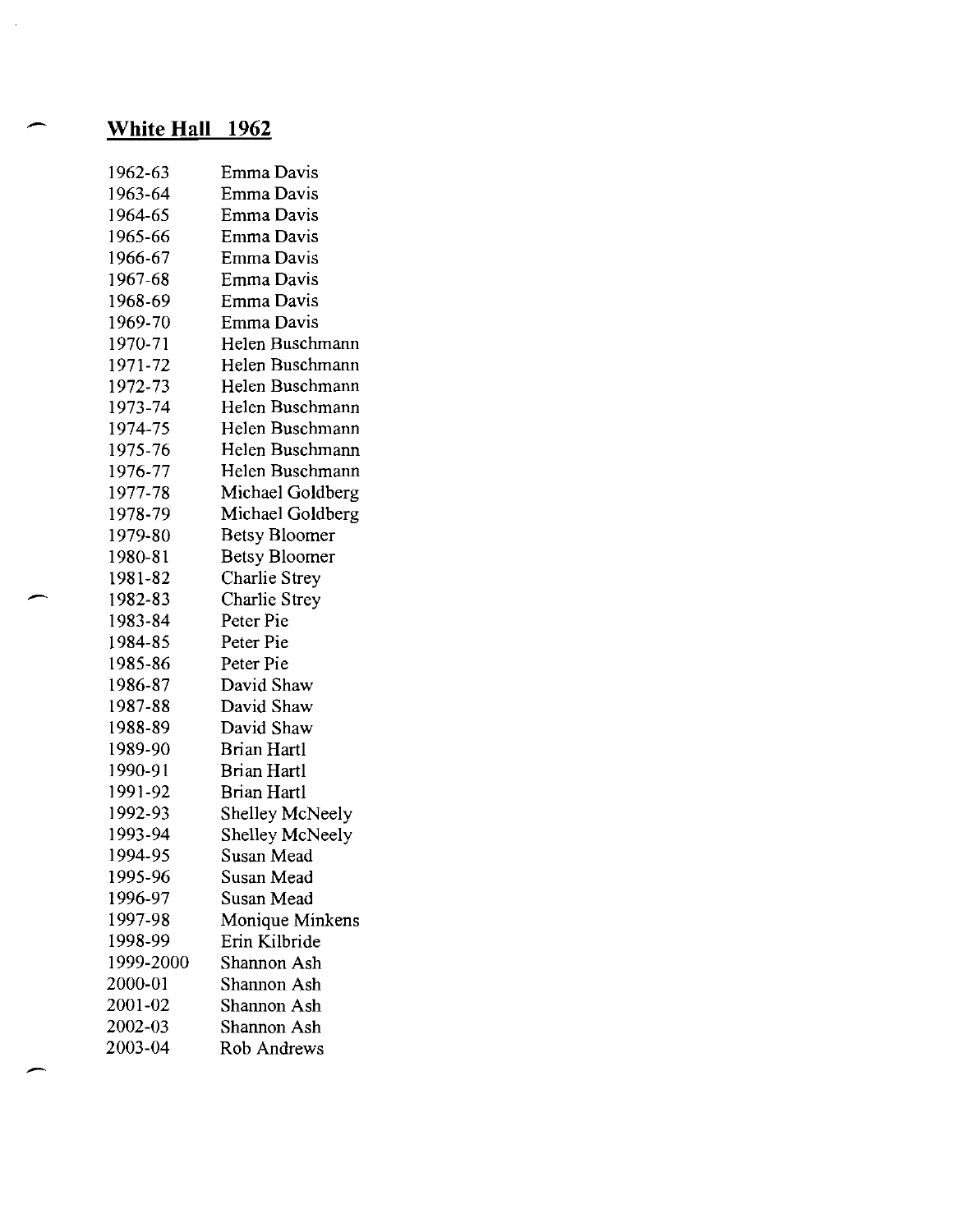## **Baird Hall 1963**

| 1963-64   | Mildred Kuepper                                                 |
|-----------|-----------------------------------------------------------------|
| 1964-65   | Mildred Kuepper                                                 |
| 1965-66   | Mildred Kuepper                                                 |
| 1966-67   | Mildred Kuepper                                                 |
| 1967-68   | Mildred Kuepper                                                 |
| 1968-69   | Mildred Kuepper                                                 |
| 1969-70   | Claire Gutbeil                                                  |
| 1970-71   | Rebecca Romenesko                                               |
| 1971-72   | Rebecca Romenesko                                               |
| 1972-73   | Thora Hoogenhous                                                |
| 1973-74   | Thora Hoogenhous                                                |
| 1974-75   | Elizabeth Tillman Sem 1, Debbie Sovde Sem 2                     |
| 1975-76   | Rich & Deb Kathan                                               |
| 1976-77   | Helen Nielsen                                                   |
| 1977-78   | Helen Buschmann Sem 1, Roderick Robins Sem 2                    |
| 1978-79   | Roderick Robins                                                 |
| 1979-80   | Duane Oudenhoven                                                |
| 1980-81   | Scott Day                                                       |
| 1981-82   | Nannette Carini                                                 |
| 1982-83   | Tom Vaubel                                                      |
| 1983-84   | Tom Vaubel                                                      |
| 1984-85   | Ross Leisten                                                    |
| 1985-86   | Ross Leisten                                                    |
| 1986-87   | Annie Hoy                                                       |
| 1987-88   | Darwin Kysor Hall Director<br>Liz Bergs Assistant Hall Director |
| 1988-89   | Luke Fenton                                                     |
| 1989-90   | Luke Fenton                                                     |
| 1990-91   | Luke Fenton                                                     |
| 1991-92   | Celeste Douville                                                |
| 1992-93   | Celeste Douville                                                |
| 1993-94   | Celeste Douville                                                |
| 1994-95   | John Heath                                                      |
| 1995-96   | John Heath                                                      |
| 1996-97   | Larrisa Sondreal                                                |
| 1997-98   | Larrisa Sondreal                                                |
| 1998-99   | <b>Brian Faust</b>                                              |
| 1999-2000 | <b>Brian Faust</b>                                              |
| 2000-01   | <b>Brian Faust</b>                                              |
| 2001-02   | <b>Brian Faust</b>                                              |
| 2002-03   | <b>Brian Faust</b>                                              |
| 2003-04   | <b>Brian Faust</b>                                              |

 $\alpha$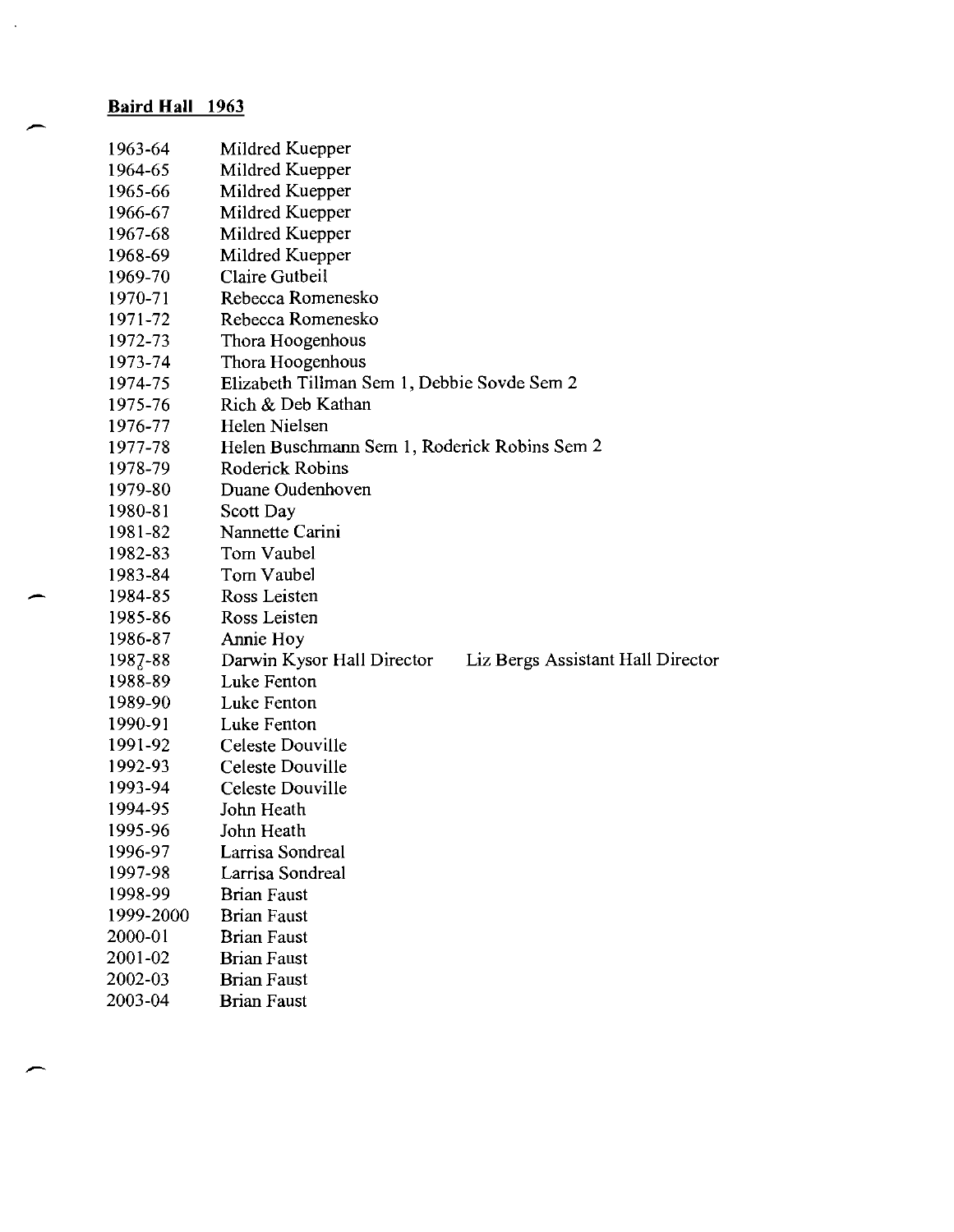## **Laux Hall 1964**

| 1964-65   | <b>Ruth Pederson</b>                         |
|-----------|----------------------------------------------|
| 1965-66   | <b>Ruth Pederson</b>                         |
| 1966-67   | Doris Baures                                 |
| 1967-68   | Doris Baures                                 |
| 1968-69   | Doris Baures                                 |
| 1969-70   | Helene Krugel                                |
| 1970-71   | Helene Krugel                                |
| 1971-72   | Helene Krugel                                |
| 1972-73   | Helene Krugel                                |
| 1973-74   | Rod Smith                                    |
| 1974-75   | Rod Smith                                    |
| 1975-76   | Rod Smith until 10/23/75 then Debra Elkinton |
| 1976-77   | Debra Elkinton                               |
| 1977-78   | Debra Elkinton                               |
| 1978-79   | Debra Elkinton                               |
| 1979-80   | Dave Aronson                                 |
| 1980-81   | Karen Seng                                   |
| 1981-82   | Jim Eddy                                     |
| 1982-83   | Jim Eddy                                     |
| 1983-84   | Jim Eddy                                     |
| 1984-85   | <b>Tim Schroer</b>                           |
| 1985-86   | Tim Schroer                                  |
| 1986-87   | Tim Schroer                                  |
| 1987-88   | Linda Gleason                                |
| 1988-89   | Donna Salsbury                               |
| 1989-90   | Donna Salsbury                               |
| 1990-91   | Donna Salsbury Sem 1, Diane Dougherty Sem 2  |
| 1991-92   | Diana Beran                                  |
| 1992-93   | Diana Beran                                  |
| 1993-94   | Diana Beran                                  |
| 1994-95   | <b>Troy Richter</b>                          |
| 1995-96   | Dave Garsow                                  |
| 1996-97   | Dave Garsow                                  |
| 1997-98   | Kari Treadway                                |
| 1998-99   | Kari Treadway                                |
| 1999-2000 | Kari Treadway                                |
| 2000-01   | Jeff Thomae                                  |
| 2001-02   | Jeff Thomae                                  |
| 2002-03   | Jeff Thomae                                  |
| 2003-04   | Melissa Paul                                 |

- 
- 

 $\hat{\boldsymbol{\beta}}$ 

 $\mathcal{A}$ 

- 
-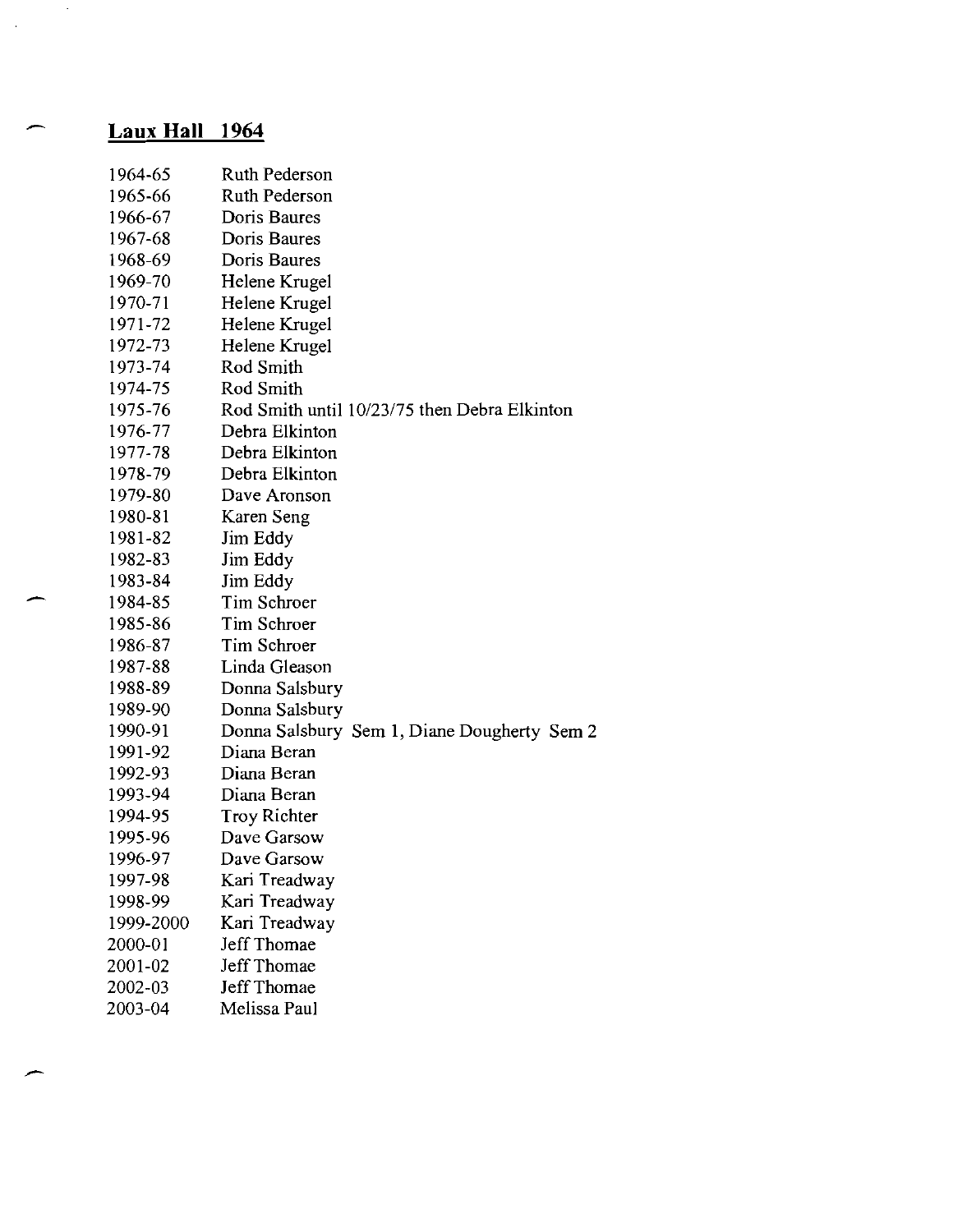# **Wentz 1964**

| 1964-65   | Florence Hazelhurst        |
|-----------|----------------------------|
| 1965-66   | Florence Hazelhurst        |
| 1966-67   | <b>Florence Hazelhurst</b> |
| 1967-68   | <b>Florence Hazelhurst</b> |
| 1968-69   | Florence Hazelhurst        |
| 1969-70   | <b>Florence Hazelhurst</b> |
| 1970-71   | <b>Florence Hazelhurst</b> |
| 1971-72   | Mary Adams                 |
| 1972-73   | Doris Baures               |
| 1973-74   | Doris Baures               |
| 1974-75   | Doris Baures               |
| 1975-76   | Doris Baures               |
| 1976-77   | Doris Baures               |
| 1977-78   | Doris Baures               |
| 1978-79   | Doris Baures               |
| 1979-80   | Doris Baures               |
| 1980-81   | Charlene Preszler          |
| 1981-82   | Karen Seng                 |
| 1982-83   | Karen Seng                 |
| 1983-84   | <b>Charlie Strey</b>       |
| 1984-85   | Kevin Helmkamp             |
| 1985-86   | Kevin Helmkamp             |
| 1986-87   | Kevin Helmkamp             |
| 1987-88   | Linda Mulroy               |
| 1988-89   | Linda Mulroy               |
| 1989-90   | Linda Mulroy               |
| 1990-91   | Thomas Harris              |
| 1991-92   | Thomas Harris              |
| 1992-93   | Thomas Harris              |
| 1993-94   | James Gaffney              |
| 1994-95   | James Gaffney              |
| 1995-96   | James Gaffney              |
| 1996-97   | John Palmer                |
| 1997-98   | John Palmer                |
| 1998-99   | John Palmer                |
| 1999-2000 | John Palmer                |
| 2000-01   | Teri Engelke               |
| 2001-02   | Chris Wiltgen              |
| 2002-03   | Pam Meinholz               |
| 2003-04   | Pam Meinholz               |

 $\hat{\mathbf{z}}$ 

 $\bar{\alpha}$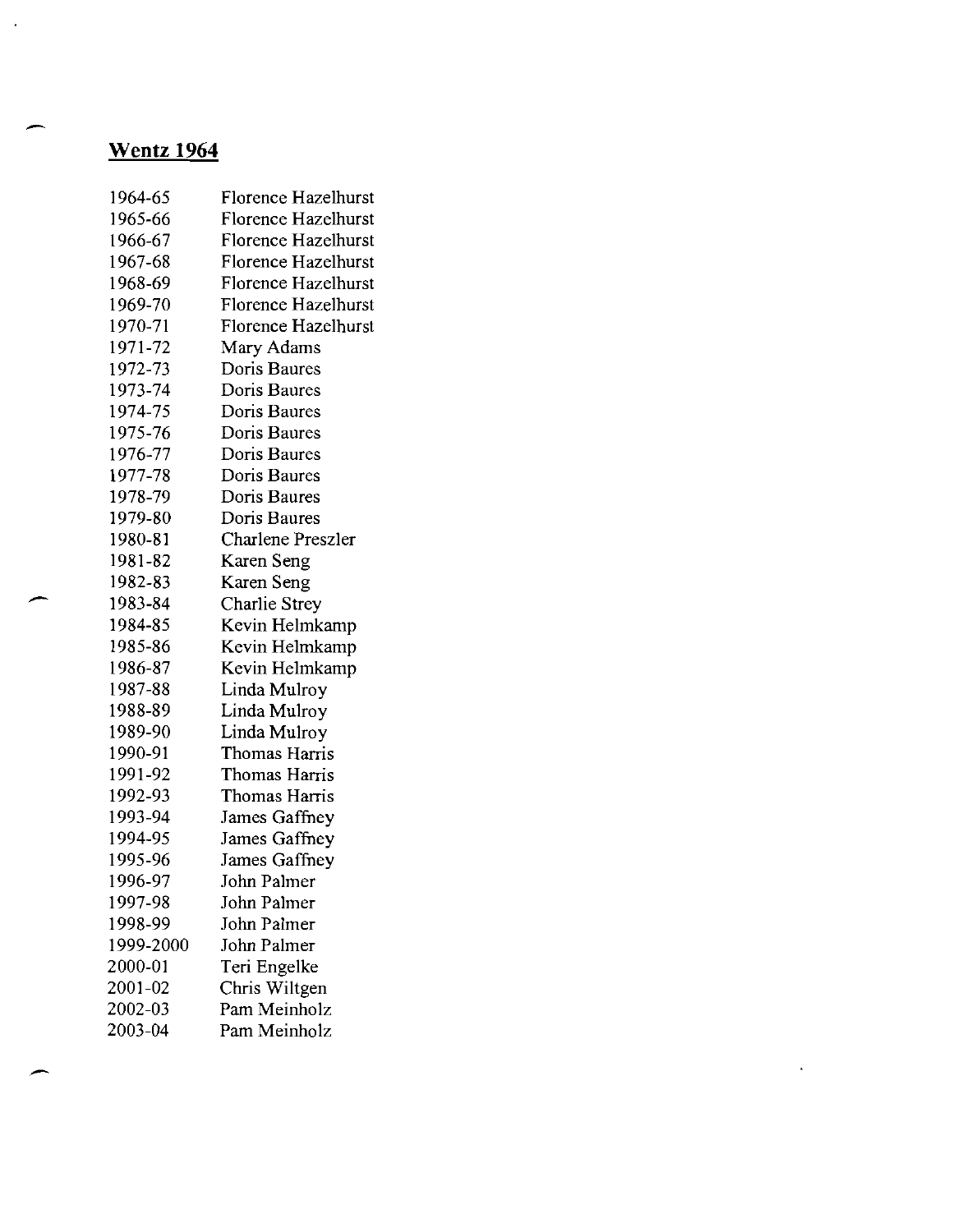# **Angell Hall 1966**

| 1966-67   | Isabel Ward                          |                        |                                          |
|-----------|--------------------------------------|------------------------|------------------------------------------|
| 1967-68   | Isabel Ward                          |                        |                                          |
| 1968-69   | Isabel Ward                          |                        |                                          |
| 1969-70   | Isabel Ward                          |                        |                                          |
| 1970-71   | Isabel Ward                          |                        |                                          |
| 1971-72   | Isabel Ward                          |                        |                                          |
| 1972-73   | Marcia Belyea                        |                        |                                          |
| 1973-74   | Marcia Belyea                        |                        |                                          |
| 1974-75   | Marcia Belyea                        |                        |                                          |
| 1975-76   | Susan Kosempa                        |                        |                                          |
| 1976-77   | Sue Belyea                           |                        |                                          |
| 1977-78   | <b>Bonny Bronson</b>                 |                        |                                          |
| 1978-79   | Sue Welte                            |                        |                                          |
| 1979-80   | Sue Welte                            |                        |                                          |
| 1980-81   | Sue Welte                            |                        |                                          |
| 1981-82   | AHD<br>Deb Raupp                     | Shari Klippenstein     |                                          |
| 1982-83   | Deb Raupp                            | Valerie Randall        |                                          |
| 1983-84   | Nancy Burdick                        | Marlo Gaddo            |                                          |
| 1984-85   | Deb Spencer                          | Andrea Norton          |                                          |
| 1985-86   | Deb Spencer                          |                        | Cheri Doine Sem 1, Becki Globensky Sem 2 |
| 1986-87   | Jay Seiler                           | Jody Schmit            |                                          |
| 1987-88   | Annie Hoy                            | Ellen Dowell           |                                          |
| 1988-89   | Annie Hoy                            | Liz Bergs              |                                          |
| 1989-90   | Susan Stubblefield                   | Mary Ann Driscoll      |                                          |
| 1990-91   | Kathy Nipple                         | Michelle Merritt       |                                          |
| 1991-92   | Sue Kelly                            | Kate Gent              |                                          |
| 1992-93   | Paul Moore                           | Amy Gburek             |                                          |
| 1993-94   | Kelly Wesener                        | Joan Spahn             |                                          |
| 1994-95   | Michelle Merritt-Gilbert             | John Palmer            |                                          |
| 1995-96   | Erling Kurtti                        | John Palmer            |                                          |
| 1996-97   | Erling Kurtti                        | <b>Brian Schattner</b> |                                          |
| 1997-98   | Erling Kurtti                        | Kate Schottler         |                                          |
| 1998-99   | Erling Kurtti Sem 1                  | Kate Schottler Sem 1   |                                          |
|           | Kate Schottler Sem 2 Cory Ohms Sem 2 |                        |                                          |
| 1999-2000 | Laura Darrah                         | James Murphy           |                                          |
| 2000-01   | Laura Darrah                         | <b>Shelby Bailey</b>   |                                          |
| 2001-02   | Jodi Garbin                          | Shelby Bailey          |                                          |
| 2002-03   | Jodi Garbin                          | John Bruch             |                                          |
| 2003-04   | Jodi Garbin                          | <b>Brian Tomlinson</b> |                                          |

 $\sim$ 

 $\mathcal{A}$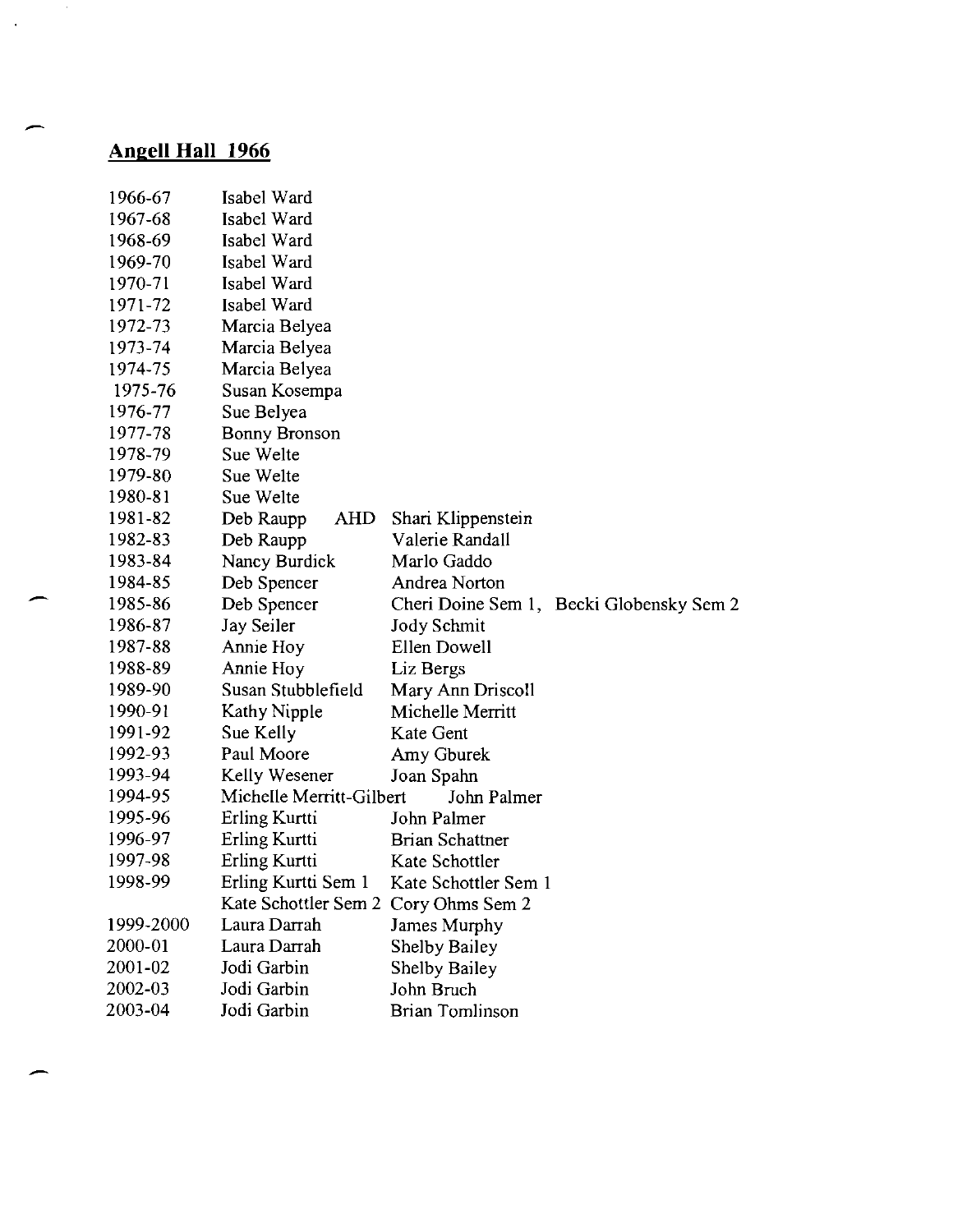# **Coate Hall 1966**

 $\tilde{\mathcal{A}}$ 

| 1966-67   | Helen Buschmann     |                      |
|-----------|---------------------|----------------------|
| 1967-68   | Helen Buschmann     |                      |
| 1968-69   | Helen Buschmann     |                      |
| 1969-70   | Doris Baures        |                      |
| 1970-71   | Doris Baures        |                      |
| 1971-72   | Doris Baures        |                      |
| 1972-73   | James McIntyre      |                      |
| 1973-74   | James McIntyre      |                      |
| 1974-75   | James McIntyre      |                      |
| 1975-76   | James McIntyre      |                      |
| 1976-77   | <b>Bob Massey</b>   |                      |
| 1977-78   | <b>Bob Massey</b>   |                      |
| 1978-79   | <b>Bob Massey</b>   |                      |
| 1979-80   | Dave Dorman         |                      |
| 1980-81   | Dave Dorman         |                      |
| 1981-82   | Dave Dorman         | Eileen Asbell<br>AHD |
| 1982-83   | Dan Schafer         | Linda Loing          |
| 1983-84   | Dan Schafer         | Cindy Zomchek        |
| 1984-85   | Michael Lambrecht   | (no AHD)             |
| 1985-86   | Anne Wolfe          | Lisa Frese           |
| 1986-87   | Anne Wolfe          | Linda Mulroy         |
| 1987-88   | Anne Wolfe          | Dan Ocampo           |
| 1988-89   | Dave Tice           | Dan Ocampo           |
| 1989-90   | Dave Tice           | Jaime Ziemer         |
| 1990-91   | Mark Lewis Savage   | Kate Gent            |
| 1991-92   | Mark Lewis Savage   | Mike Lamb            |
| 1992-93   | Mark Lewis Savage   | Susan Mead           |
| 1993-94   | <b>Bart Swanson</b> | Susan Mead           |
| 1994-95   | Shelley McNeely     | Dan Schlagel         |
| 1995-96   | Michael Slevin      | Molly Deugaw         |
| 1996-97   | Michael Slevin      | Jeff Pearson         |
| 1997-98   | Michael Slevin      | Jeff Pearson         |
| 1998-99   | Monique Minkens     | Paige Rohman         |
| 1999-2000 | Paige Rohman        | <b>Grant Walters</b> |
| 2000-01   | Paige Rohman        | Annie Bourgeois      |
| 2001-02   | Paige Rohman        | Melissa Paul         |
| 2002-03   | Victoria Arndt      | Melissa Paul         |
| 2003-04   | Victoria Arndt      | Ge Vang              |

 $\mathcal{A}^{\mathcal{A}}$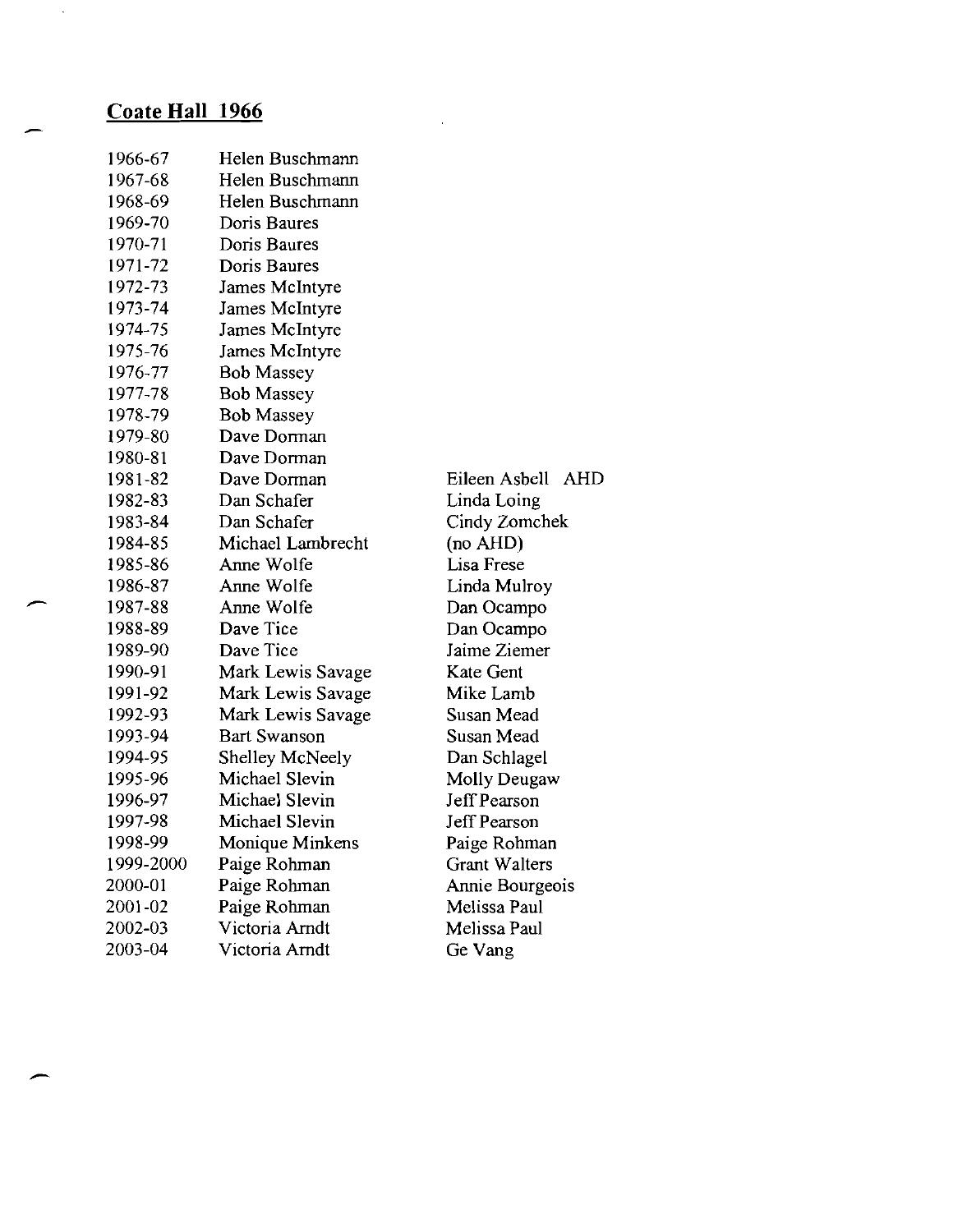## **Drake Hall 1966**

 $\mathcal{A}^{\mathcal{A}}$ 

 $\hat{\mathcal{A}}$ 

| 1966-67   | Thora Hoogenhous    |
|-----------|---------------------|
| 1967-68   | Thora Hoogenhous    |
| 1968-69   | Thora Hoogenhous    |
| 1969-70   | Thora Hoogenhous    |
| 1970-71   | Thora Hoogenhous    |
| 1971-72   | Thora Hoogenhous    |
| 1972-73   | Mary Adams          |
| 1973-74   | Richard McGarry     |
| 1974-75   | Richard McGarry     |
| 1975-76   | Richard McGarry     |
| 1976-77   | Ray Duvall          |
| 1977-78   | Karen Mura          |
| 1978-79   | Karen Mura          |
| 1979-80   | <b>Rod Robins</b>   |
| 1980-81   | Kelly Baldridge     |
| 1981-82   | <b>Bill Edwards</b> |
| 1982-83   | Mary Crosby         |
| 1983-84   | Mary Crosby         |
| 1984-85   | Tom Kipp            |
| 1985-86   | Tom Kipp            |
| 1986-87   | Tom Kipp            |
| 1987-88   | Jay Scott           |
| 1988-89   | Jay Scott Sem 1     |
| 1989-90   | Sue Kelly           |
| 1990-91   | Sue Kelly           |
| 1991-92   | Pam Patterson       |
| 1992-93   | Pam Patterson       |
| 1993-94   | Pam Patterson       |
| 1994-95   | Pamela Graglia      |
| 1995-96   | Pamela Graglia      |
| 1996-97   | <b>Brenda Leahy</b> |
| 1997-98   | Erin Valerio        |
| 1998-99   | Joe Cantona         |
| 1999-2000 | Joe Cantona         |
| 2000-01   | Joe Cantona         |
| 2001-02   | Joe Cantona         |
| 2002-03   | Matt Norrod         |
| 2003-04   | Matt Norrod         |

John Lockman Sem 2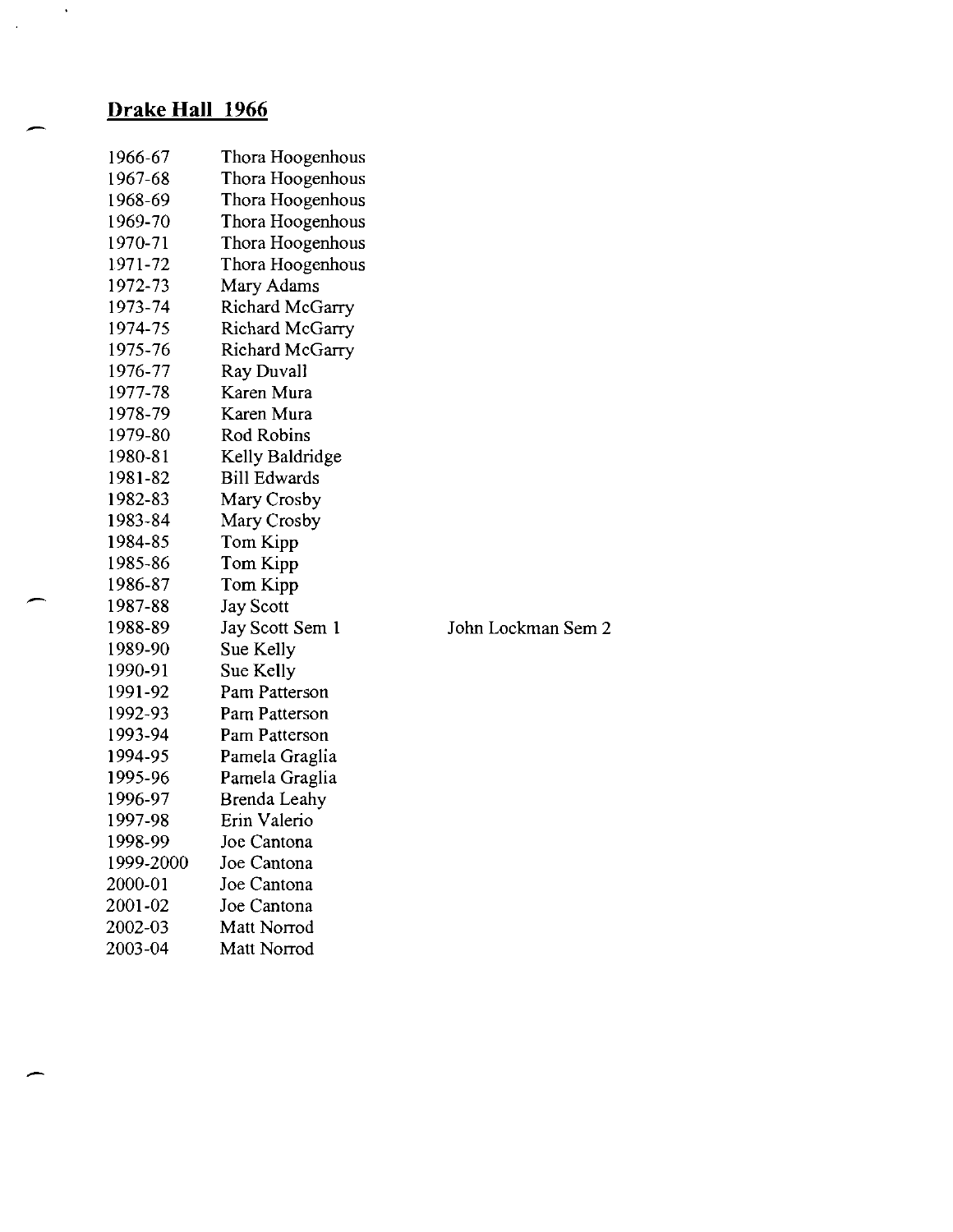# **Hutchison Hall 1967**

| 1967-68   | Arline Keily       |                                   |
|-----------|--------------------|-----------------------------------|
| 1968-69   | Arline Keily       |                                   |
| 1969-70   | Arline Keily       |                                   |
| 1970-71   | Arline Keily       |                                   |
| 1971-72   | Arline Keily       |                                   |
| 1972-73   | Arline Keily       |                                   |
| 1973-74   | Arline Keily       |                                   |
| 1974-75   | Arline Keily       |                                   |
| 1975-76   | Arline Keily       |                                   |
| 1976-77   | Arline Keily       |                                   |
| 1977-78   | Arline Keily       |                                   |
| 1978-79   | Arline Keily       |                                   |
| 1979-80   | Arline Keily       |                                   |
| 1980-81   | Duane Oudenhoven   |                                   |
| 1981-82   | Tom Vaubee         | Nancy Noelke AHD                  |
| 1982-83   | Linda Chalfant     | Leo Johnson                       |
| 1983-84   | Tim Shepardson     | Linda Keith                       |
| 1984-85   | Linda Keith        | Lori Berquam                      |
| 1985-86   | <b>Jody Schmit</b> | Jeanine Bessette                  |
| 1986-87   | Keith Miner        | Jeanine Bessette                  |
| 1987-88   | Keith Miner        | Pam Lindley                       |
| 1988-89   | Keith Miner        | Pam Lindley                       |
| 1989-90   | Teresa Gibbons     | Thomas Harris                     |
| 1990-91   | Teresa Gibbons     | Glen Meyer                        |
| 1991-92   | Teresa Gibbons     | Amy Gburek                        |
| 1992-93   | <b>Rick Larsen</b> | Trevor Hall                       |
| 1993-94   | Ann Kunkle Jones   | Kari Luedtke                      |
| 1994-95   | Ann Kunkle Jones   | <b>Kim Stevens</b>                |
| 1995-96   | Troy Richter       | Lori Exferd                       |
| 1996-97   | Troy Richter       | Sem 1 Lori Exferd/Sem 2 Wes Moran |
| 1997-98   | Dave Garsow        | Wes Moran                         |
| 1998-99   | Larrisa Sondreal   | Shannon Ash                       |
| 1999-2000 | Larrisa Sondreal   | Eric Mata                         |
| 2000-01   | Larrisa Sondreal   | <b>Grant Walters</b>              |
| 2001-02   | Teri Engelke       | Paul Shepherd                     |
| 2002-03   | Teri Engelke       | Julie Brown                       |
| 2003-04   | Jeff Thomae        | Julie Brown                       |

 $\mathcal{L}_{\mathbf{z}}$ 

 $\bar{z}$